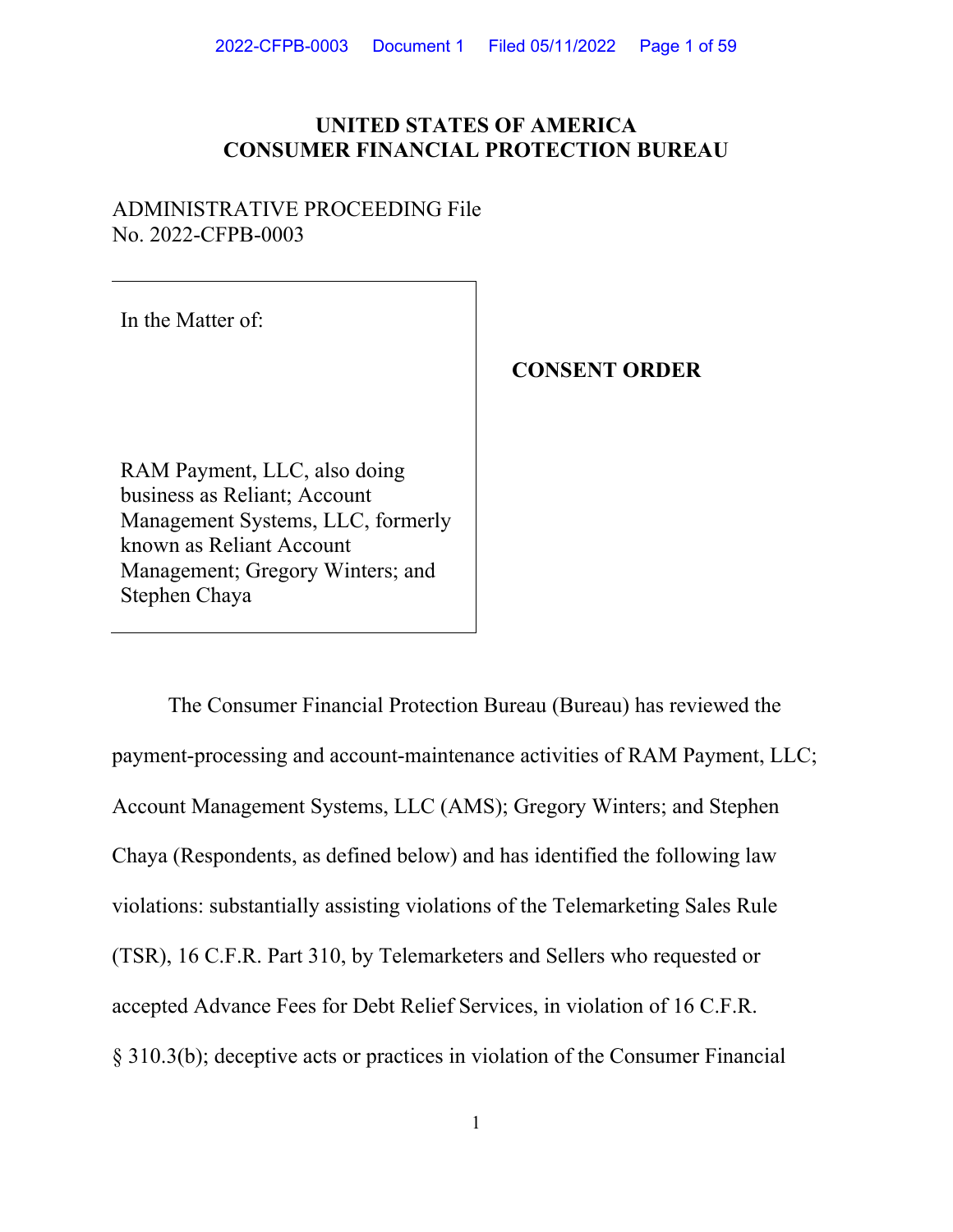Protection Act of 2010 (CFPA), 12 U.S.C. §§ 5531(a), 5536(a)(1)(B), while offering Payment Processing Services and Account Maintenance Services to consumers enrolled in Debt Relief Services; and unfair acts or practices in violation of the CFPA when disbursing consumer payments, 12 U.S.C. § 5531(a), (c), 5536(a)(1)(B). Under §§ 1053 and 1055 of the CFPA, 12 U.S.C. §§ 5563, 5565, the Bureau issues this Consent Order (Consent Order).

### **I.**

### **Jurisdiction**

1. The Bureau has jurisdiction over this matter under §§ 1053 and 1055 of the CFPA, 12 U.S.C. §§ 5563 and 5565; and §§ 3 and 6 of the Telemarketing and Consumer Fraud and Abuse Prevention Act, 15 U.S.C. §§ 6102(c), 6105(d).

### **II.**

## **Stipulation**

2. Respondents have executed a "Stipulation and Consent to the Issuance of a Consent Order," dated May 4, 2022 and May 6, 2022 (Stipulation), which is incorporated by reference and is accepted by the Bureau. By this Stipulation, Respondents have consented to the issuance of this Consent Order by the Bureau under §§ 1053 and 1055 of the CFPA, 12 U.S.C. §§ 5563, 5565, without admitting or denying any of the findings of fact or conclusions of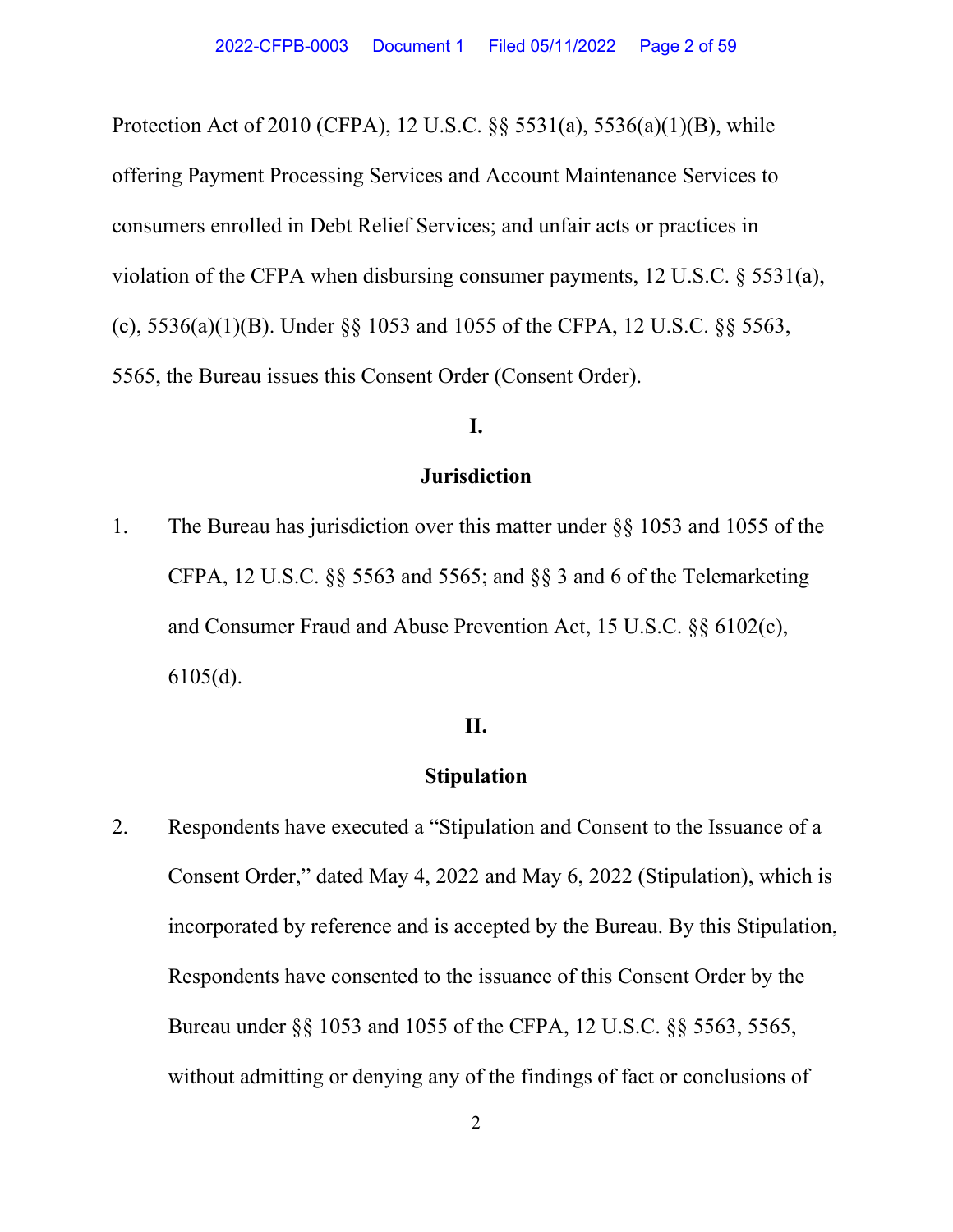law, except that Respondents admit the facts necessary to establish the Bureau's jurisdiction over Respondents and the subject matter of this action.

### **III.**

## **Definitions**

- 3. The following definitions apply to this Consent Order:
	- a. "Account Maintenance Services" means holding or maintaining an account on behalf of any Person, or providing a Person, directly or indirectly, with the means to manage, track, or create reports on an account, whether accomplished through the use of software or otherwise.
	- b. "Advance Fee" means any fee or consideration requested or received by a Debt Relief Service Provider from a consumer for any Debt Relief Service, whether directly or indirectly, that occurs before:
		- i. the Debt Relief Service Provider has renegotiated, settled, reduced, or otherwise altered the terms of a debt pursuant to a settlement agreement, debt management plan, or other valid contractual agreement executed by the consumer; and
		- ii. the consumer has made at least one payment pursuant to that settlement agreement, debt management plan, or other valid contractual agreement between the consumer and the creditor or debt collector.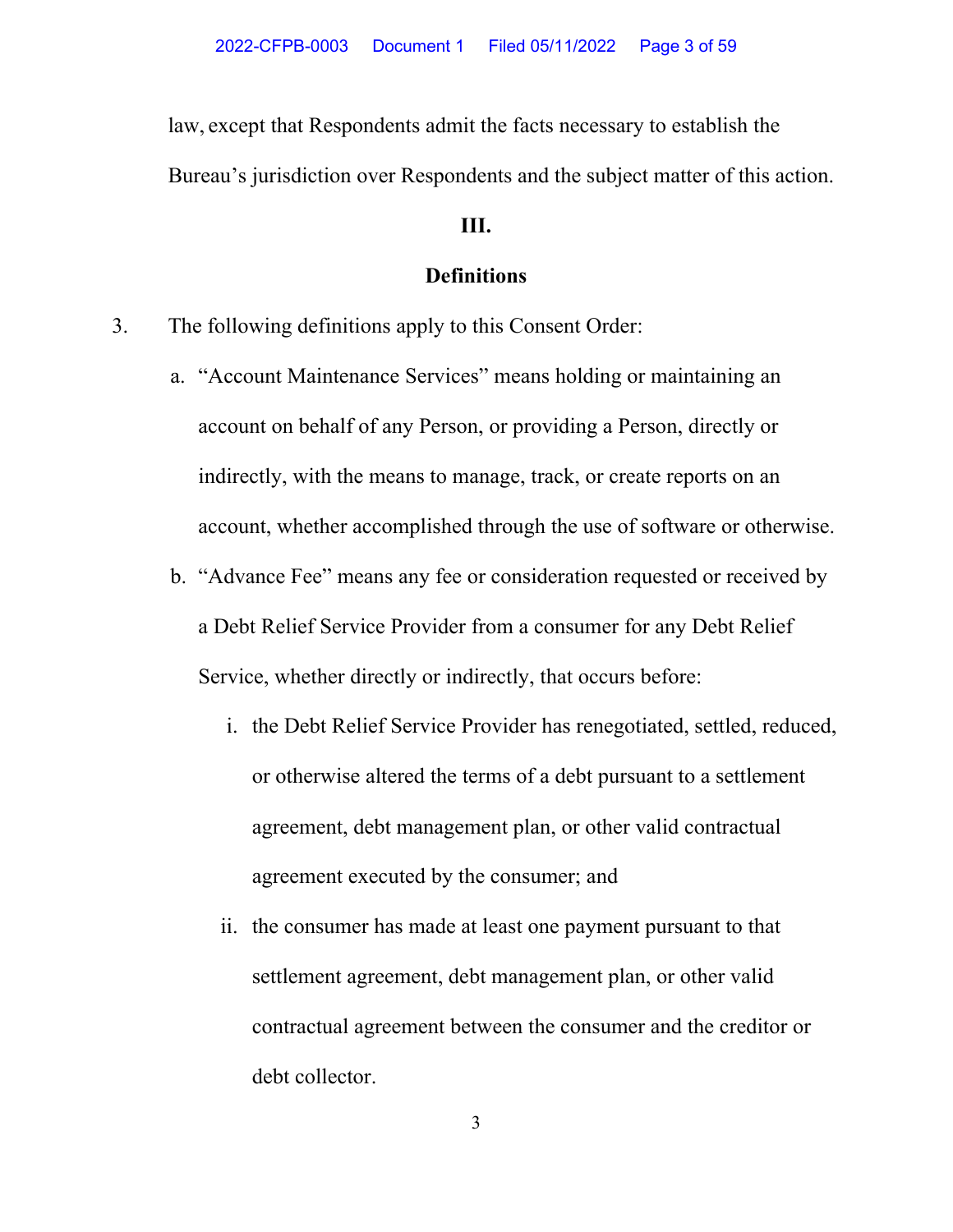- c. "Affected Consumers" includes all consumers who, at any time during the Relevant Period, pursuant to an account-servicing agreement with Corporate Respondents in connection with the provision of Student Loan Debt Relief Services, paid fees into a dedicated account managed by Corporate Respondents.
- d. "AMS" means Account Management Systems, LLC f/k/a Reliant Account Management and its successors and assigns.
- e. "Assisting Others" includes, but is not limited to:
	- i. consulting in any form whatsoever;
	- ii. providing administrative support services;
	- iii. performing customer service functions, including but not limited to, receiving or responding to consumer complaints;
	- iv. formulating or providing, or arranging for the formulation or provision of, any advertising or marketing material, including but not limited to, any telephone sales script, direct mail solicitation, or the text of any Internet website, email, or other electronic communication or advertisement;
	- v. formulating or providing, or arranging for the formulation or provision of, any marketing support material or service, including but not limited to, web or Internet Protocol addresses or domain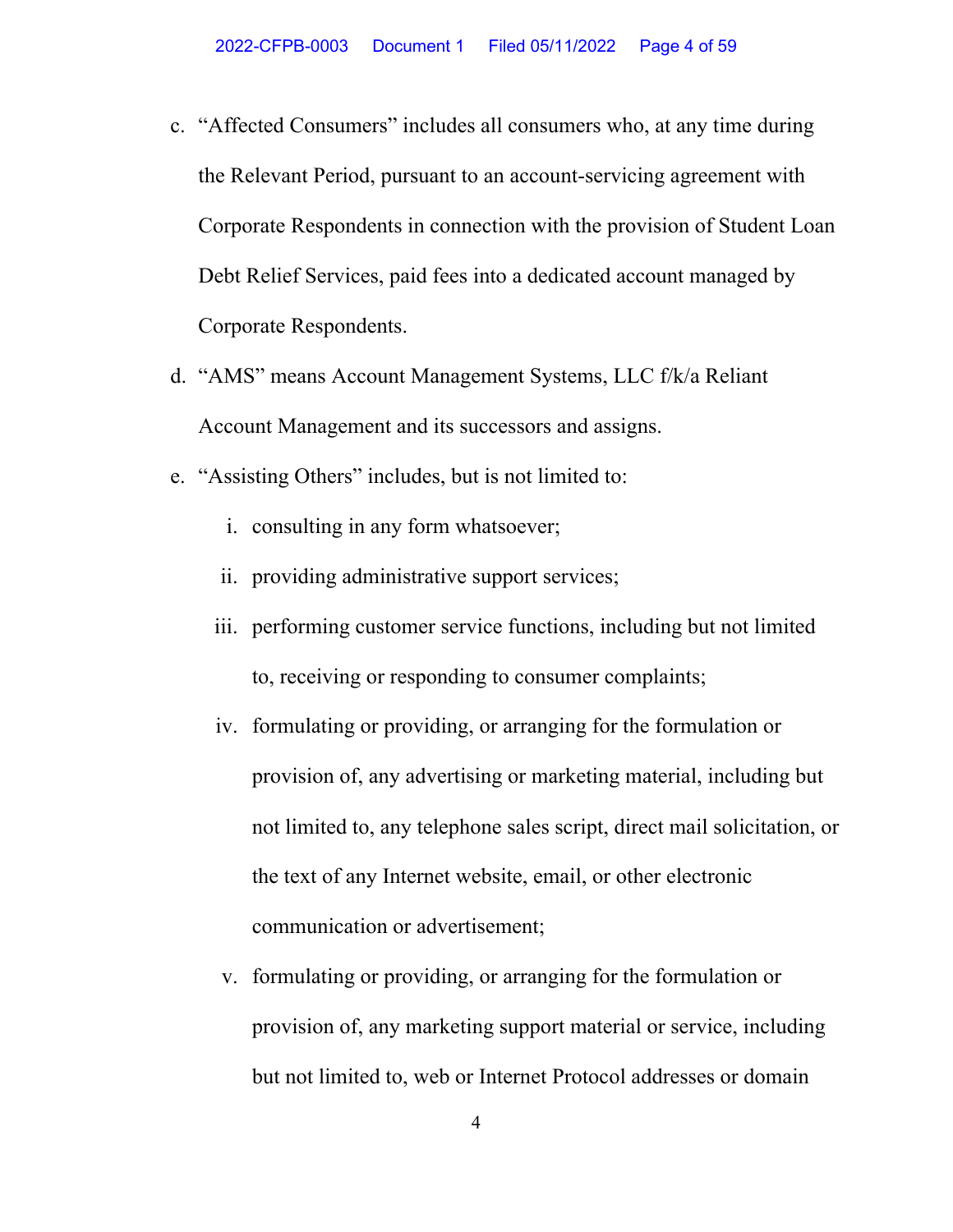name registration for any Internet websites, affiliate marketing services, or media placement services;

- vi. providing names of, or assisting in the generation of, potential customers;
- vii. performing marketing, billing, or payment services of any kind; and
- viii. acting or serving as a controlling owner, officer, director, manager, or principal of any entity.
- f. "Corporate Respondents" means RAM Payment and AMS, individually, collectively, or in any combination.
- g. "Debt Relief Service" means any program or service represented, directly or by implication, to renegotiate, settle, or in any way alter the terms of payment or other terms of the debt between a Person and one or more unsecured creditors or debt collectors, including, but not limited to, a reduction in the balance, interest rate, or fees owed by a Person to an unsecured creditor or debt collector, as defined in 16 C.F.R. § 310.2(o).
- h. "Debt Relief Service Provider" or "DRSP" means any Person that offers or provides any Debt Relief Service.
- i. "Effective Date" means the date on which the Consent Order is entered on the administrative docket.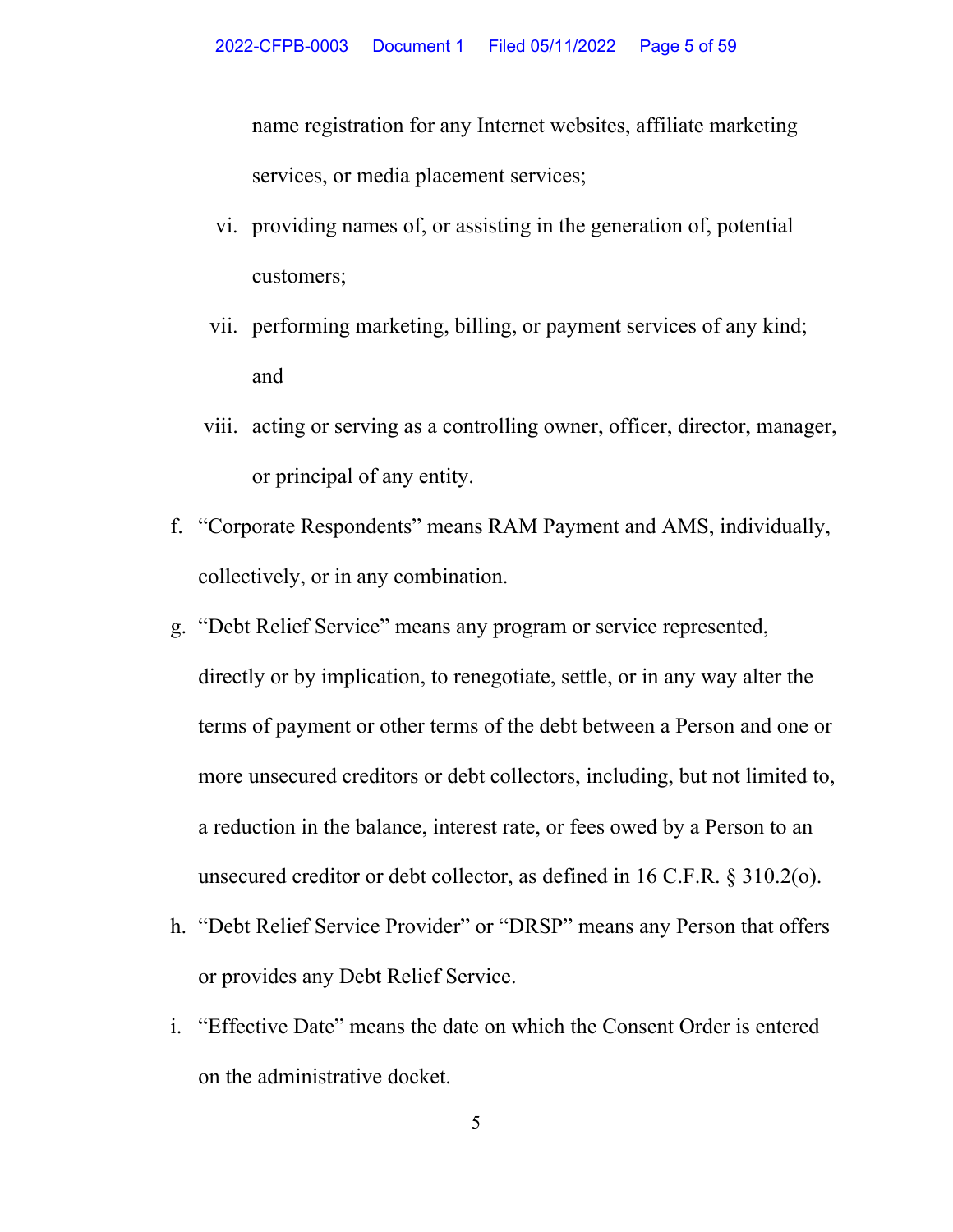- j. "Enforcement Director" means the Assistant Director of the Office of Enforcement for the Consumer Financial Protection Bureau, or his or her delegate.
- k. "Individual Respondents" means Gregory Winters and Stephen Chaya, individually, collectively, or in any combination, and each of them by any other names by which they might be known.
- l. "Legal Plan Provider" means any Person that offers or provides ancillary services in connection with Debt Relief Services that are represented to provide consumers receiving Debt Relief Services with access to legal services, including but not limited to defending debt collection actions brought by consumers' creditors and bringing affirmative lawsuits on behalf of consumers against creditors.
- m. "Legal Plan Membership" means any ancillary service offered or provided by Legal Plan Providers that is represented to provide consumers with access to legal services, including but not limited to defending debt collection actions brought by consumers' creditors, bringing affirmative lawsuits on behalf of consumers against creditors, or pre-litigation services such as representing or advising consumers in negotiations with creditors.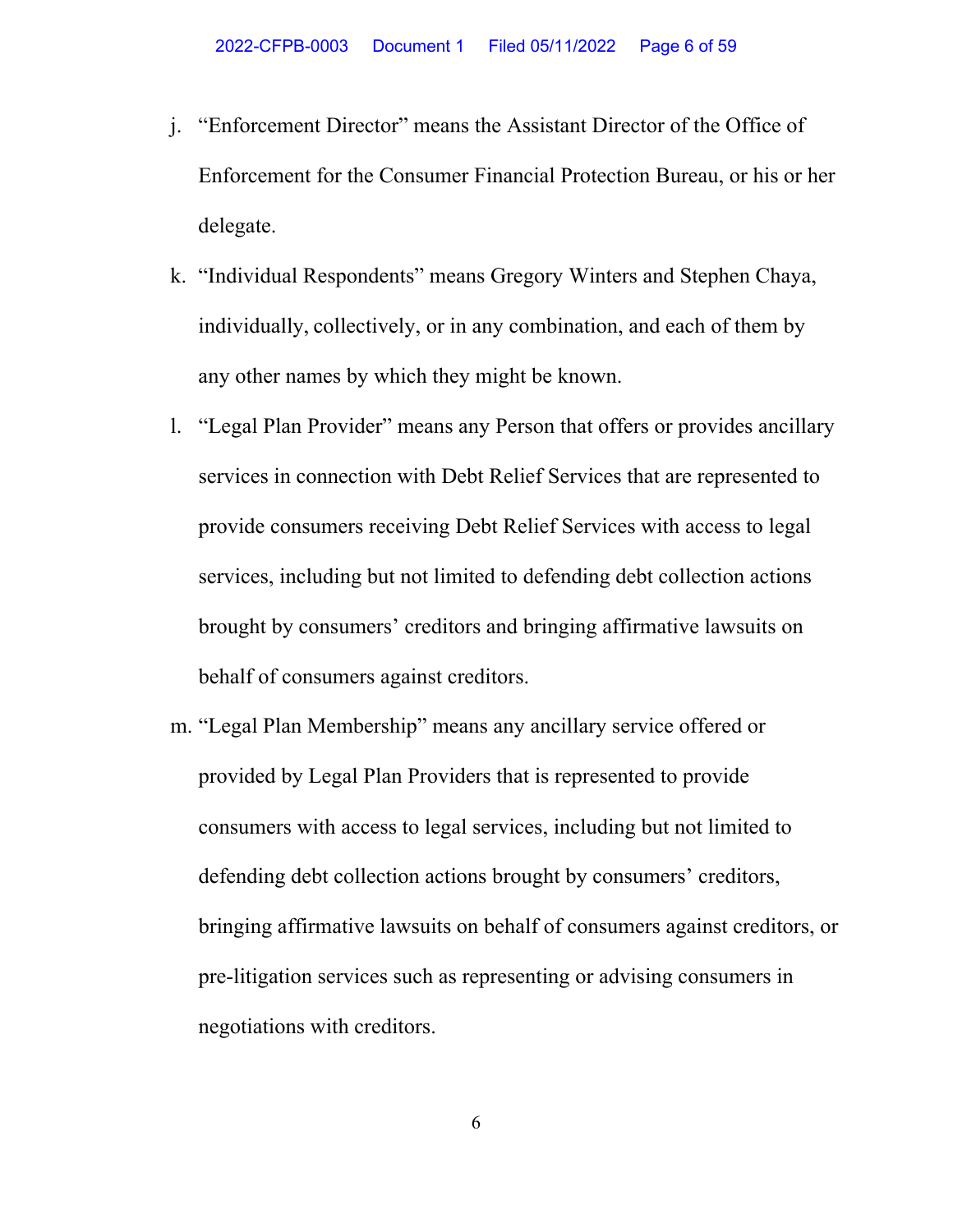- n. "Payment Processing Service" means providing a Person, directly or indirectly, with the means used to charge or debit accounts through any payment mechanism, including ACH Debits. Payment Processing Services include, no matter how performed: (a) reviewing or approving applications of DRSPs to be customers of Corporate Respondents; (b) providing the means to transmit consumer payment transaction data to acquiring banks and/or other financial institutions; (c) clearing, settling, or distributing consumer payments from acquiring banks or financial institutions to DRSPs or other Persons; or (d) processing returned payments.
- o. "Person" means any individual, group, unincorporated association, limited or general partnership, corporation, or other business entity, as defined in 16 C.F.R. § 310.2(y).
- p. "RAM Fees" means any consumer fees authorized by an accountservicing agreement between consumers and Corporate Respondents that were paid to Corporate Respondents.
- q. "RAM Payment" means RAM Payment, LLC d/b/a Reliant and its successors and assigns.
- r. "Related Consumer Action" means a private action by or on behalf of one or more consumers or an enforcement action by another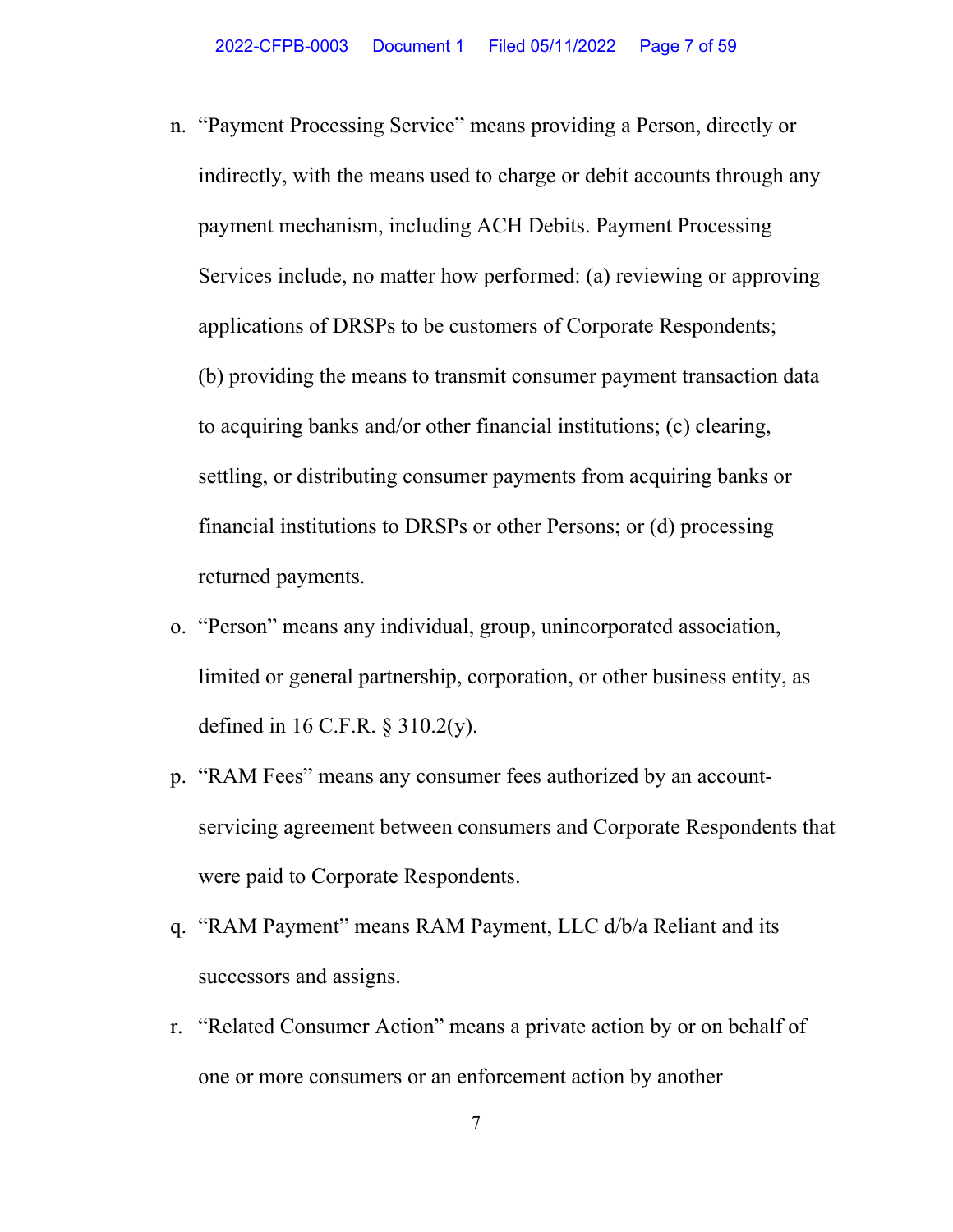governmental agency brought against any Respondent based on substantially the same facts as described in Section IV of this Consent Order.

- s. "Relevant Period" includes from January 1, 2016 to the Effective Date.
- t. "Respondents" means all the Individual Respondents and Corporate Respondents, individually, collectively, or in any combination.
- u. "Seller" means any Person who, in connection with a Telemarketing transaction, provides, offers to provide, or arranges for others to provide goods or services to the customer in exchange for consideration, as defined in 16 C.F.R. § 310.2(dd).
- v. "Student Loan Debt Relief Service" means a Debt Relief Service in connection with a consumer's student loan debt.
- w. "Student Loan Debt Relief Service Provider" or "Student Loan DRSP" means a Debt Relief Service Provider that provides Debt Relief Services solely in connection with consumers' student loan debt.
- x. "Telemarketer" means any Person who, in connection with Telemarketing, initiates or receives telephone calls to or from a customer or donor, as defined in 16 C.F.R. § 310.2(ff).
- y. "Telemarketing" means a plan, program, or campaign which is conducted to induce the purchase of goods or services or a charitable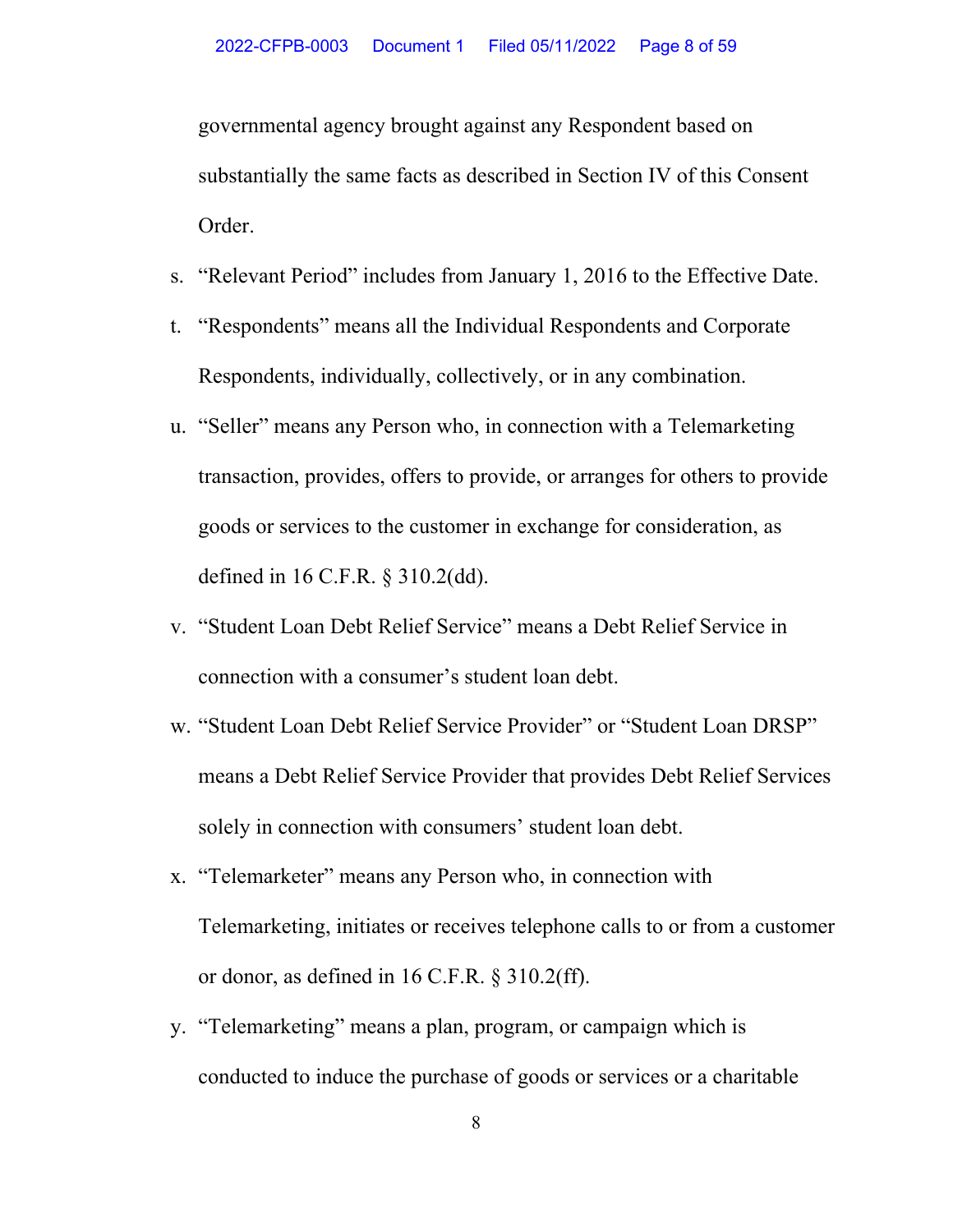contribution, by use of one or more telephones and which involves more than one interstate telephone call, as defined in 16 C.F.R. § 310.2(gg).

z. "Traditional Debt Relief Service Provider" or "Traditional DRSP" means a Debt Relief Service Provider that is not a Student Loan Debt Relief Service Provider.

### **IV.**

### **Bureau Findings and Conclusions**

The Bureau finds the following:

- 4. RAM Payment is a Knoxville, Tennessee-based limited-liability company organized under the laws of Delaware. Since January 4, 2019, RAM Payment has offered Account Maintenance Services and Payment Processing Services to Debt Relief Service Providers and consumers enrolled in Debt Relief Services.
- 5. AMS is a Knoxville, Tennessee-based limited-liability company organized under the laws of Tennessee. Until AMS sold its assets to RAM Payment on January 4, 2019, AMS operated as Reliant Account Management and offered Account Maintenance Services and Payment Processing Services to Debt Relief Service Providers and consumers enrolled in Debt Relief Services.

9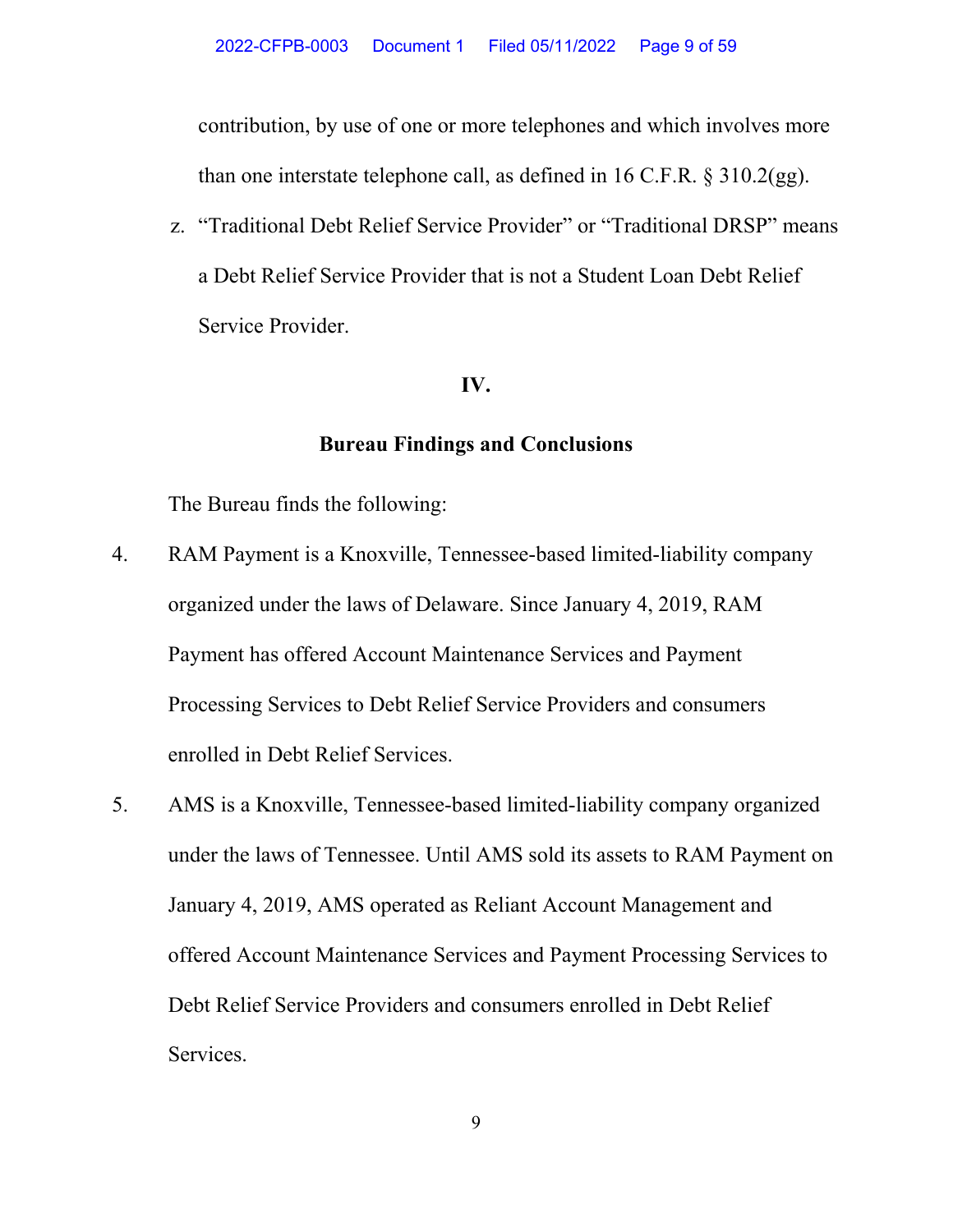- 6. Account Maintenance Services and Payment Processing Services are consumer-financial services under the CFPA. 12 U.S.C. § 5481(5),  $(15)(A)(iv)$ , and  $(15)(A)(viii)(II)$ . Thus, each Corporate Respondent is a "covered person" under  $12$  U.S.C.  $\delta$  5481(6).
- 7. Gregory Winters co-founded AMS and was RAM Payment and AMS's president. Until at least August 2021, Winters exercised managerial responsibility for Corporate Respondents, participated in the conduct of their affairs, and exercised substantial control over their business practices.
- 8. Stephen Chaya co-founded AMS and was RAM Payment's Vice President and Chief Administration Officer and AMS's Vice President. Until at least December 2021, Chaya exercised managerial responsibility for Corporate Respondents, participated in the conduct of their affairs, and exercised substantial control over their business practices.
- 9. Each Individual Respondent is a "related person" under 12 U.S.C.  $\S$  5481(25)(C)(i)-(ii) and is thus also a "covered person" under the CFPA. 12 U.S.C. § 5481(25)(B).
- 10. During the Relevant Period, Corporate Respondents have provided Account Maintenance Services and Payment Processing Services in connection with Debt Relief Services to about 270,000 consumers doing business with at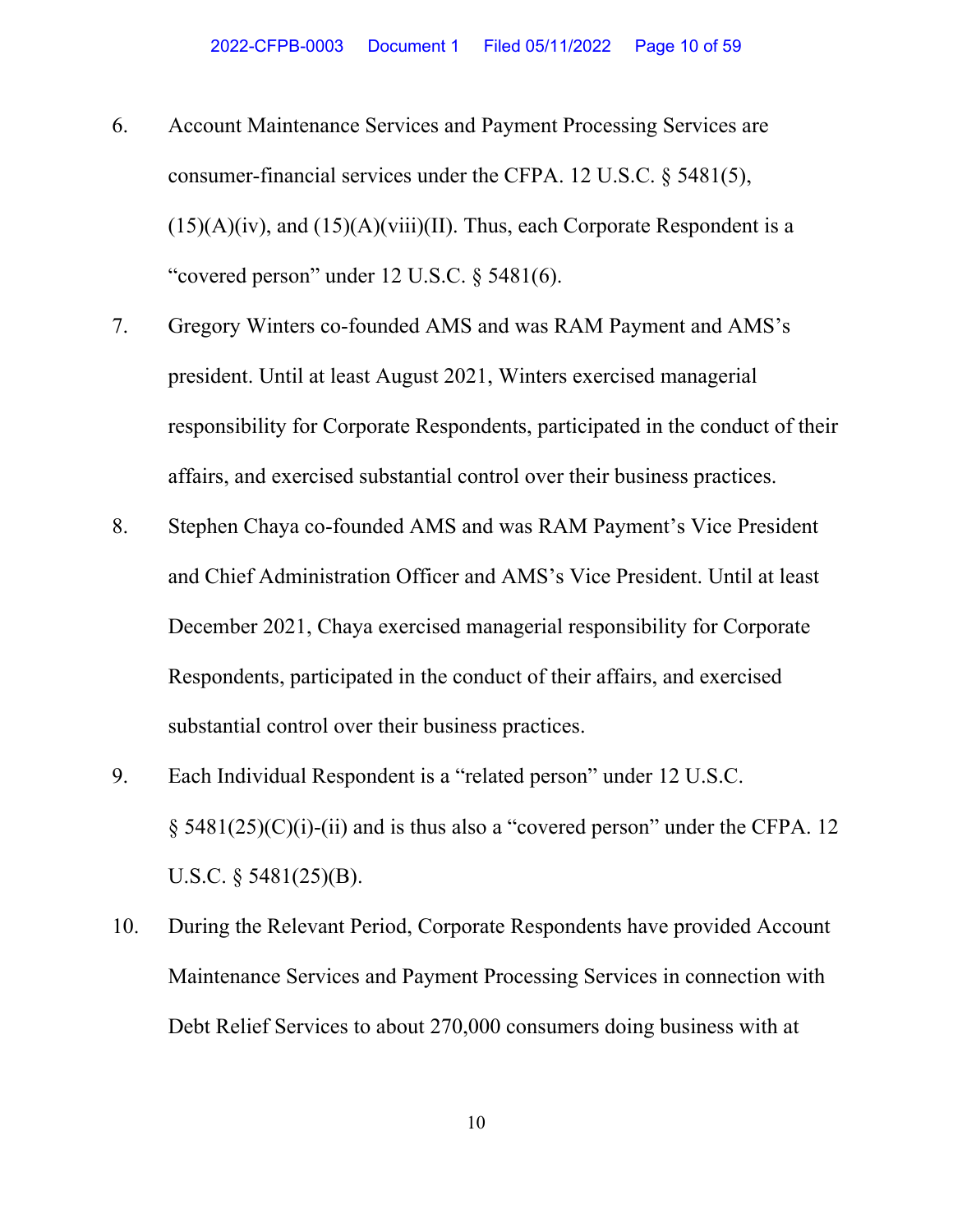least 30 Student Loan Debt Relief Service Providers and at least 20 other Traditional Debt Relief Service Providers.

- 11. These Debt Relief Service Providers have marketed and sold by telephone student-loan and other Debt Relief Services to consumers throughout the United States.
- 12. Debt Relief Service Providers to which Corporate Respondents provided services were Sellers under the TSR because "in connection with a telemarketing transaction," they provided Debt Relief Services in exchange for consumer payment. *See* 16 C.F.R. § 310.2(dd).
- 13. Debt Relief Service Providers to which Corporate Respondents provided services were Telemarketers under the TSR because "in connection with telemarketing" they initiated or received telephone calls to or from customers. *See* 16 C.F.R. § 310.2(ff).
- 14. Before providing services to each Debt Relief Service Provider, Corporate Respondents determined that the Debt Relief Service Provider was a Telemarketer or Seller that offered consumers Debt Relief Services.
- 15. Consumers who enrolled in Debt Relief Services with these Debt Relief Service Providers entered into separate account-servicing agreements with Corporate Respondents. Under these agreements, in exchange for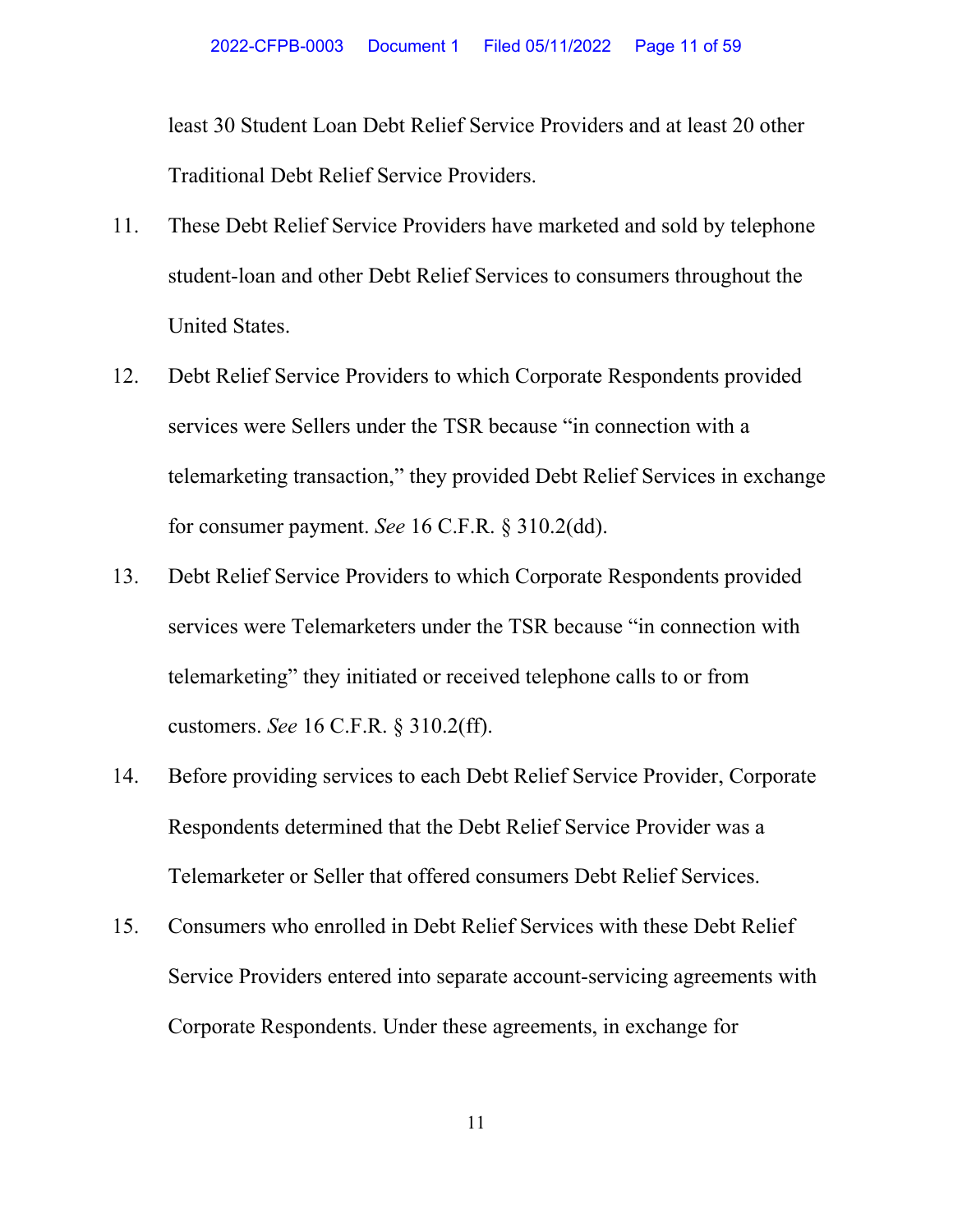consumers' RAM Fees, Corporate Respondents established and maintained dedicated accounts for consumers.

16. Consumers made payments for Debt Relief Services into these dedicated accounts, and Corporate Respondents disbursed those fees from the dedicated accounts to, among others, Debt Relief Service Providers and other affiliated businesses.

## **Findings and Conclusions as to Respondents' Assisting and Facilitating Student Loan DRSPs Violations of the TSR's Advance Fee Prohibition**

- 17. The Student Loan Debt Relief Service Providers to which Corporate Respondents provided services prepared and submitted paperwork for consumers to the U.S. Department of Education in support of applications for loan consolidation, income-driven repayment plans (IDR), and other debt-relief options available to consumers with federal student loans. For these services, the Student Loan Debt Relief Service Providers charged consumers a fee that was sometimes over \$1,000. The Student Loan Debt Relief Service Providers requested or required that consumers make fee payments into accounts maintained by Corporate Respondents.
- 18. Corporate Respondents collected these fees from consumers for Debt Relief Services and held them in the dedicated accounts Corporate Respondents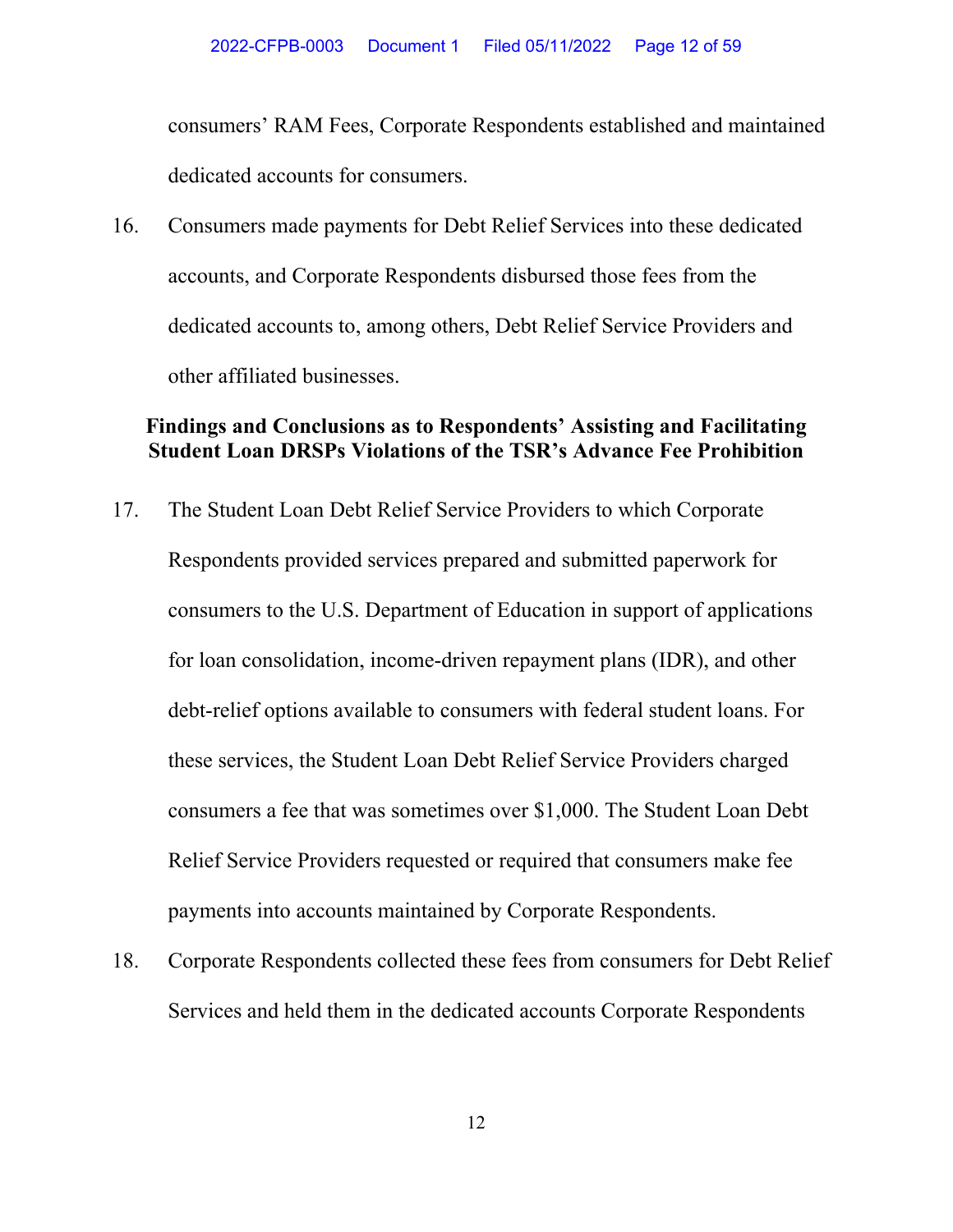maintained for consumers. Corporate Respondents never collected, held, or disbursed funds to pay consumers' student-loan creditors.

- 19. Corporate Respondents disbursed fees to Student Loan DRSPs for Debt Relief Services before those Student Loan DRSPs had renegotiated student loan debt and before consumers had made at least one payment pursuant to a settlement agreement. Specifically:
	- a. Generally, Corporate Respondents automatically disbursed to Student Loan Debt Relief Service Providers fees that consumers paid two days after Corporate Respondents received "proof of performance" documentation from the Student Loan Debt Relief Service Providers. The "proof of performance" documentation did not indicate whether a consumer had made a payment on an altered student-loan debt, and Corporate Respondents did not review any other documentation to determine whether consumers had made a first payment after their student-loan debt had been altered.
	- b. Some of the Student Loan Debt Relief Service Providers to which Corporate Respondents provided services also charged consumers additional fees—either monthly or annually—for later submission of recertification paperwork to the Department of Education. If consumers who were already enrolled in an IDR plan did not recertify their income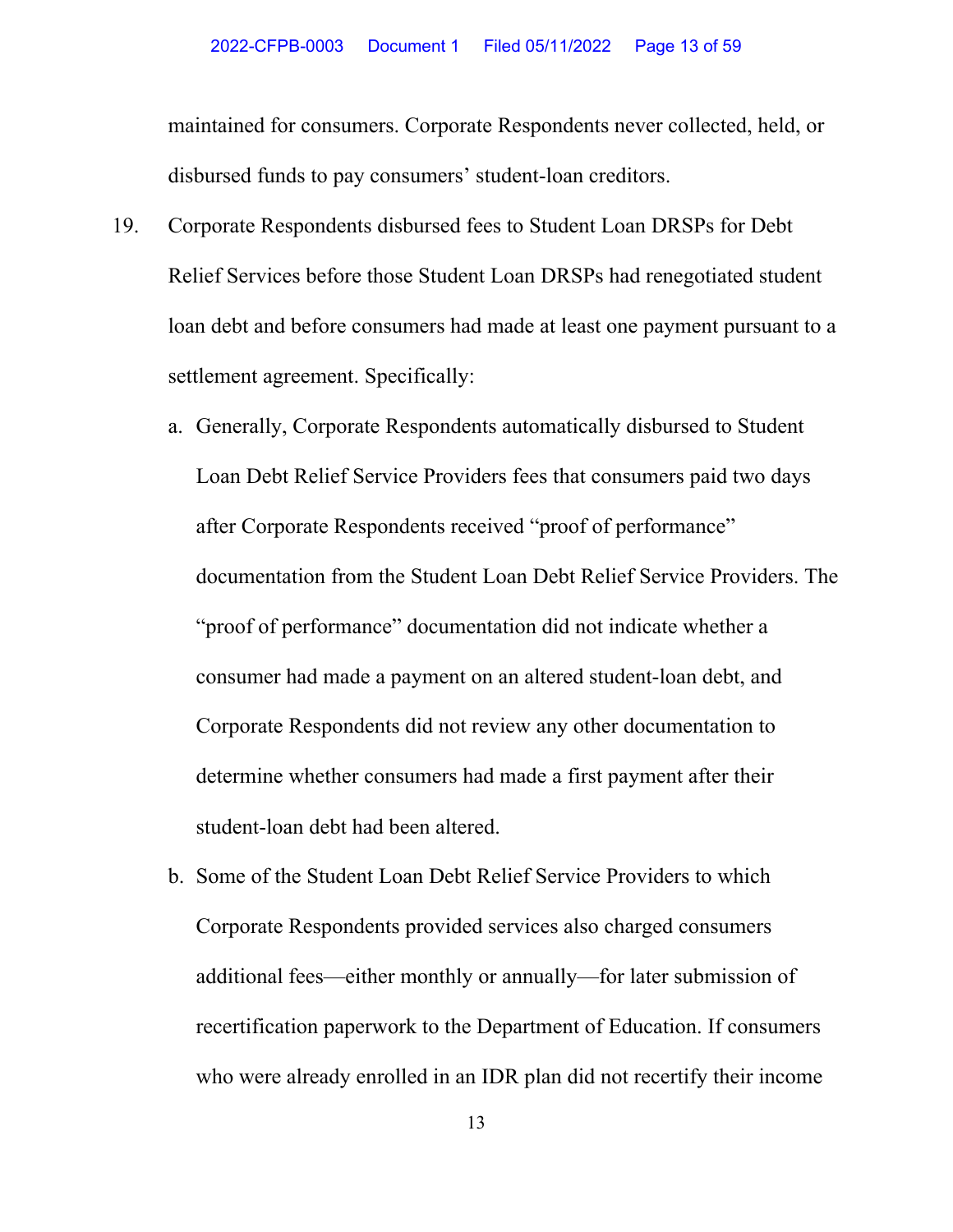on an annual basis, they may have been unenrolled from the IDR plan and their monthly student loan payments may have increased. Until around mid-2019, Corporate Respondents automatically disbursed these fees if they had obtained "proof of performance" documentation in connection with a consumer's initial enrollment in an IDR plan.

- c. And from January 2018 until about mid-2019, Corporate Respondents automatically released consumers' fees for certain Student Loan Debt Relief Service Providers as early as 60 or 75 days after a consumer's first deposit. But Respondents estimated that it would typically take a consumer 75 days or more from their first deposit to make a payment on a consolidated loan or under an IDR Plan.
- 20. Section 310.3(b) of the TSR prohibits a Person from providing "substantial assistance or support to any seller or telemarketer when that person knows or consciously avoids knowing that the seller or telemarketer is engaged in any act or practice that violates" the TSR's prohibition against requesting or requiring payments of Advance Fees for Debt Relief Services. *See* 16 C.F.R.  $$310.3(b).$
- 21. As described in Paragraph 17, Student Loan DRSPs to which Corporate Respondents provided services offered Debt Relief Services under the TSR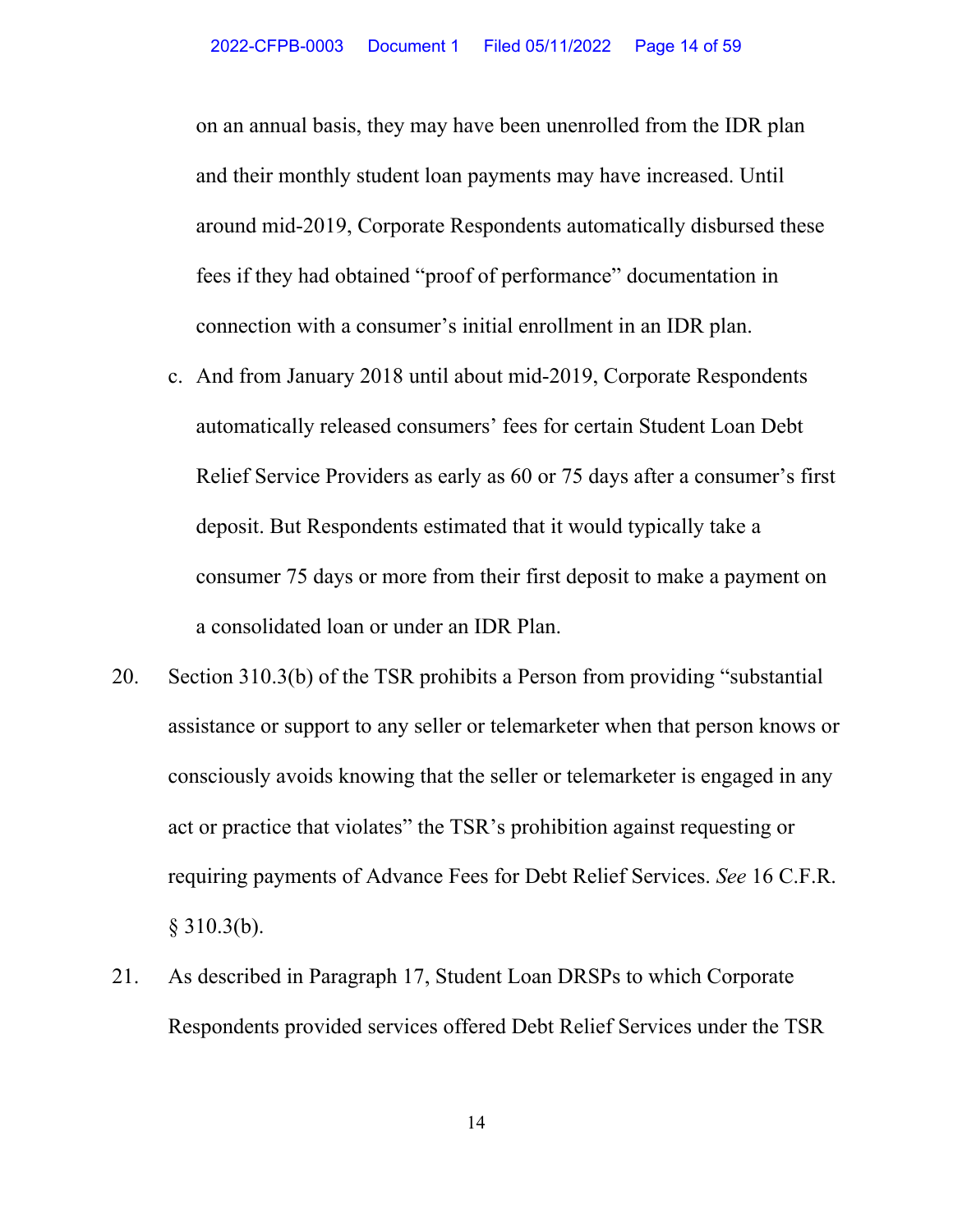because they offered to renegotiate, settle, or alter the terms of payments of consumers' federal student loans. *See* 16 C.F.R. § 310.2(o).

- 22. Under the TSR, so long as certain conditions are met, Sellers and Telemarketers may request or require a consumer to place funds into an account to be used for both a Debt Relief Service Provider's fees and for payments to creditors or debt collectors in connection with the settlement of a debt. But, as described Paragraphs 17-18, Student Loan DRSPs to which Corporate Respondents provided services requested or required that consumers place funds into accounts that were maintained by Corporate Respondents and used only for Student Loan DRSPs' fees and not used for payments to creditors.
- 23. Under the TSR, Sellers and Telemarketers may not request or receive payment for Debt Relief Services until and unless they have, among other things, "renegotiated, settled, reduced or otherwise altered the terms of at least one debt pursuant to a settlement agreement" and the consumer "has made at least one payment pursuant to that settlement agreement." 16 C.F.R. § 310.4(a)(5)(i). But, as described in Paragraph 19, Student Loan DRSPs to which Corporate Respondents provided services received payment for Debt Relief Services before they had renegotiated student loan debt or before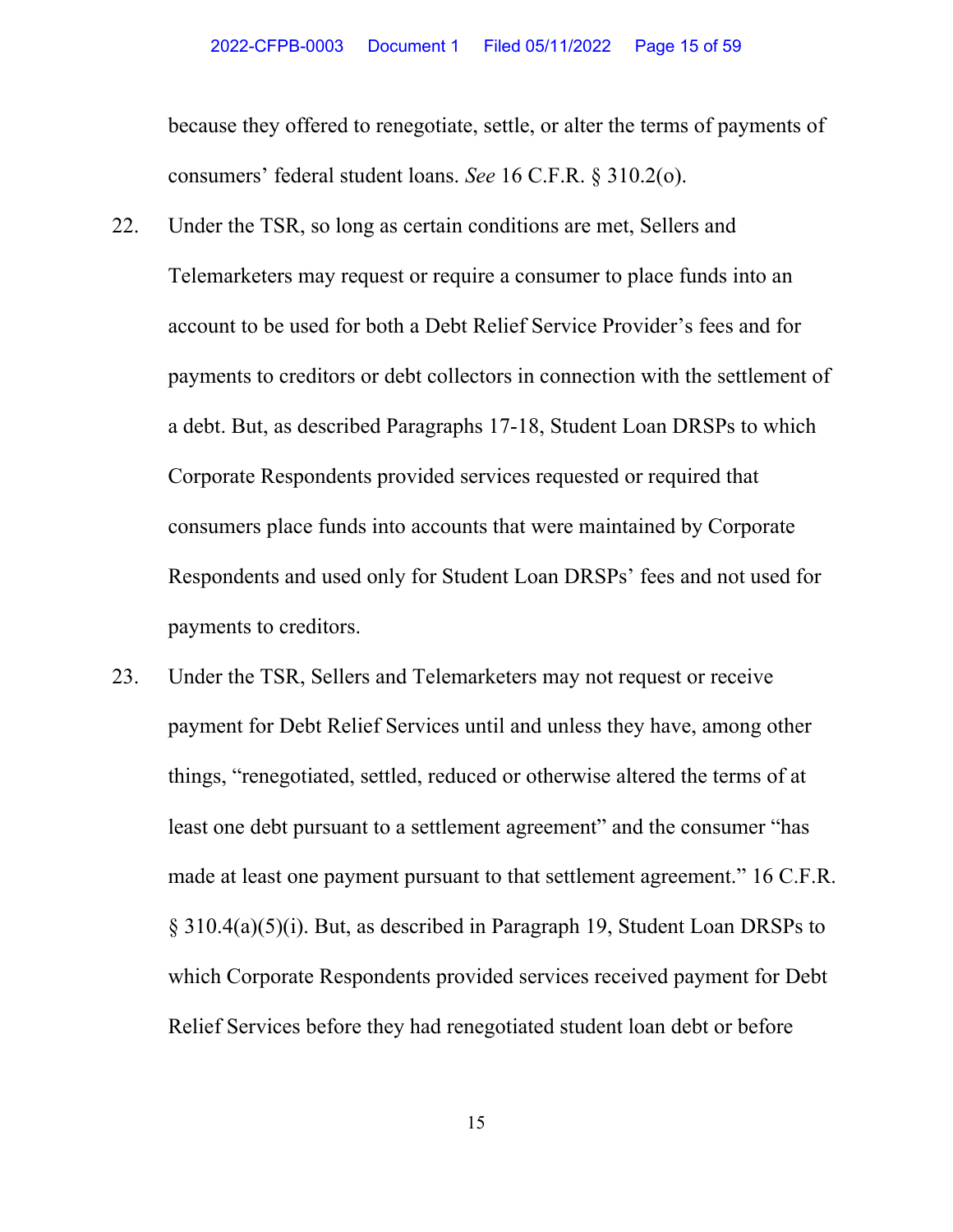consumers had made "at least one payment" pursuant to a settlement agreement.

- 24. As described in Paragraphs 22 and 23, Student Loan DRSPs to which Corporate Respondents provided services violated the TSR, 16 C.F.R. §  $310.4(a)(5)$ .
- 25. Corporate Respondents provided substantial assistance to Student Loan DRSPs by providing Payment Processing Services and Account Maintenance Services. Specifically, Corporate Respondents disbursed fees to Student Loan Debt Relief Service Providers before consumers had made loan payments under either loan consolidations, IDR plans, or recertified IDR plans obtained with the assistance of Student Loan Debt Relief Service Providers.
- 26. Individual Respondents provided substantial assistance to Student Loan DRSPs through their management and facilitation of Corporate Respondents' Payment Processing Services and Account Maintenance Services.
- 27. Because Respondents designed and implemented policies and procedures that permitted Student Loan DRSPs to take Advance Fees in violation of the TSR, and managed accounts showing that Student Loan DRSPs took fees for accounts before Respondents themselves estimated that the fees could be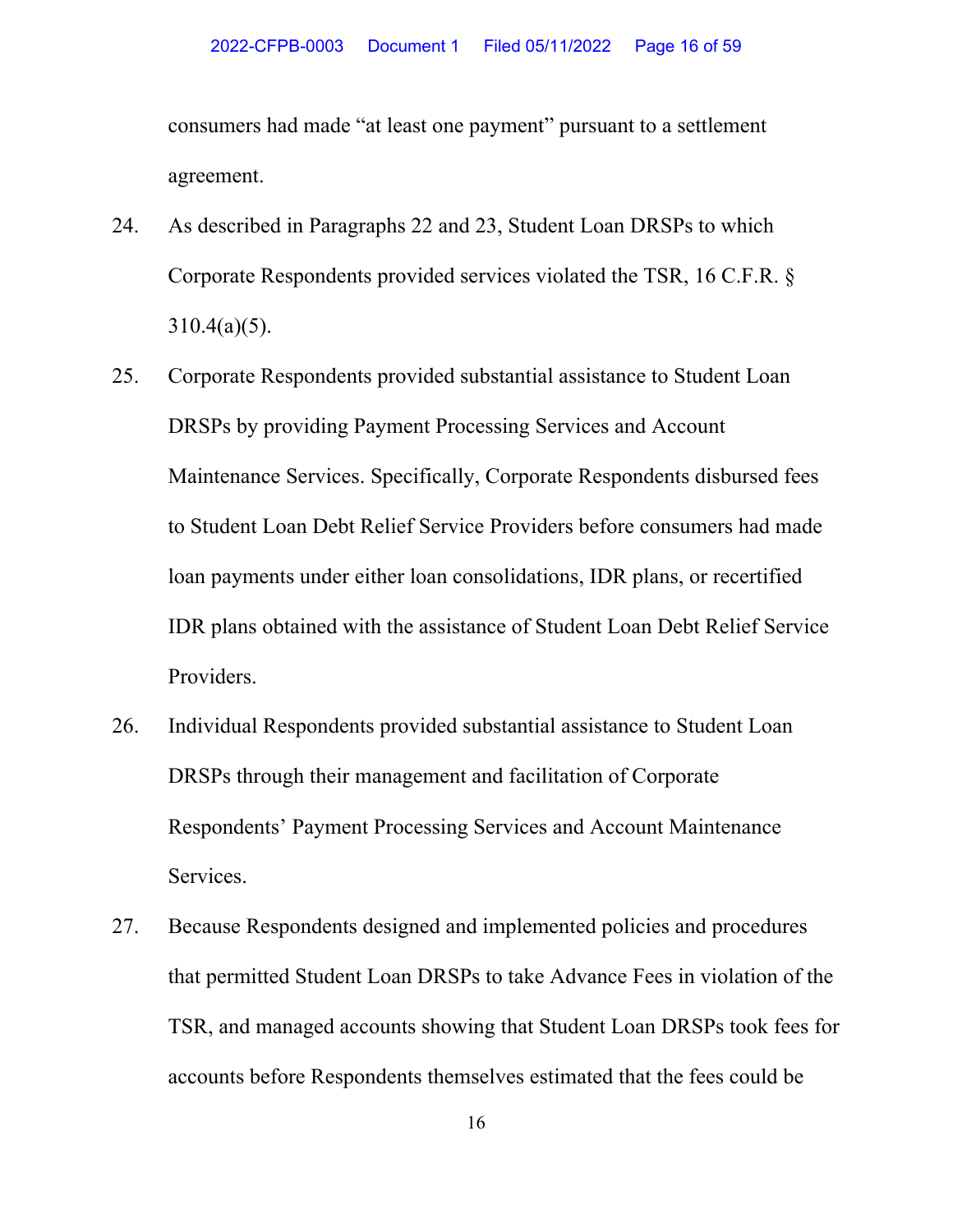paid under the TSR, Respondents either knew or consciously avoided knowing that Student Loan DRSPs engaged in conduct that violated the TSR, 16 C.F.R. § 310.4(a)(5)(i).

28. Thus, Respondents' activities, as described in Paragraphs 25-27 constitute substantial assistance of Telemarketers and Sellers' violations of the TSR in violation of 16 C.F.R. § 310.3(b).

## **Findings and Conclusions as to Assisting and Facilitating Debt Relief Service Providers' and Legal Plan Providers' TSR Violations**

- 29. Some Traditional Debt Relief Service Providers to which Corporate Respondents provided services also marketed and enrolled consumers in Legal Plan Memberships. These Traditional DRSPs entered into agreements with Legal Plan Providers requiring the Traditional DRSP to offer Legal Plan Memberships when selling their own Debt Relief Services.
- 30. For an initial enrollment fee and later monthly fees, Legal Plan Providers purported to provide consumers with Legal Plan Memberships. Legal Plan Providers and Traditional DRSPs to which Corporate Respondents provided services represented that Legal Plan Memberships would provide consumers with access to attorneys who could, among other things, settle consumer debts with unsecured creditors who only negotiate with lawyers. Certain Traditional DRSPs or Legal Plan Providers also represented that Legal Plan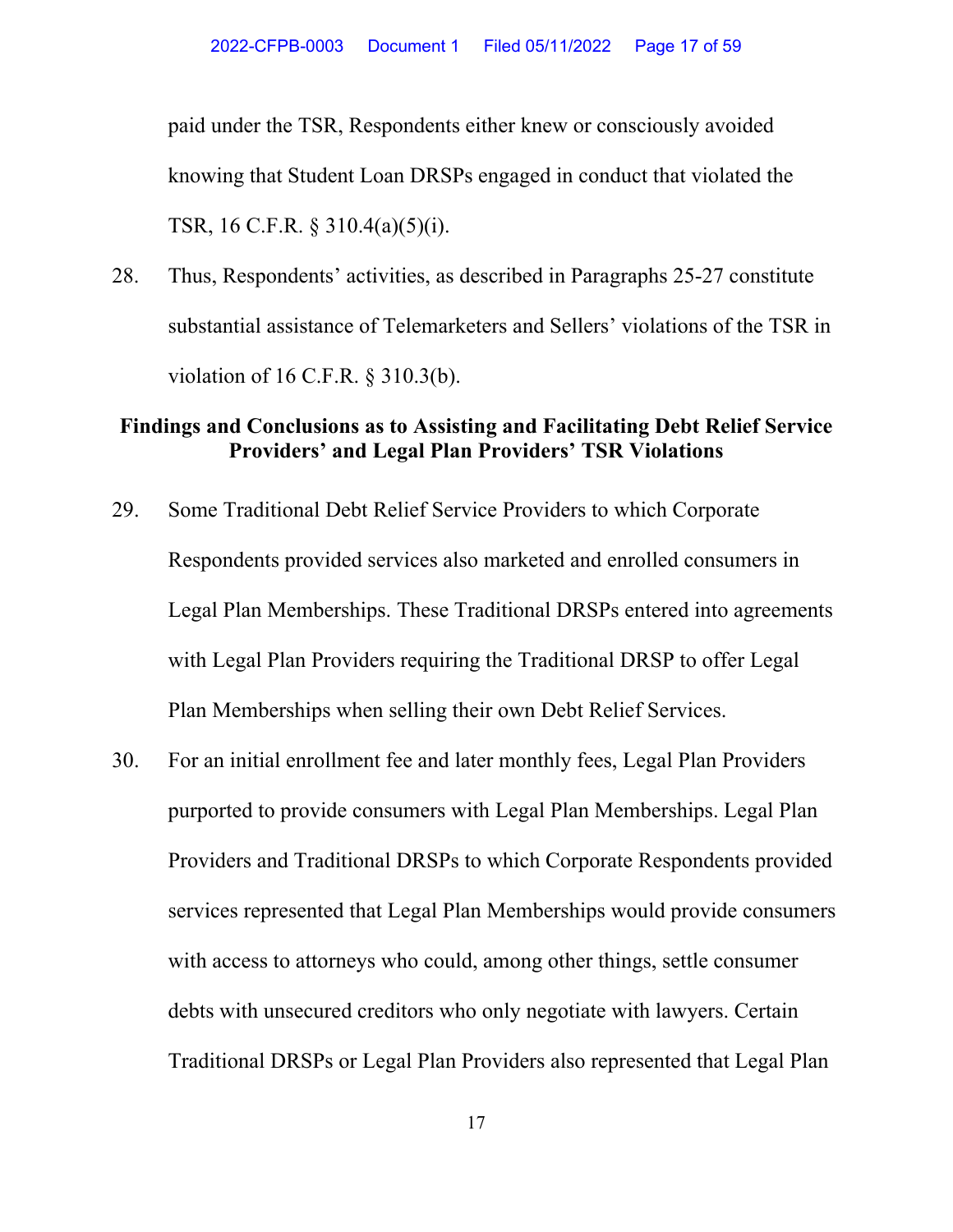Memberships were included in the cost of the Traditional Debt Relief Service Providers' Debt Relief Services or were essential for the Traditional DRSP to effectively settle consumers' debts.

- 31. Respondents were aware of the representations that Legal Plan Providers and Traditional DRSPs made to consumers about Legal Plan Memberships and Debt Relief Services.
- 32. These Legal Plan Memberships were Debt Relief Services under the TSR because the Traditional DSRPs or Legal Plan Providers represented either that Legal Plan Memberships included services to renegotiate, settle, or alter the terms of consumers' debts with unsecured creditors, or were an essential part of a service to renegotiate, settle, or alter the terms of consumers' debts with unsecured creditors. *See* 16 C.F.R. § 310.2(o).
- 33. Corporate Respondents collected payments from consumers for enrollment and monthly fees for Legal Plan Memberships and immediately disbursed those fees to both Legal Plan Providers and Traditional DRSPs. Corporate Respondents disbursed these fees before consumers had made payments on debts settled through the Legal Plan Memberships or Traditional DRSPs.
- 34. Section 310.3(b) of the TSR prohibits a Person from providing "substantial assistance or support to any seller or telemarketer when that person knows or consciously avoids knowing that the seller or telemarketer is engaged in any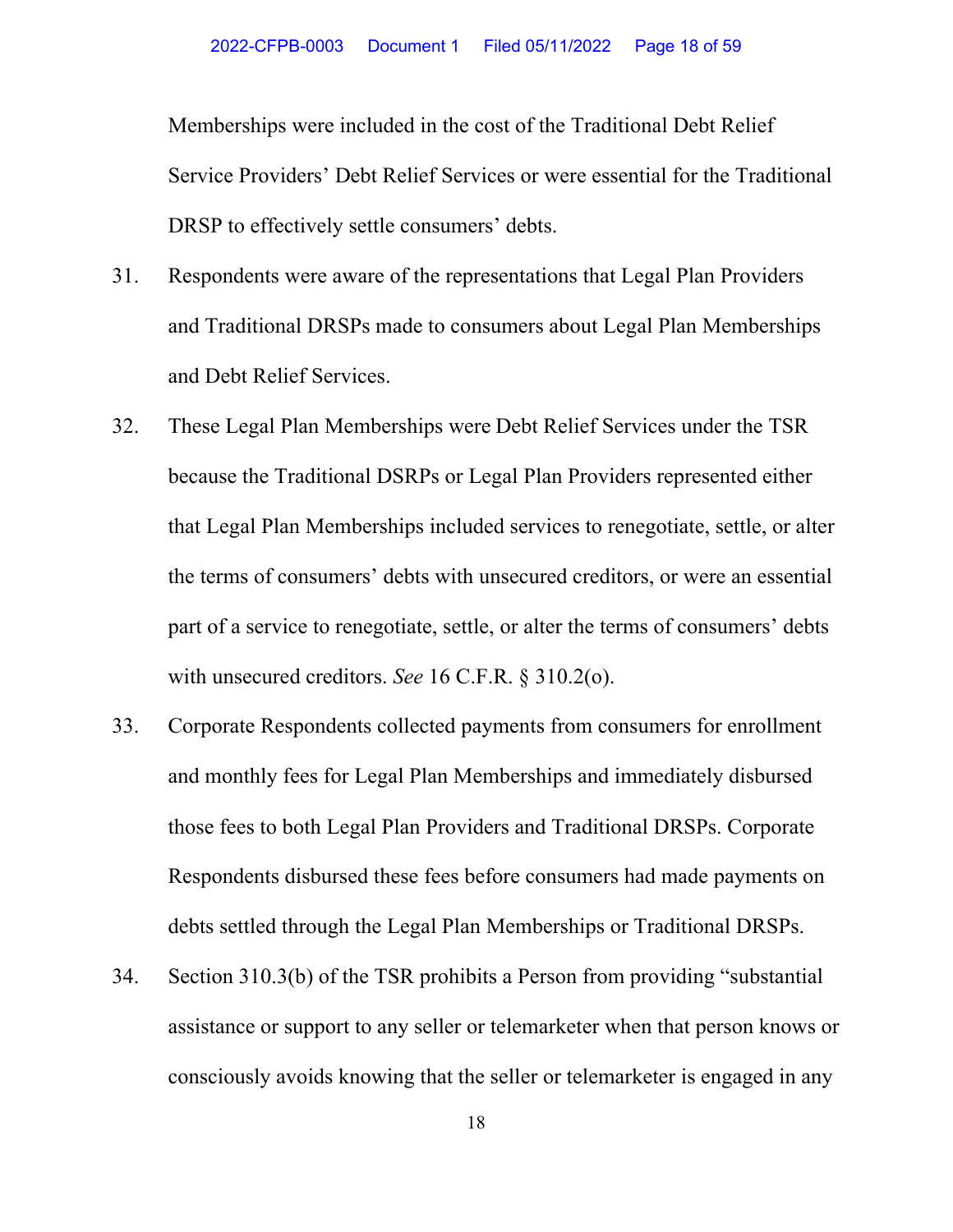act or practice that violates" the TSR's prohibition against requesting or requiring payments of Advance Fees for Debt Relief Services. *See* 16 C.F.R. § 310.3(b).

- 35. As described in Paragraph 29, Legal Plan Providers are Sellers under the TSR because "in connection with a telemarketing transaction," they arrange through affiliate and joint-marketing agreements for Traditional DRSPs to sell Legal Plan Memberships to consumers. *See* 16 C.F.R. § 310.2(dd).
- 36. As described in Paragraph 33, Traditional DRSPs and Legal Plan Providers to which Corporate Respondents provided services received payment for Debt Relief Services before they had renegotiated a debt or before consumers had made "at least one payment" pursuant to a settlement agreement in violation of the TSR. 16 C.F.R.  $\S 310.4(a)(5)(i)$ .
- 37. Corporate Respondents provided substantial assistance to Traditional DRSPs and Legal Plan Providers by providing Payment Processing Services and Account Maintenance Services.
- 38. Individual Respondents provided substantial assistance to Traditional DRSPs and Legal Plan Providers through their management and facilitation of Corporate Respondents' Payment Processing Services and Account Maintenance Services, including by approving Corporate Respondents AMS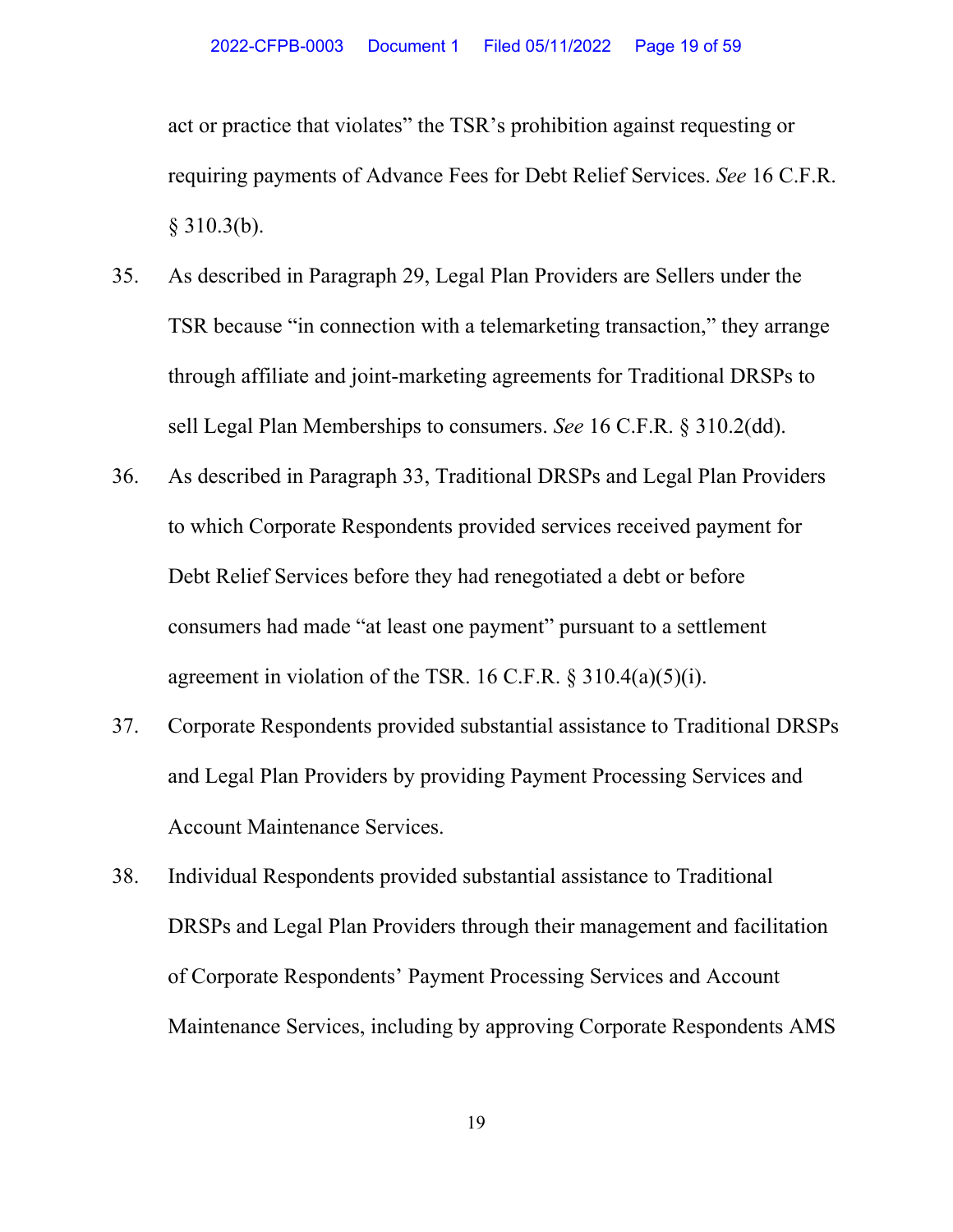and RAM Payment's policies and procedures for releasing consumer fees to Traditional DRSPs and Legal Plan Providers.

- 39. Through their review of Traditional DRSP's marketing materials and familiarity with the debt-relief industry, Respondents either knew or consciously avoided knowing that Legal Plan Memberships provide Debt Relief Services. Because Respondents designed and implemented policies and procedures that permitted Traditional DRSPs and Legal Plan Providers to take Advance Fees, Respondents either knew or consciously avoided knowing that Traditional DRSPs and Legal Plan Providers engaged in conduct that violated the TSR, 16 C.F.R.  $\S 310.4(a)(5)(i)$ .
- 40. Thus, Respondents' activities, as described in Paragraphs 37-39 constitute substantial assistance of Telemarketers and Sellers' violations of the TSR in violation of 16 C.F.R. § 310.3(b).

## **Findings and Conclusions as to Assisting and Facilitating TSR Violations Relating to Corporate Respondents' Affiliation with Debt Relief Service Providers**

41. As described below, Corporate Respondents were affiliated with Account Connect Limited, LLC (ACL), a company that provided financing to certain Student Loan DRSPs and Traditional DRSPs that received services from Corporate Respondents.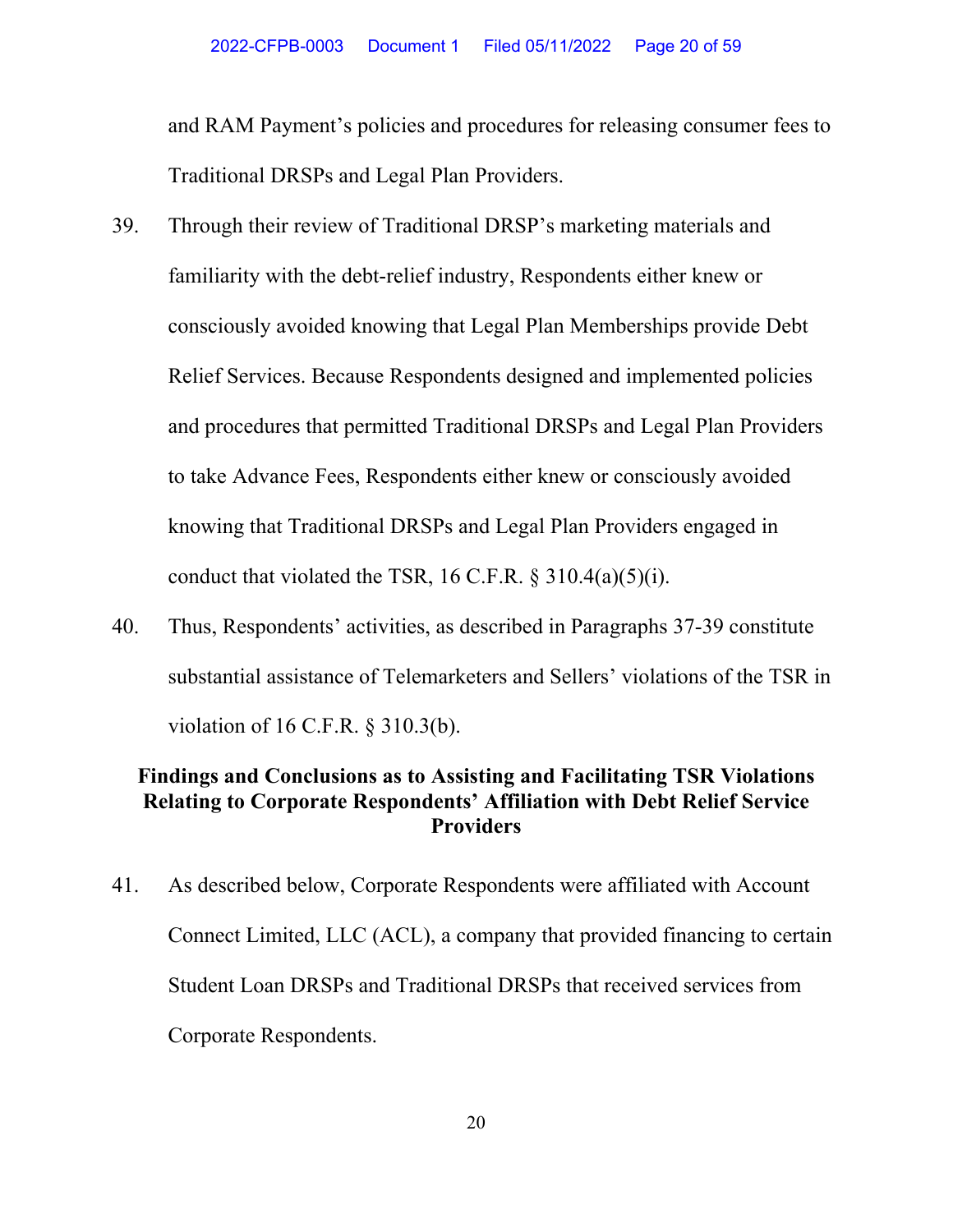- 42. The Student Loan DRSPs and Traditional DRSPs that received ACL's funding required that consumers place funds for Debt Relief Service fees into accounts maintained by Corporate Respondents.
- 43. ACL provided upfront financing to approximately nine Student Loan DRSPs, which repaid ACL with fees consumers paid for Debt Relief Services. Corporate Respondents disbursed these consumer fee payments directly to ACL from consumers' accounts.
- 44. In 2017 and 2018, ACL provided funding to a Traditional DRSP that received Payment Processing Services and Account Maintenance Services from AMS. AMS disbursed consumer fee payments from the Traditional DRSP's customers to ACL as payment for this financing.
- 45. ACL indirectly had a financial interest in a Traditional DRSP that received Payment Processing Services and Account Maintenance Services from RAM Payment and free office space from AMS.
- 46. AMS's employees and independent contractors conducted ACL's business without compensation from ACL. AMS also provided ACL with a line of credit secured by all of ACL's assets, including ACL's consumer fee receivables.
- 47. Individual Respondents were also officers of ACL and were each involved in ACL's investment decisions and in its marketing to Debt Relief Service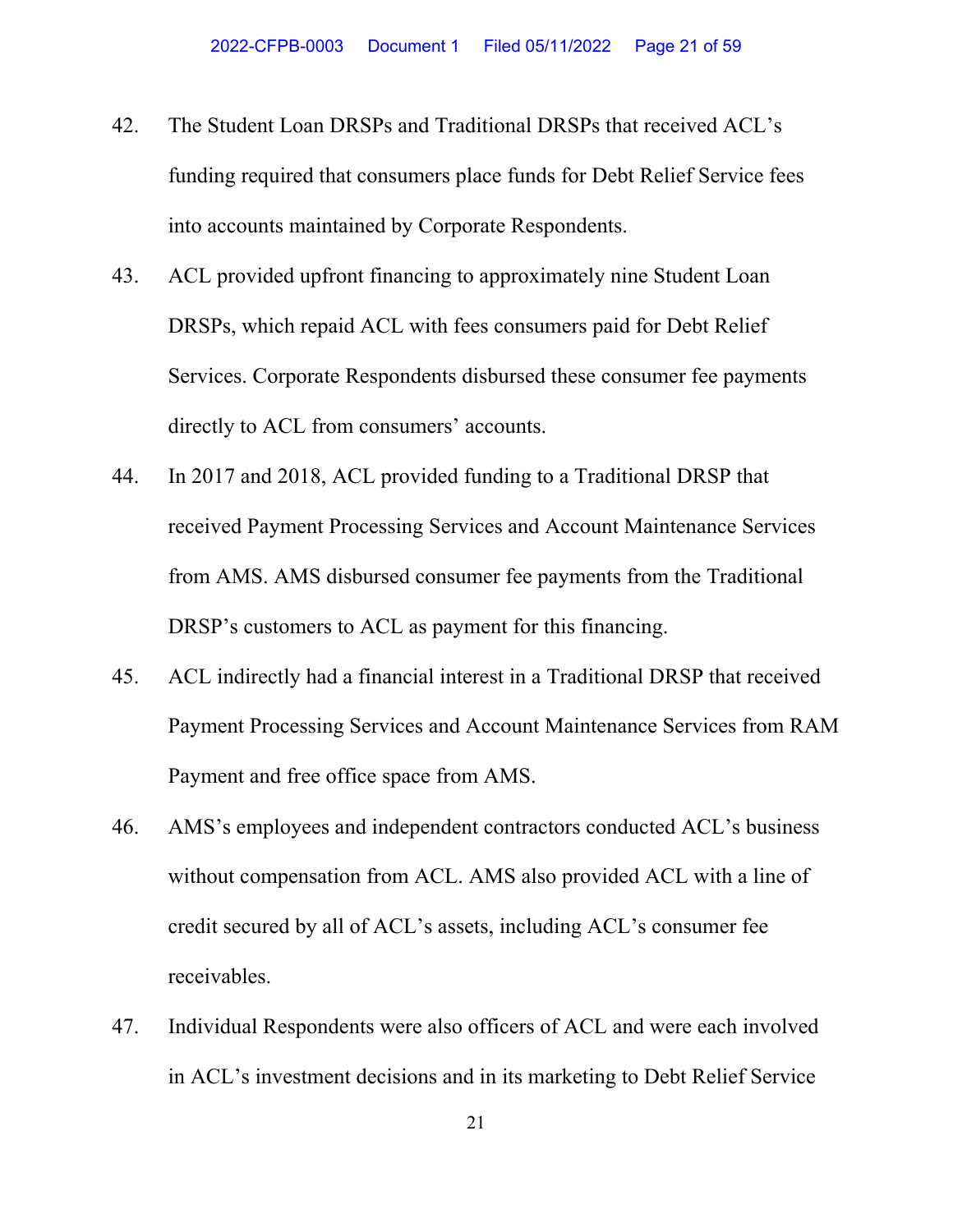Providers. Together with other individuals, Individual Respondents indirectly owned both AMS and ACL. Individual Respondents and the other individuals with an interest in AMS and ACL have also held the majority of board seats for RAM Payment's parent company.

- 48. Section 310.3(b) of the TSR prohibits a Person from providing "substantial assistance or support to any seller or telemarketer when that person knows or consciously avoids knowing that the seller or telemarketer is engaged in any act or practice that violates" the TSR's prohibition against requesting or requiring payments of Advance Fees for debt relief services. *See* 16 C.F.R. § 310.3(b).
- 49. Section 310.4(a)(5)(i) of the TSR prohibits Telemarketers or Sellers from receiving payment of any fee or consideration for any Debt Relief Service until, among other things, a consumer has made at least one payment on a debt that the Seller or Telemarketer has settled. 16 C.F.R. § 310.4(a)(5)(i).
- 50. Section 310.4(a)(5)(ii) of the TSR permits a Seller or Telemarketer to "request[] or require[] the customer to place funds in an account to be used for the debt relief provider's fees and for payments to creditors or debt collectors in connection with the renegotiation, settlement, reduction, or other alteration of the terms of payment or other terms of debt," so long as conditions are met, including that "[t]he entity administering the account is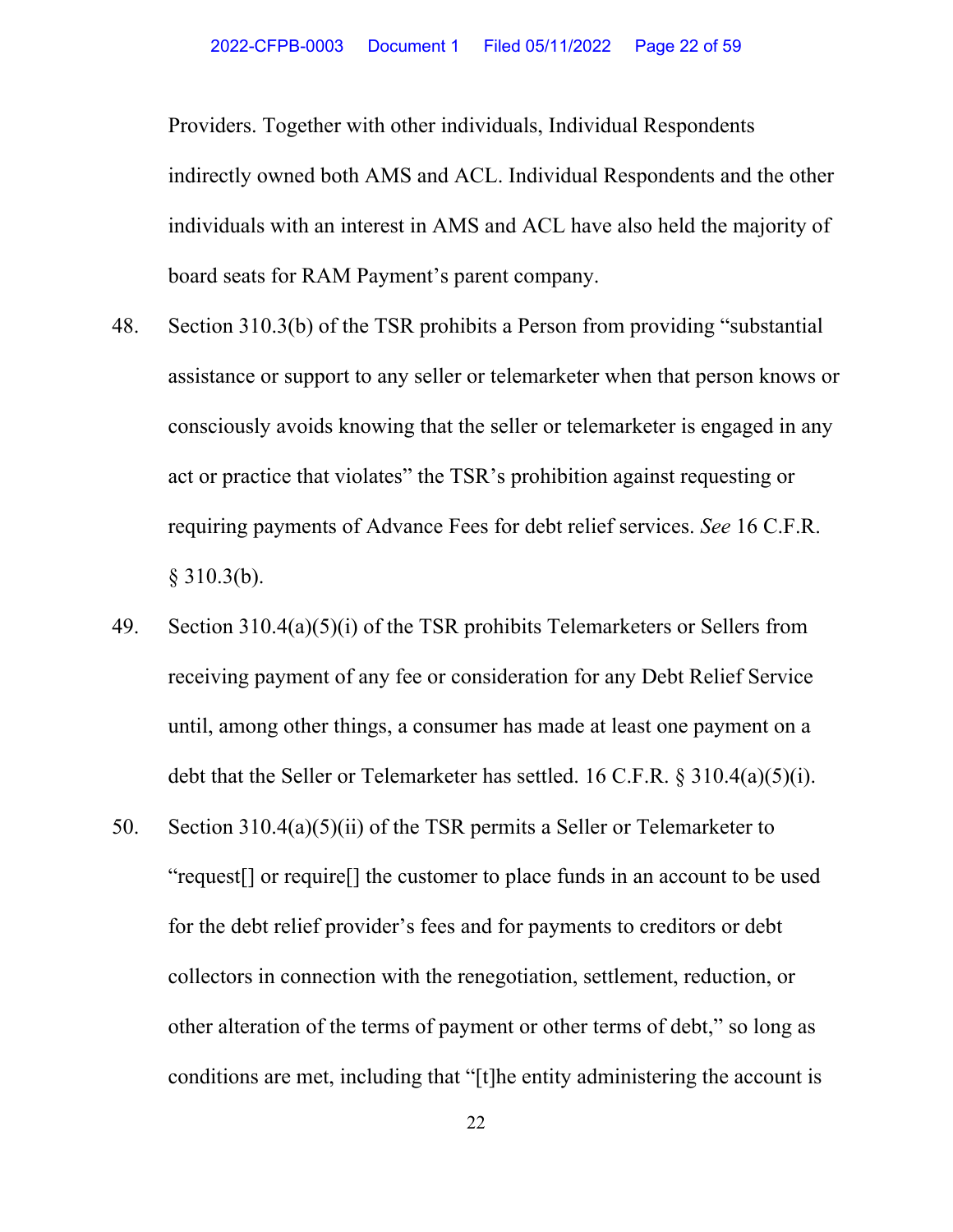not owned or controlled, or in any way affiliated with, the debt relief service." 16 C.F.R. § 310.4(a)(5)(ii)(C).

- 51. Traditional DRSPs and Student Loan DRSPs receiving ACL funding or indirectly owned by ACL were affiliated with Corporate Respondents.
- 52. Because Corporate Respondents were affiliated with these Traditional DRSPs and Student Loan DRSPs, the Traditional DRSPs and Student Loan DRSPs violated the TSR by requesting or requiring that consumers place funds for fees for Debt Relief Services in accounts managed by Corporate Respondents. *See* 16 C.F.R. § 310.4(a)(5)(ii)(C).
- 53. Corporate Respondents provided substantial assistance to Traditional DRSPs and Student Loan DRSPs receiving ACL funding or indirectly owned by ACL by providing Payment Processing Services and Account Maintenance Services.
- 54. Individual Respondents provided substantial assistance to those entities through their management and facilitation of Corporate Respondents' Payment Processing Services and Account Maintenance Services and through their personal involvement in establishing relationships between ACL and the Traditional DRSPs and Student Loan DRSPs.
- 55. Respondents knew of the affiliation between Corporate Respondents and Student Loan DRSPs and Traditional DRSPs receiving funding from ACL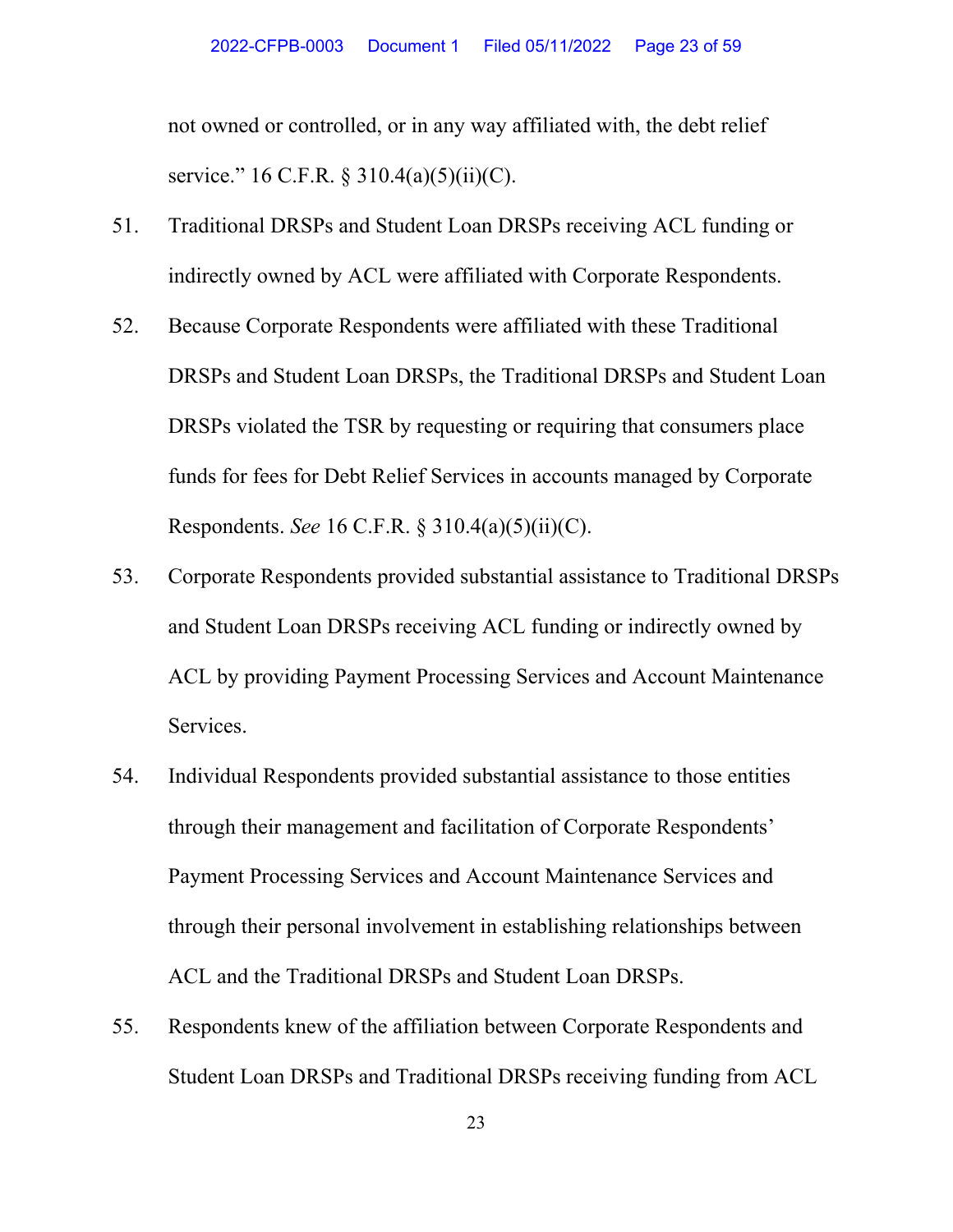and were or should have been aware that those Traditional DRSPs and Student Loan DRSPs engaged in conduct that violated 16 C.F.R. § 310.4(a)(5) when they requested or required that consumers make payments for fees into an account managed by Corporate Respondents.

56. Thus, Respondents' activities as described in Paragraphs 53-55 constitute substantial assistance of Telemarketers and Sellers' violations of the TSR in violation of 16 C.F.R. § 310.3(b).

# **Findings and Conclusions as to Assisting and Facilitating TSR Violations Relating to Paying Commissions to Third-Party Marketing Companies**

- 57. Corporate Respondents paid several third-party marketing companies for referrals of consumer business from certain DRSPs.
- 58. These third-party marketing companies have been closely connected to the DRSPs for which they receive commissions for referrals. For example, one third-party marketing company is owned by a DRSP's former Chief Operating Officer and receives commissions for referrals from that DRSP. Another third-party marketing company provided upfront financing to a DRSP and received commissions for referrals of that DRSP's clients to RAM Payment.
- 59. Individual Respondents arranged for and negotiated these third-party marketing agreements and signed the third-party marketing agreements on behalf of Corporate Respondents.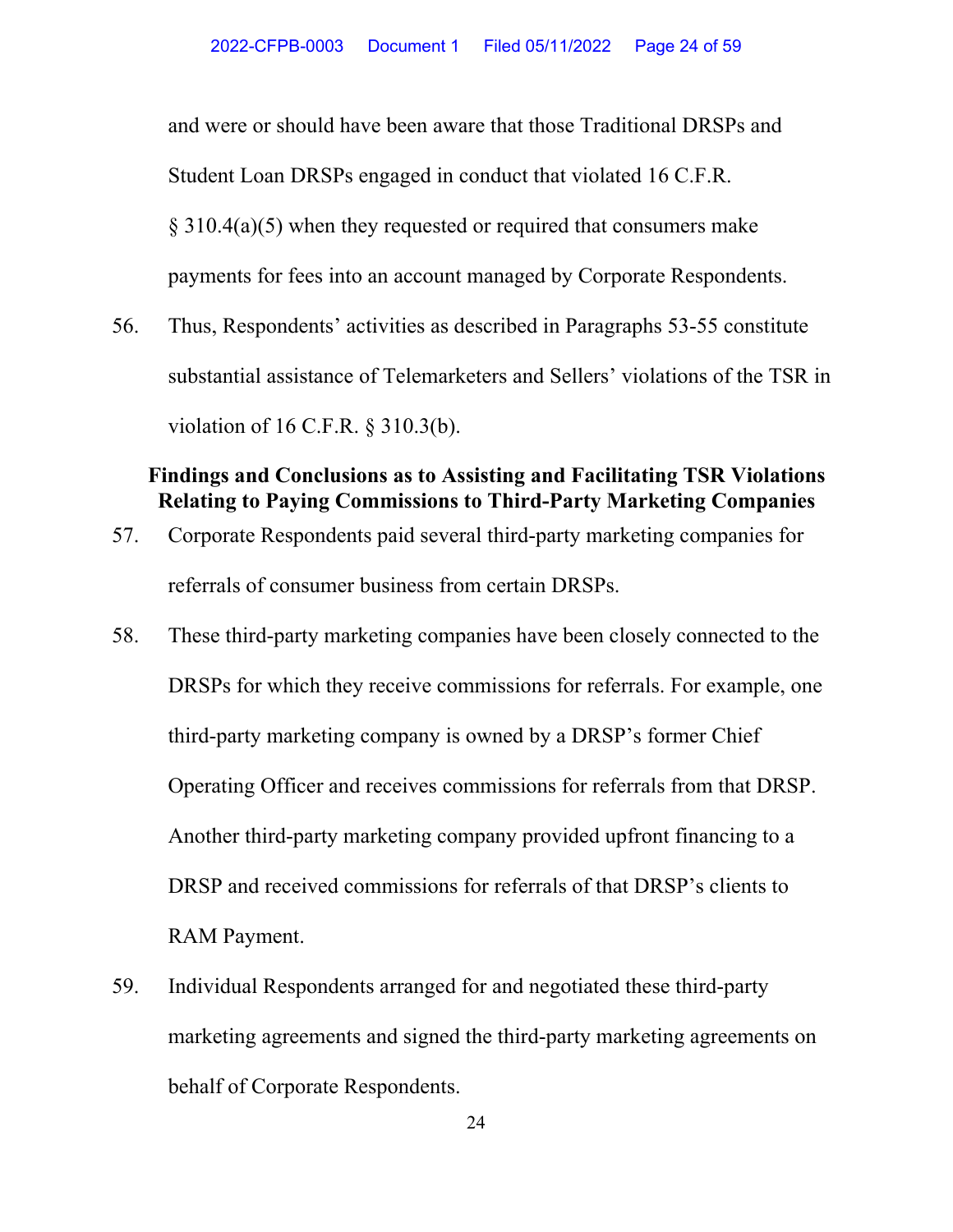- 60. Section  $310.4(a)(5)(i)$  of the TSR prohibits Telemarketers or Sellers from receiving payment of any fee or consideration for any Debt Relief Service until, among other things, a consumer has made at least one payment on a debt that the Seller or Telemarketer has settled. 16 C.F.R. § 310.4(a)(5)(i).
- 61. Section 310.4(a)(5)(ii) of the TSR permits a Seller or Telemarketer to "request[] or require[] the customer to place funds in an account to be used for the debt relief provider's fees and for payments to creditors or debt collectors in connection with the renegotiation, settlement, reduction, or other alteration of the terms of payment or other terms of debt," so long as conditions are met, including that "[t]he entity administering the account does not give or accept any money or other compensation in exchange for referrals of business involving the debt relief service." 16 C.F.R.  $§ 310.4(a)(5)(ii)(D).$
- 62. DRSPs to which Corporate Respondents provided services requested or required that consumers place funds for their fees into accounts administered by Corporate Respondents.
- 63. By paying third-party marketing companies associated with DRSPs commissions for consumer referrals from the DRSPs, Corporate Respondents "gave . . . money . . . in exchange for referrals of business involving the debt relief service." *See* 16 C.F.R. § 310.4(a)(5)(ii)(D).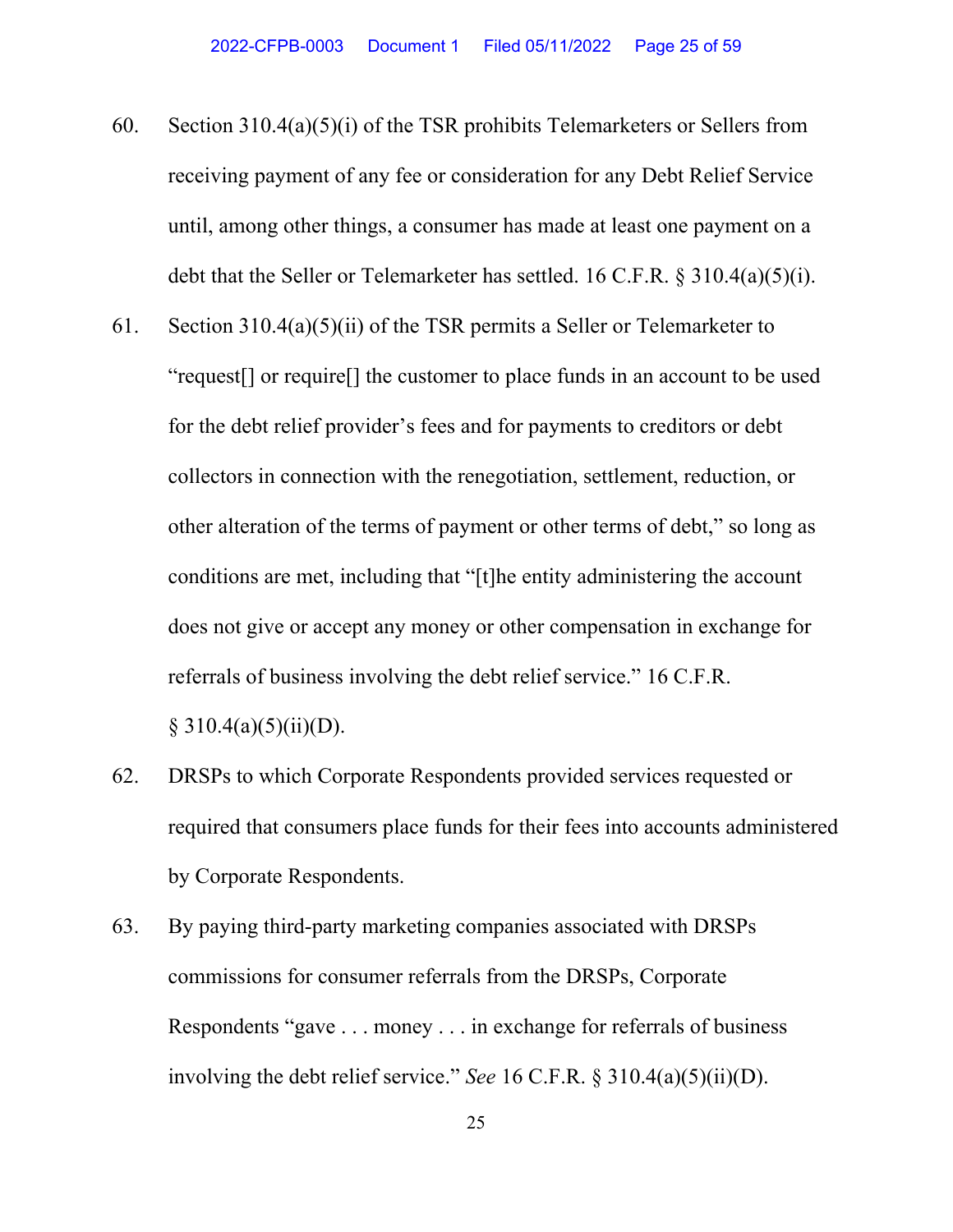- 64. DRSPs associated with third-party marketing companies that received payments from Corporate Respondents "in exchange for referrals of business involving the debt relief service" violated the TSR by requesting or requiring that consumers place funds for fees for Debt Relief Services in accounts managed by Corporate Respondents. *See* 16 C.F.R. § 310.4(a)(5)(ii)(C).
- 65. Corporate Respondents provided substantial assistance to these DRSPs by providing Payment Processing Services and Account Maintenance Services.
- 66. Individual Respondents provided substantial assistance to these DRSPs through their management and facilitation of Corporate Respondents' Payment Processing Services and Account Maintenance Services.
- 67. Respondents knew that Corporate Respondents paid commissions to thirdparty marketing companies for DRSPs' referrals of consumer business.
- 68. Thus, Respondents activities, as described in Paragraphs 65-67 constitute substantial assistance of Telemarketers and Sellers' TSR violations in violation of 16 C.F.R. § 310.3(b).

# **Findings and Conclusions as to Deceptive Acts or Practices Regarding Corporate Respondents' Status as an Independent Third Party**

69. Since at least January 1, 2016, Corporate Respondents account-servicing agreements have stated to consumers that Corporate Respondents provided services as an "independent third party."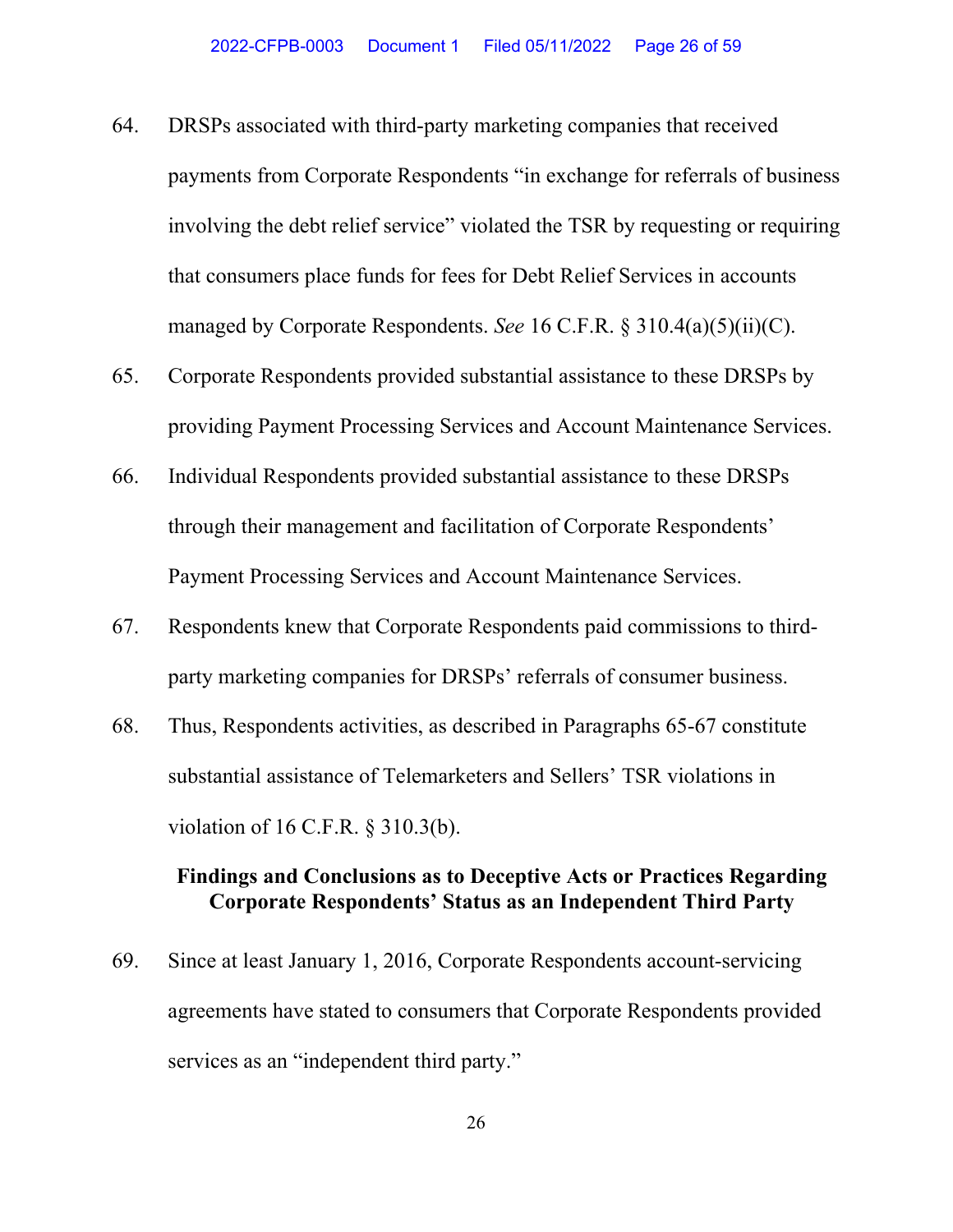- 70. But, with respect to DRSPs that received funding from or were owned by ACL, Corporate Respondents did not provide Account Maintenance Services and Payment Processing Services as independent third parties because Corporate Respondents were affiliated with the DRSPs through ACL.
- 71. Individual Respondents had the authority and responsibility to approve Corporate Respondents' account-servicing agreements with consumers. Chaya also drafted the initial draft of the account-servicing agreement template.
- 72. Section 1036(a)(1)(B) of the CFPA prohibits deceptive acts or practices. 12 U.S.C.  $\frac{5536(a)(1)(B)}{B}$ .
- 73. As described in Paragraph 69, in connection with providing Account Maintenance Services and Payment Processing Services to consumers, in numerous instances, Respondents have represented, expressly or impliedly, that Corporate Respondents provided services as an "independent third party."
- 74. In fact, Corporate Respondents did not provide those services as independent third parties with respect to these DRSPs because Corporate Respondents were affiliated with DRSPs that received funding from ACL or DRSPs in which ACL had an indirect financial interest.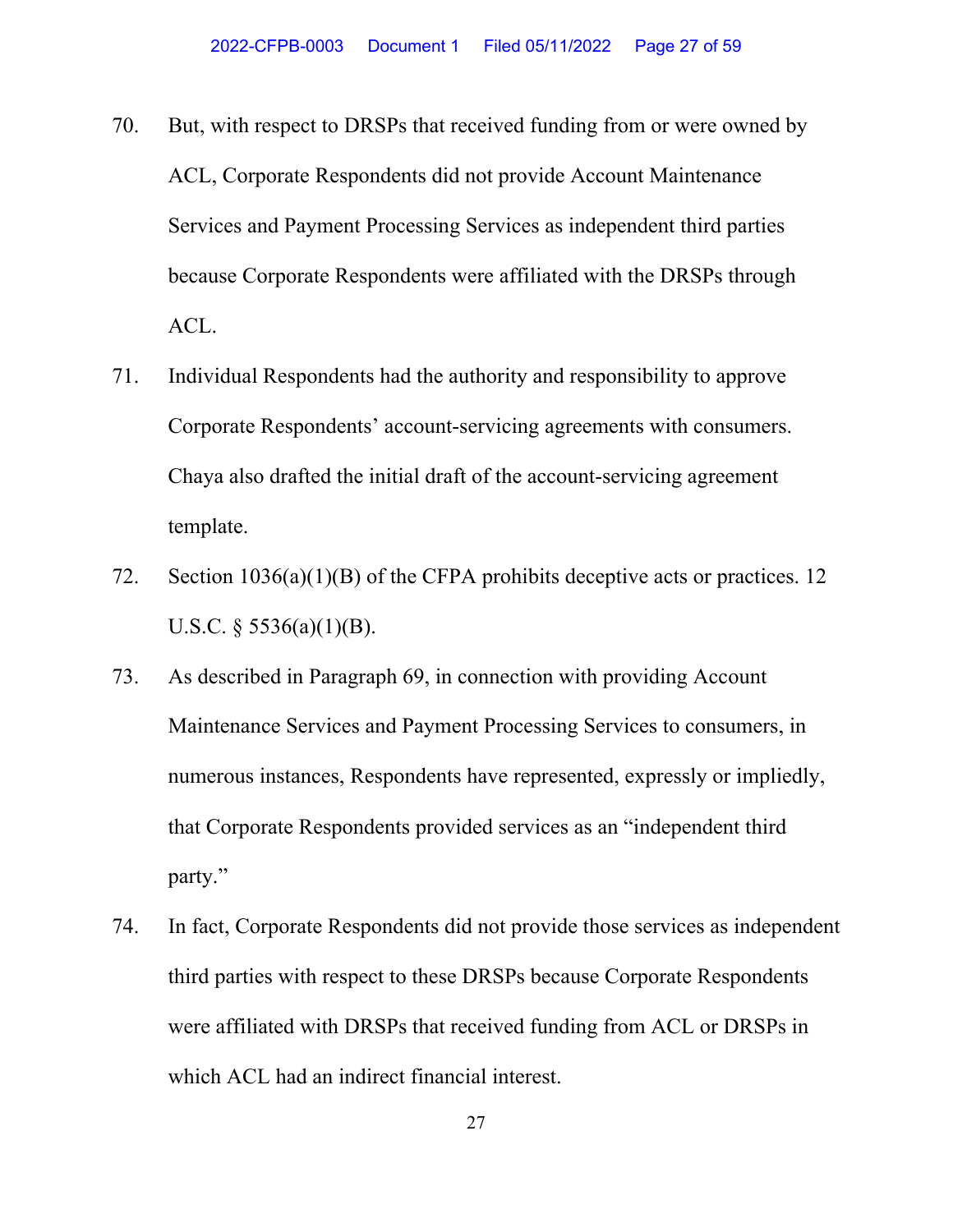75. Therefore, Respondents engaged in deceptive acts or practices in violation of sections 1031(a) and 1036(a)(1)(B) of the CFPA, 12 U.S.C. §§ 5531(a), 5536(a)(1)(B).

# **Findings and Conclusions as to AMS and Individual Respondents' Deceptive Acts or Practices Regarding Contacting Consumers Before Disbursing Fees to Student Loan DRSPs**

- 76. AMS's standard account-servicing agreement with consumers enrolled with Student Loan DRSPs stated that AMS would not release fees to Student Loan DRSPs until it contacted a consumer "via email, text, or mail" to confirm that the consumer was "in compliance with [the] consolidation agreement."
- 77. But AMS did not generally contact consumers to confirm that they were in compliance with a consolidation agreement before releasing fees to Student Loan DSRPs.
- 78. Individual Respondents had the authority and responsibility to approve AMS's account-servicing agreements with consumers. Chaya also drafted the initial account-servicing agreement template. Individual Respondents also had the authority and responsibility to approve, and knew of, AMS's policies and procedures for disbursing consumer fees to Student Loan DRSPs.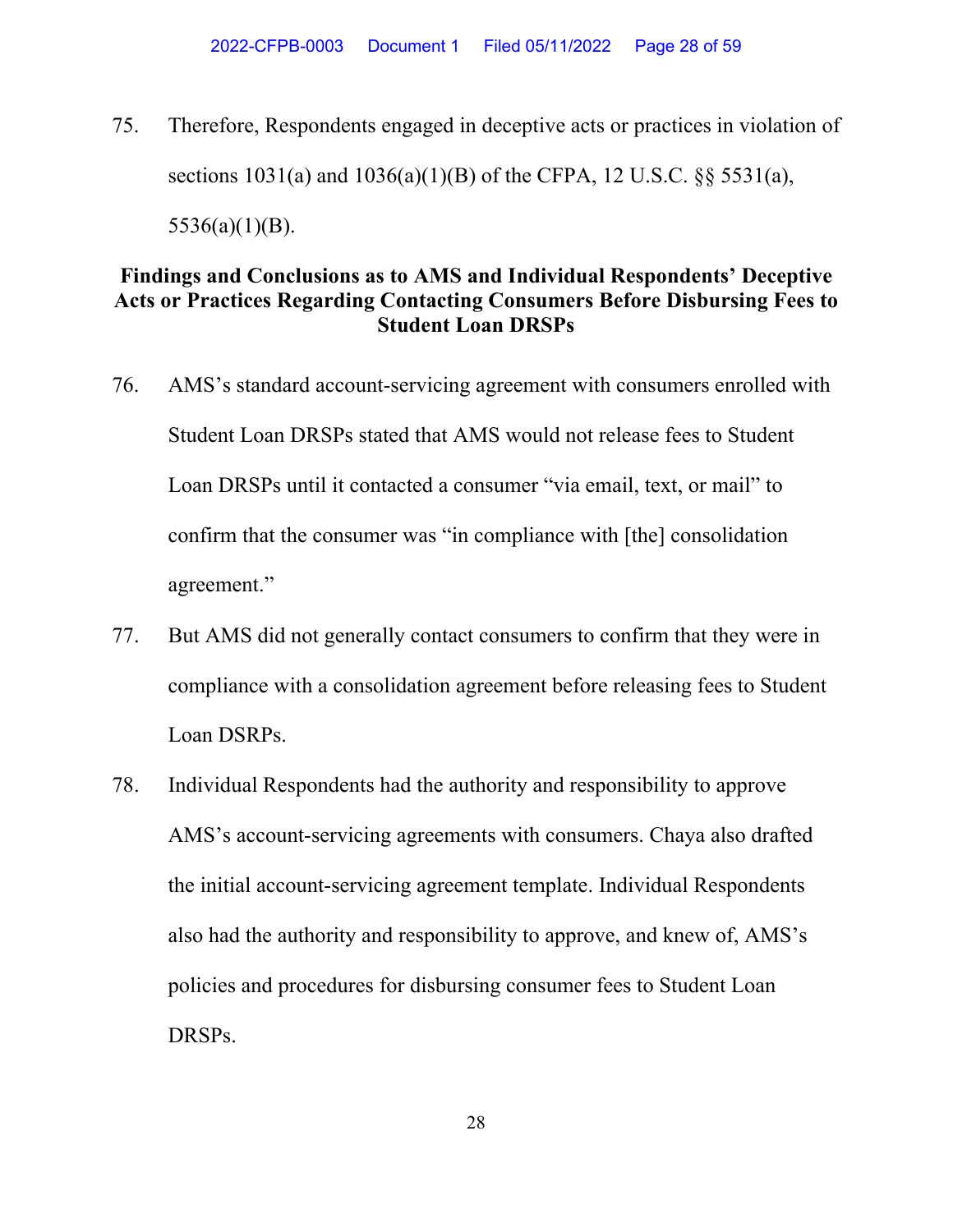- 79. Section 1036(a)(1)(B) of the CFPA prohibits deceptive acts or practices. 12 U.S.C.  $\S$  5536(a)(1)(B).
- 80. As described in Paragraph 76, in connection with providing Payment Processing Services and Account Maintenance Services to consumers enrolled with Student Loan DRSPs, in numerous instances, AMS has represented, expressly or impliedly, that AMS would not release fees to Student Loan DRSPs until it contacted a consumer "via email, text, or mail" to confirm that the consumer was "in compliance with [the] consolidation agreement."
- 81. In fact, AMS did not generally contact consumers to confirm that they were in compliance with a consolidation agreement before releasing fees to Student Loan DSRPs.
- 82. Therefore, AMS, Winters, and Chaya engaged in deceptive acts or practices in violation of sections  $1031(a)$  and  $1036(a)(1)(B)$  of the CFPA, 12 U.S.C.  $\S$ § 5531(a), 5536(a)(1)(B).

# **Findings and Conclusions as to RAM Payment and Individual Respondents' Deceptive Acts or Practices Regarding Making a Reasonable Determination Before Disbursing Fees to Student Loan DRSPs**

83. RAM Payment's account-servicing agreements with Student Loan DRSPs stated that RAM Payment would not release fees to Student Loan DRSPs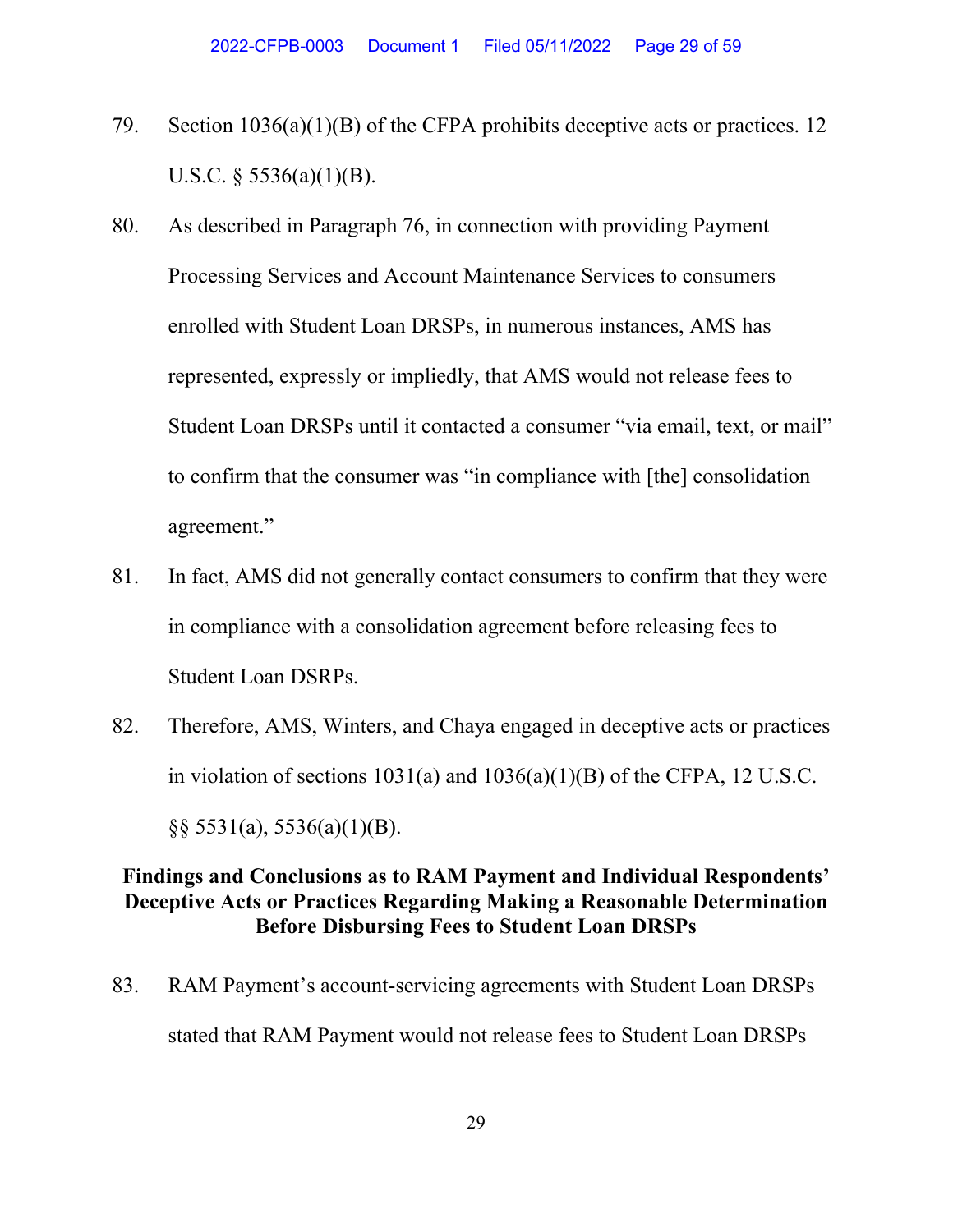until it made a "reasonable determination" that the Student Loan DRSP had earned fees.

- 84. But RAM Payment did not make a "reasonable determination" that the Student Loan DRSPs had earned fees. RAM Payment never requested, received, or reviewed sufficient information from Student Loan DRSPs showing that Student Loan DRSPs were entitled to payment under 16 C.F.R.  $§ 310.4(a)(5)(i).$
- 85. Individual Respondents had the authority and responsibility to approve RAM Payment's account-servicing agreements with consumers. Chaya also drafted the account-servicing agreement template. Individual Respondents also had the authority and responsibility to approve, and knew of, RAM Payment's policies and procedures for disbursing consumer fees to Student Loan DRSPs.
- 86. Section 1036(a)(1)(B) of the CFPA prohibits deceptive acts or practices. 12 U.S.C.  $\S$  5536(a)(1)(B).
- 87. As described in Paragraph 83, in connection with providing Payment Processing Services and Account Maintenance Services to consumers enrolled with Student Loan DRSPs, in numerous instances, RAM Payment has represented, expressly or impliedly, that RAM Payment would not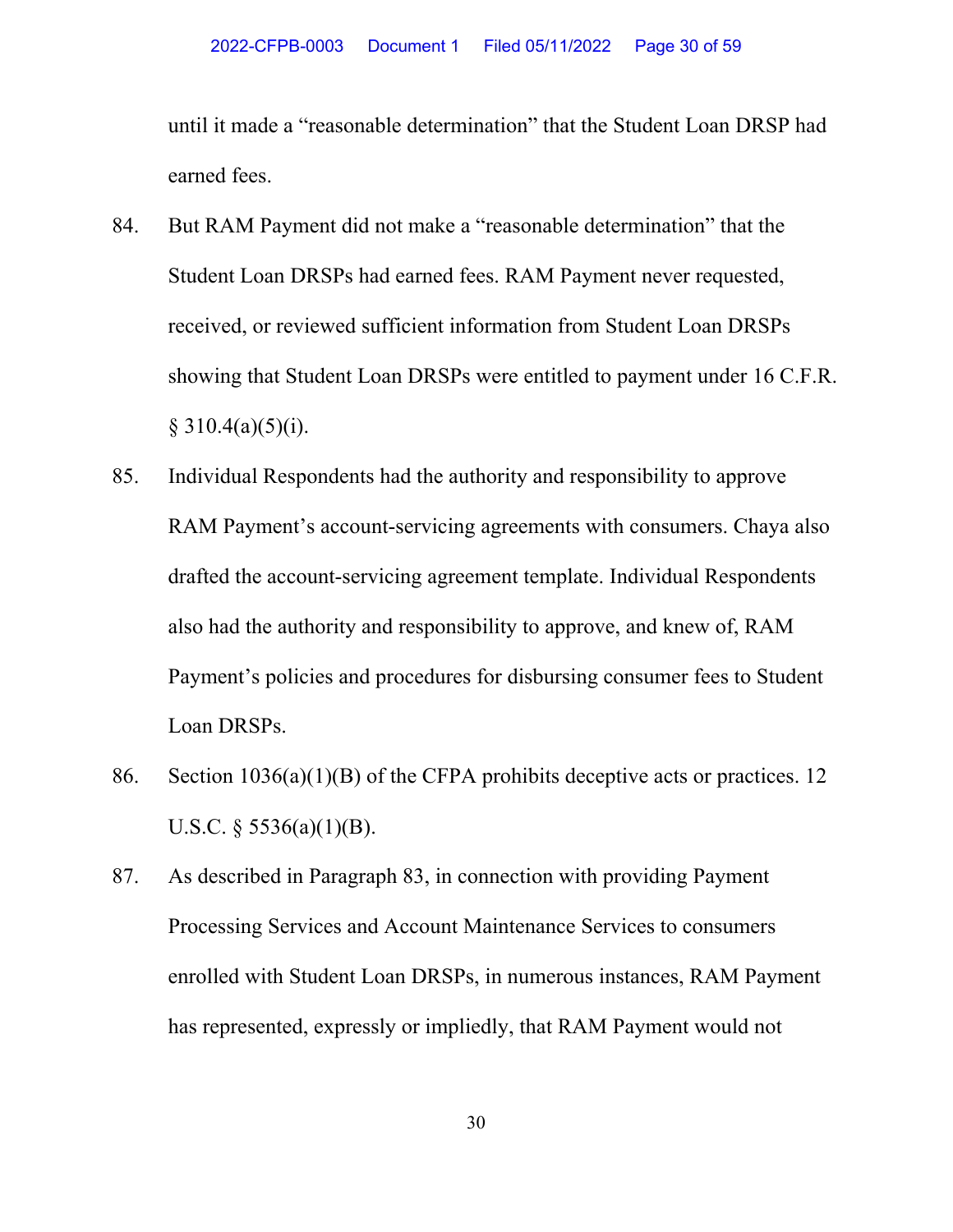release fees to Student Loan DRSPs until it made a "reasonable

determination" that the Student Loan DRSP had earned fees.

- 88. In fact, RAM Payment did not make a "reasonable determination" that the Student Loan DRSP had earned fees.
- 89. Therefore, RAM Payment, Winters, and Chaya engaged in deceptive acts or practices in violation of sections  $1031(a)$  and  $1036(a)(1)(B)$  of the CFPA, 12 U.S.C. §§ 5531(a), 5536(a)(1)(B).

## **Findings and Conclusions as to Unfair Acts or Practices Regarding Disbursing Unearned Fees for Student Loan Debt Relief Services to ACL**

- 90. Certain consumers unenrolled from or cancelled services provided by ACLfunded Student Loan DRSPs before the Student Loan DRSP had altered the terms of the consumers' student loan debts. These consumers owned the funds for Debt Relief Services held in the dedicated accounts managed by Corporate Respondents, *see* 16 C.F.R § 310.4(a)(5)(ii)(B), and upon unenrolling from or cancelling services with the Student Loan DRSP, were entitled to "all funds in the account, other than funds earned by the debt relief service . . . ." *See id.* § 310.4(a)(5)(ii)(E).
- 91. From 2017 until at least June 8, 2021, Corporate Respondents disbursed to ACL some of consumers' funds for unearned Debt Relief Services, often hundreds of dollars per consumer, after consumers unenrolled from or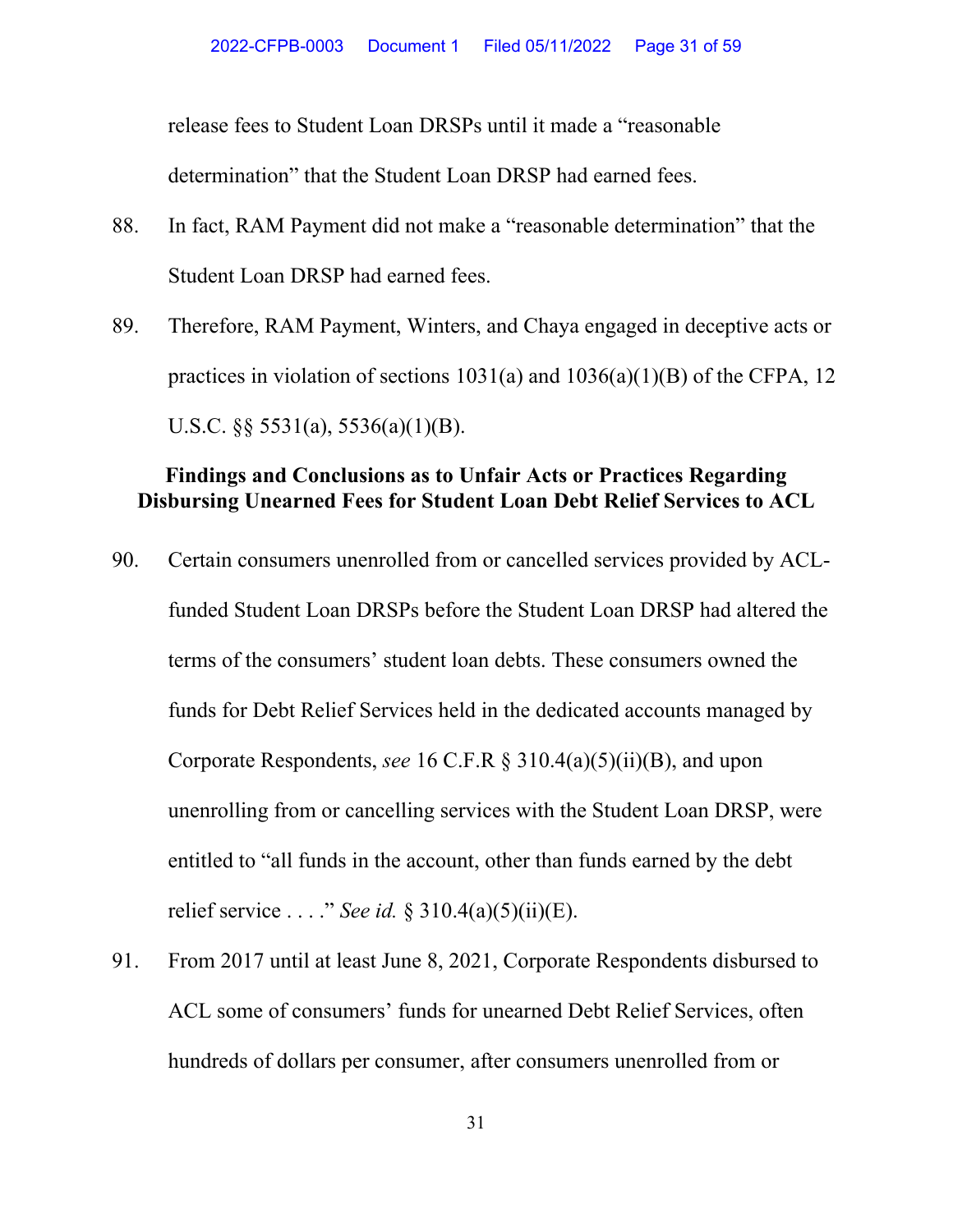cancelled services provided by ACL-funded Student Loan DRSPs.

Corporate Respondents disbursed fees to ACL for hundreds or thousands of consumers. Respondents did not disclose to consumers that ACL provided funding to finance the Debt Relief Services consumers received. Nor did Respondents disclose that consumer-owned fees would be disbursed to ACL.

- 92. Individual Respondents had the authority and responsibility to approve Corporate Respondents' practices in connection with disbursing funds to ACL. And Individual Respondents knew that Corporate Respondents disbursed consumer funds to ACL even after consumers had unenrolled from or cancelled services provided by ACL-funded Student Loan DRSPs.
- 93. Section  $1036(a)(1)(B)$  of the CFPA prohibits "unfair, deceptive, or abusive" acts or practices. 12 U.S.C.  $\S 5536(a)(1)(B)$ . An act or practice is unfair if it causes or is likely to cause substantial injury to consumers, if the injury is not reasonably avoidable, and if the injury is not outweighed by countervailing benefits to consumers or to competition.
- 94. Corporate Respondents' practice of disbursing consumer-owned fees for unearned Debt Relief Services caused substantial injury to consumers that was not reasonably avoidable or outweighed by any countervailing benefit to consumers or competition.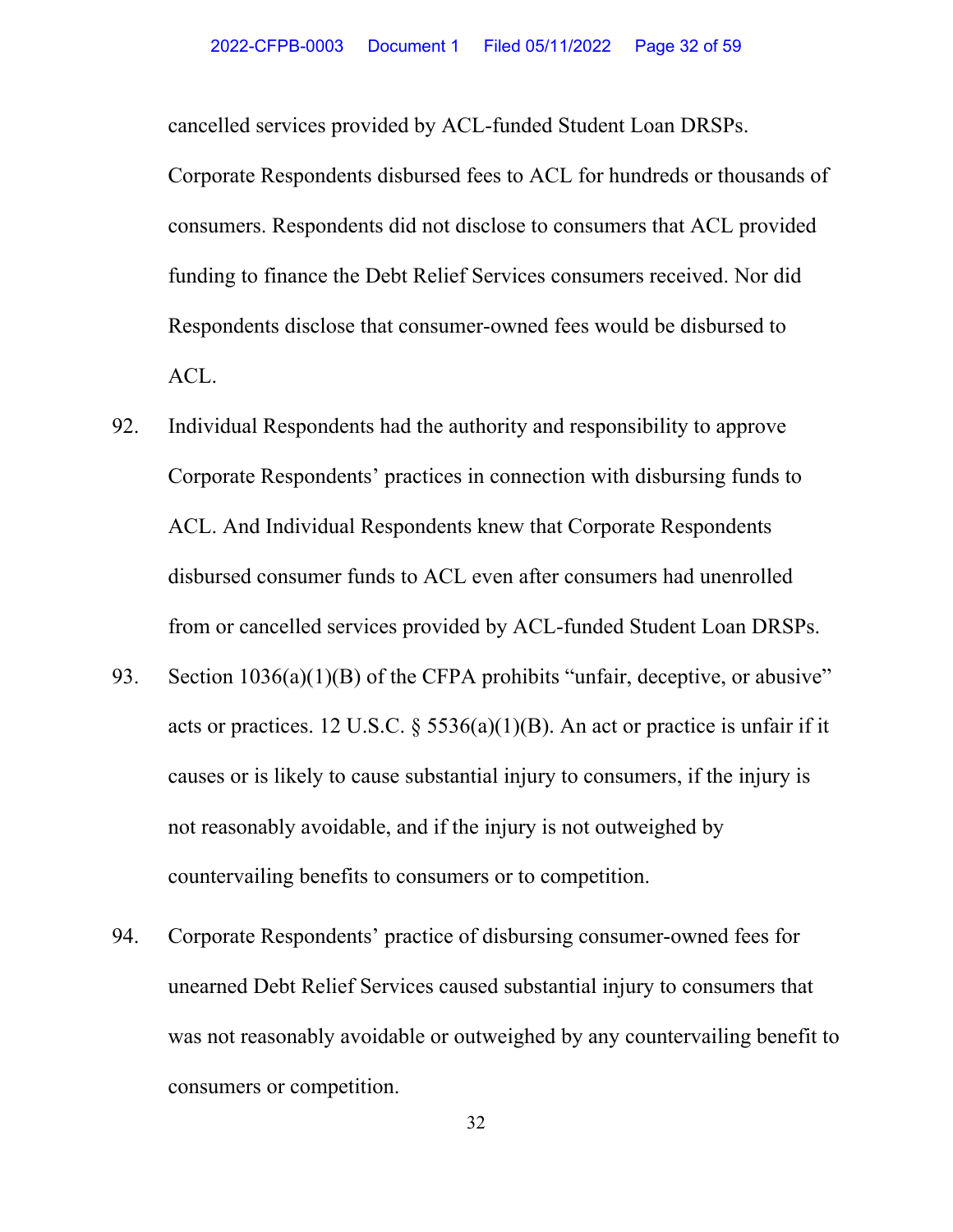95. Thus, Respondents engaged in unfair acts and practices in violation of §§ 1036(a)(1)(B) and 1031(c)(1) of the CFPA. 12 U.S.C. §§ 5536(a)(1)(B),  $5531(c)(1)$ .

### **CONDUCT PROVISIONS**

#### **V.**

 **IT IS ORDERED**, under §§ 1053 and 1055 of the CFPA, that:

- 96. Respondents and their officers, agents, servants, employees, and attorneys who have actual notice of this Consent Order*,* whether acting directly or indirectly, may not violate the Telemarketing Sales Rule's assisting and facilitating prohibition, 16 C.F.R. § 310.3(b) and Sections 1031 and 1036 of the CFPA, 12 U.S.C. §§ 5531 and 5536.
- 97. Individual Respondents and AMS, whether acting directly or indirectly, are permanently restrained from advertising, marketing, promoting, offering, selling, or Assisting Others in the advertising, marketing, promoting, offering, or selling of Account Maintenance Services and Payment Processing Services in connection with Debt Relief Services. Nothing in this Consent Order shall be read as an exception to this Paragraph.
- 98. Corporate Respondent RAM Payment, whether acting directly or indirectly, is restrained from: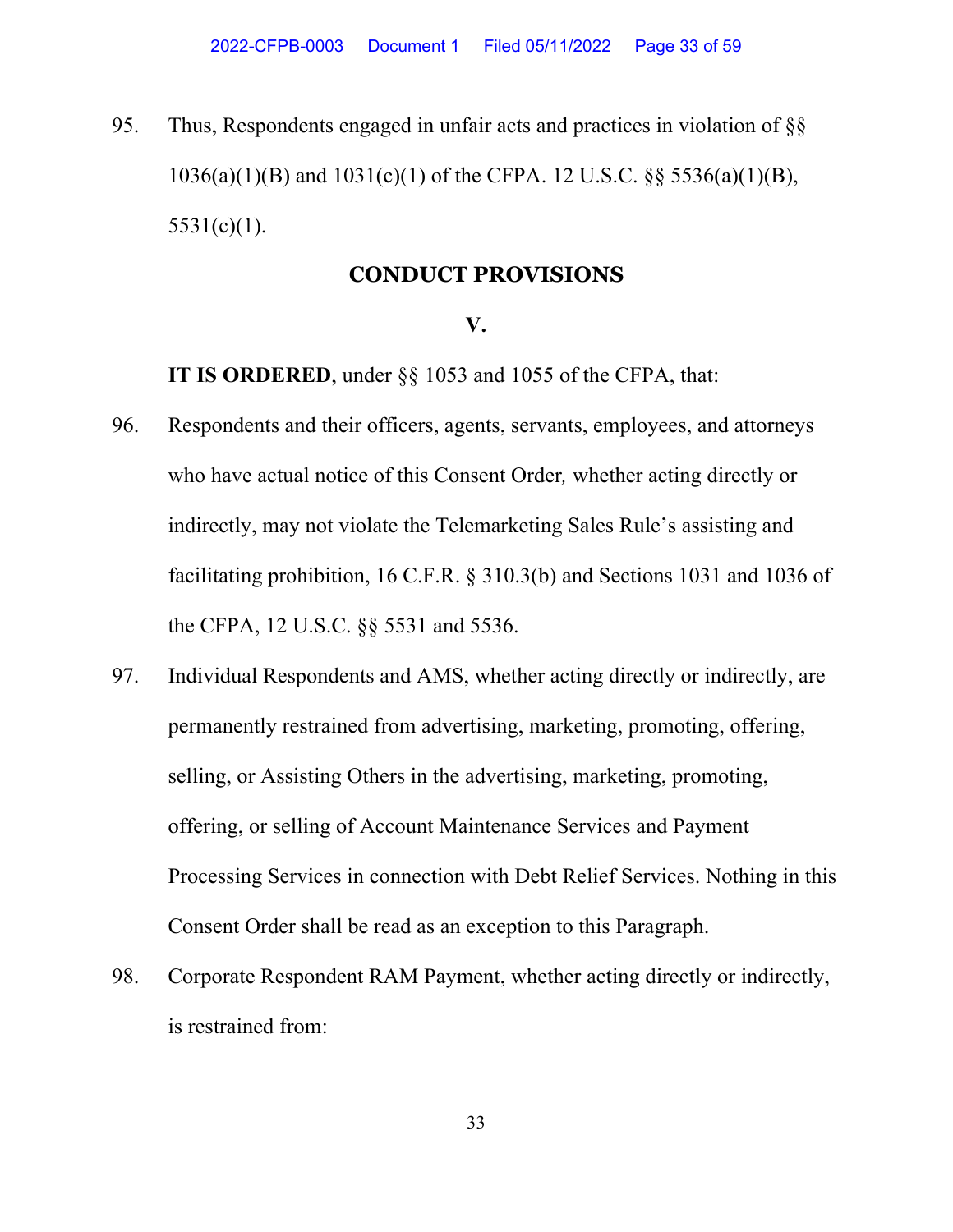- a. advertising, marketing, promoting, offering, selling, or Assisting Others in the advertising, marketing, promoting, offering, or selling of Account Maintenance Services and Payment Processing Services in connection with either Student Loan Debt Relief Services or other Debt Relief Services provided by Debt Relief Service Providers receiving funding from or directly or indirectly owned by ACL;
- b. receiving any remuneration or other consideration from, or holding any ownership interest in any Person engaged in advertising, marketing, promoting, offering, selling, or Assisting Others in the advertising, marketing, promoting, offering, or selling of Account Maintenance Services and Payment Processing Services in connection with either Student Loan Debt Relief Services or other Debt Relief Services provided by Debt Relief Service Providers receiving funding from or directly or indirectly owned by ACL; and
- c. giving any money or other compensation to third-party marketing companies in exchange for referrals of business involving Debt Relief Service Providers.

Nothing in this Consent Order shall be read as an exception to this Paragraph.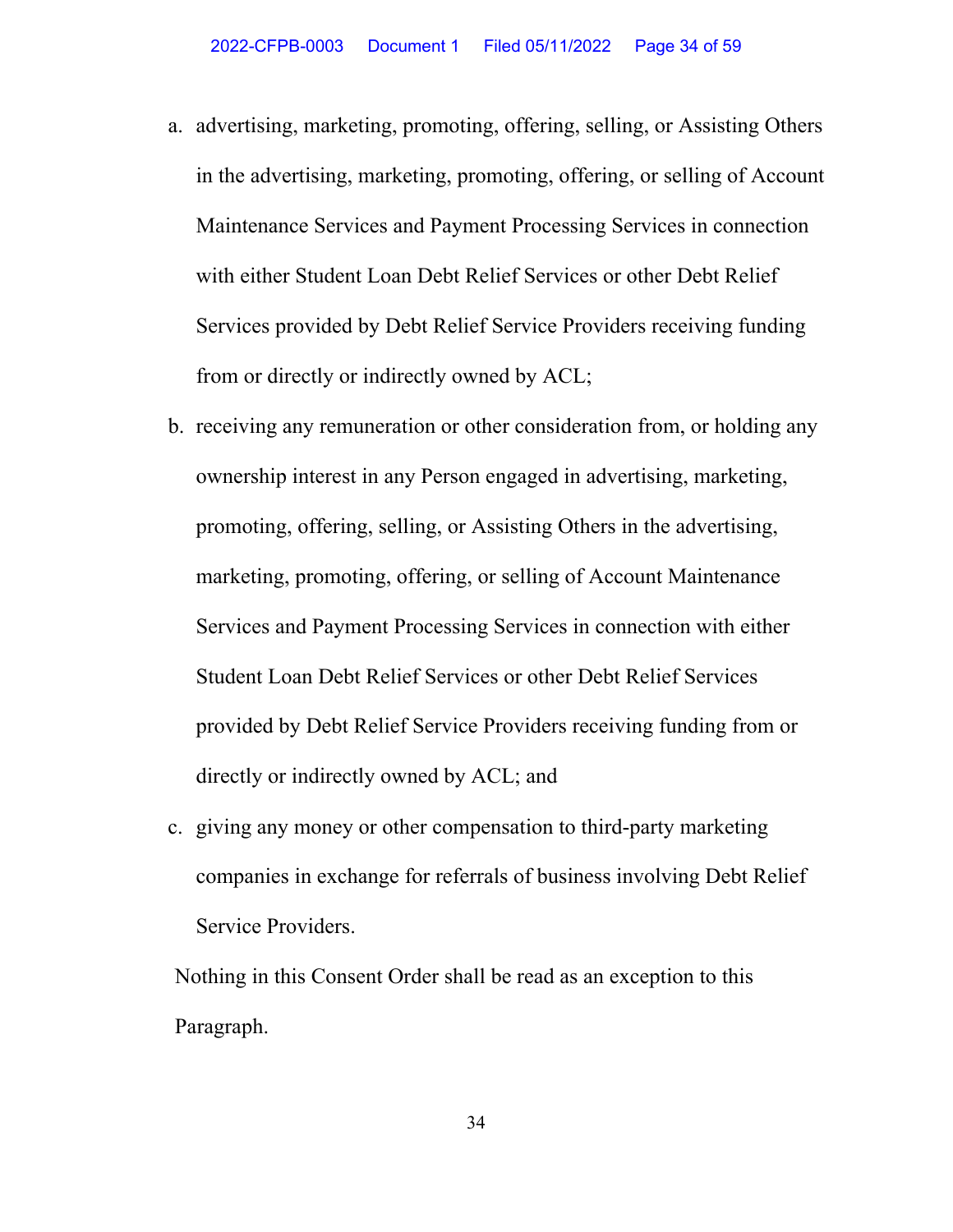- 99. RAM Payment, whether acting directly or indirectly, must take the following affirmative action with respect to RAM Payment's provision of Account Maintenance Services and Payment Processing Services in connection with Traditional Debt Relief Services:
	- a. Develop and implement written policies, practices, procedures, and controls designed to ensure that RAM Payment does not disburse Advance Fees to Debt Relief Service Providers and Legal Plan Providers offering Debt Relief Services. At a minimum such written policies, practices, procedures, and controls must include, but not be limited to:
		- i. Screening and due diligence of Legal Plan Providers that includes: (1)receiving and reviewing:
			- a. information about the identities of any principal or Person who owns 10% or more of the ownership interest in the Legal Plan Provider, either directly or indirectly, including whether any such Person has ever been the subject of an investigation or legal action by any state or federal law enforcement agency. For each such Person, RAM Payment must also receive and review information about the identities of any Debt Relief Service Provider that is controlled by

35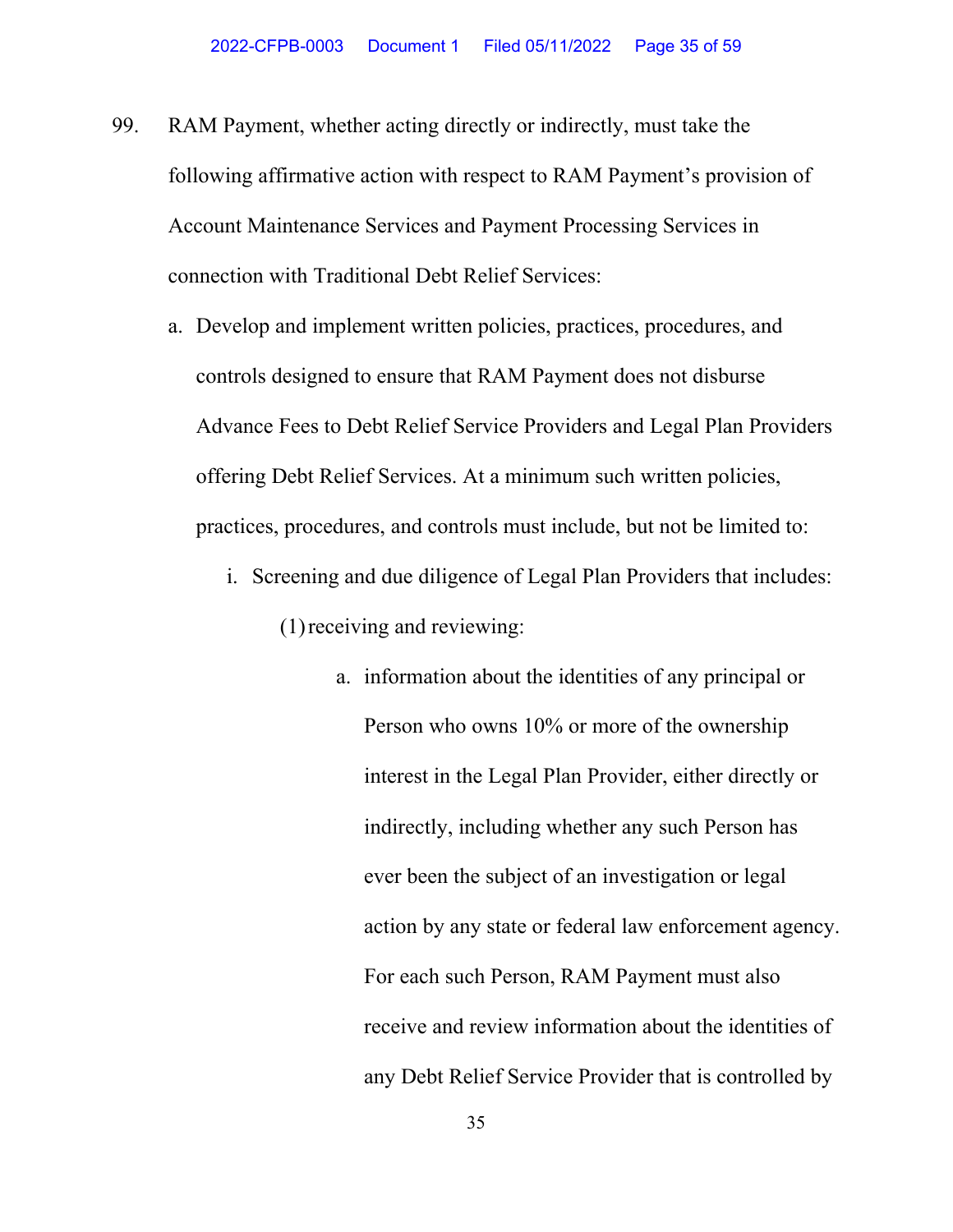the Person or in which the Person owns 10% or more of the ownership interest, either directly or directly;

- b. a description of the nature of the Legal Plan Provider's business, including a description of all of the services the Legal Plan Provider offers;
- c. all business and trade names, fictitious names, DBAs, and Internet websites under or through which the Legal Plan Provider has marketed or intends to market the Legal Plan Memberships;
- d. representative marketing materials currently in use;
- e. each consumer contract template used by the Legal Plan Provider;
- f. all contracts or agreements between the Legal Plan Provider and Debt Relief Service Provider marketing the Legal Plan Membership;
- g. a description of the Legal Plan Provider's complaint intake and management system; and
- h. consumer complaints received in the last year; and (2)determining whether the Legal Plan Provider offers a Debt Relief Service; and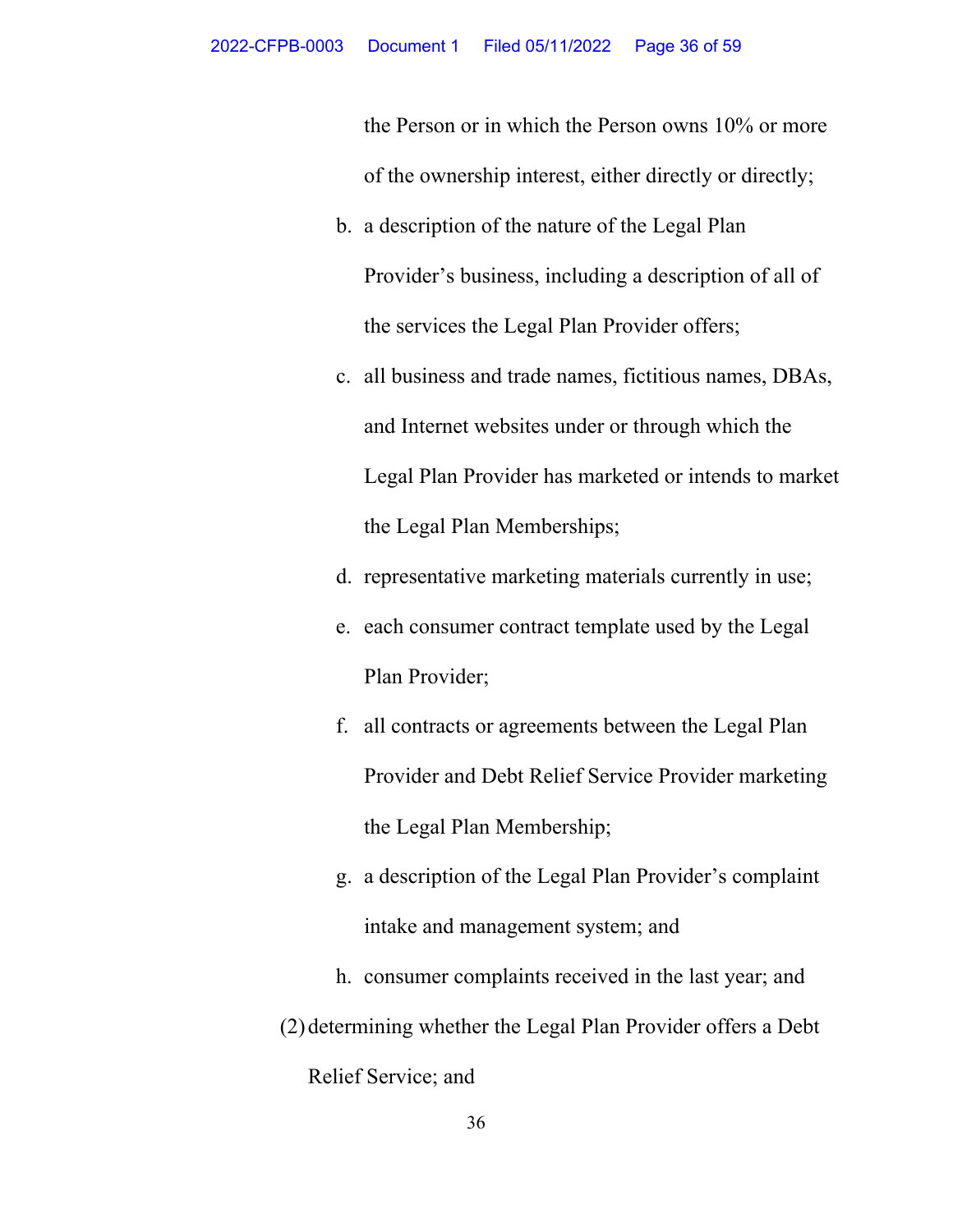- (3) creating written records evidencing the determination made in Paragraph 99.a.i.2 and stating the basis for such a determination; and
- ii. Controls to prevent the disbursement of Advance Fees for Debt Relief Services, including Advance Fees to Legal Plan Providers; and
- iii. Regular reviews of disbursements of fees to identify and remedy any disbursement of Advance Fees and to enhance controls to prevent the future disbursement of Advance Fees;
- b. Engage an external auditor for the duration of this Consent Order to monitor RAM Payment's implementation of this Order's requirements, including:
	- i. Performing testing of RAM Payment's operations to detect any potential violations of the Telemarketing Sales Rule, CFPA, or the Consent Order by RAM Payment;
	- ii. Performing testing of RAM Payment's written policies, procedures, and practices that are designed to screen and monitor Debt Relief Service Providers and Legal Plan Providers to which RAM Payment provides Account Maintenance Services and Payment Processing Services and detect violations of the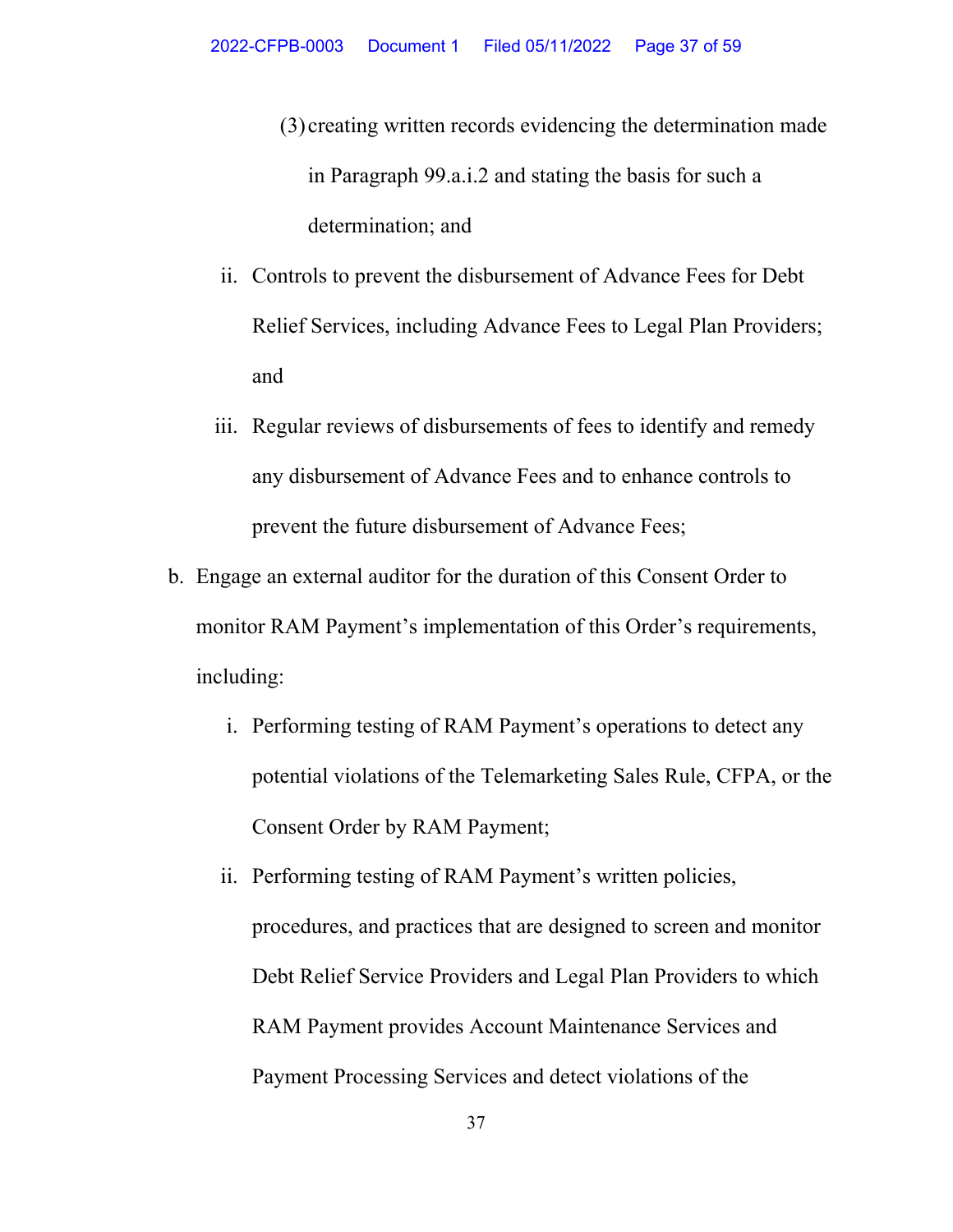Telemarketing Sales Rule's Advance Fee prohibition by the Debt Relief Service Provider or Legal Plan Provider, including testing whether Corporate Respondent RAM Payment's written policies, procedures, and practices are adequate to prevent the disbursement of Advance Fees to Legal Plan Providers;

- iii. Perform testing for effectiveness of RAM Payment's documented compliance monitoring processes, complaint monitoring processes, and compliance with the TSR and CFPA;
- iv. Reporting to RAM Payment the findings from its testing described in Paragraph 99.b.i-iii and recommendations to address its findings; and
- c. Within 30 days of receiving findings from the external auditor, develop a plan to implement any recommendations of the external auditor. As part of its second Compliance Report required under Section X of this Consent Order, RAM Payment must report on the external auditor's findings to date, its implementation of any recommendations, and any plan to implement recommendations.

### **VI.**

### **Compliance Plan**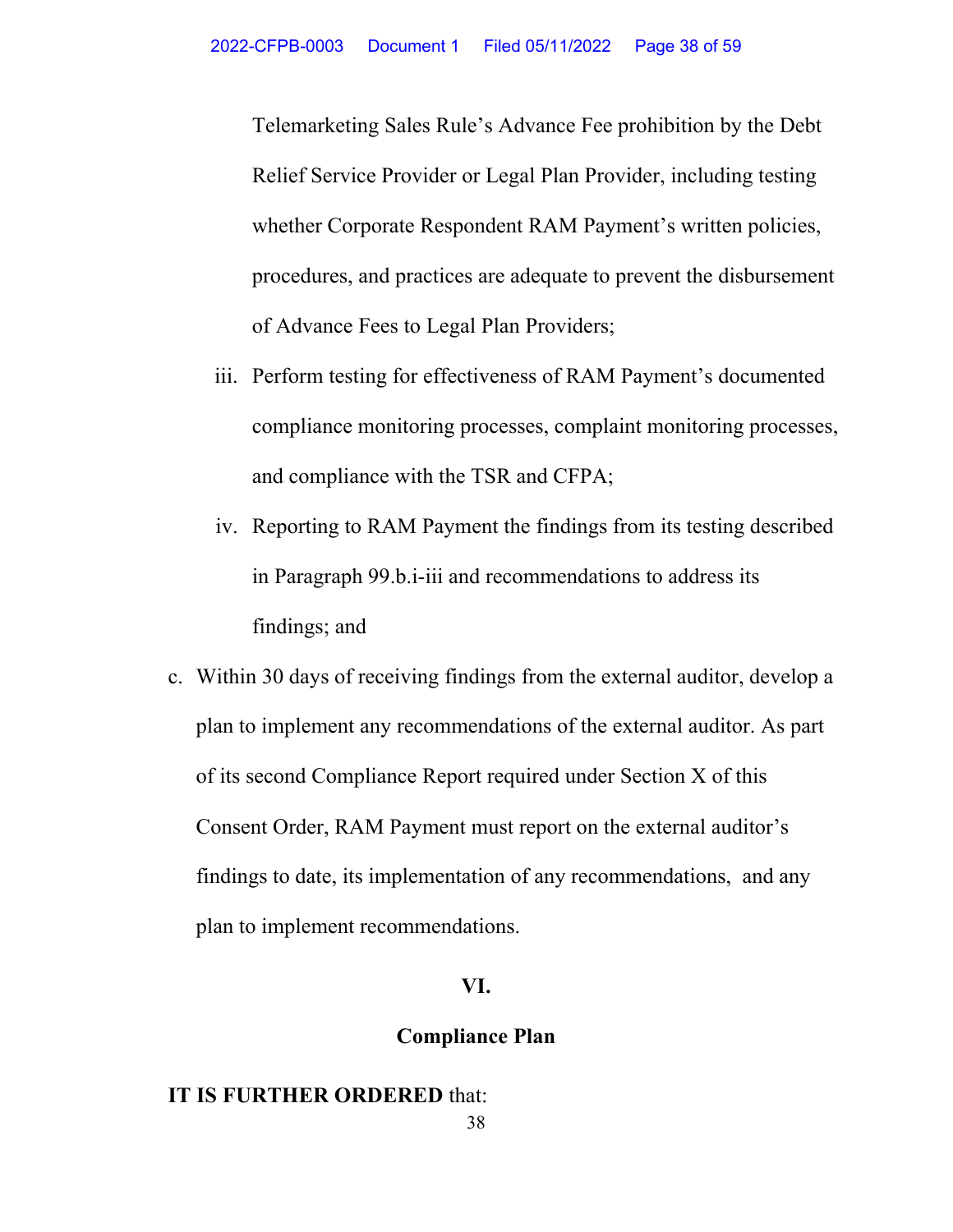- 100. Within 30 days of the Effective Date, RAM Payment must submit to the Enforcement Director for review and determination of non-objection a comprehensive compliance plan designed to ensure that RAM Payment's Account Maintenance Services and Payment Processing Services comply with all applicable laws that the Bureau enforces, including Federal consumer financial laws, and the terms of this Consent Order (Compliance Plan). The Compliance Plan must include, at a minimum:
	- a. detailed steps, including the development and implementation of policies and procedures, for addressing each action required by this Consent Order; and
	- b. specific timeframes and deadlines for implementation of the steps described above.
- 101. The Enforcement Director will have the discretion to make a determination of non-objection to the Compliance Plan or direct RAM Payment to revise it. If the Enforcement Director directs RAM Payment to revise the Compliance Plan, RAM Payment must revise and resubmit the Compliance Plan to the Enforcement Director within 14 days.
- 102. After receiving notification that the Enforcement Director has made a determination of non-objection to the Compliance Plan, RAM Payment must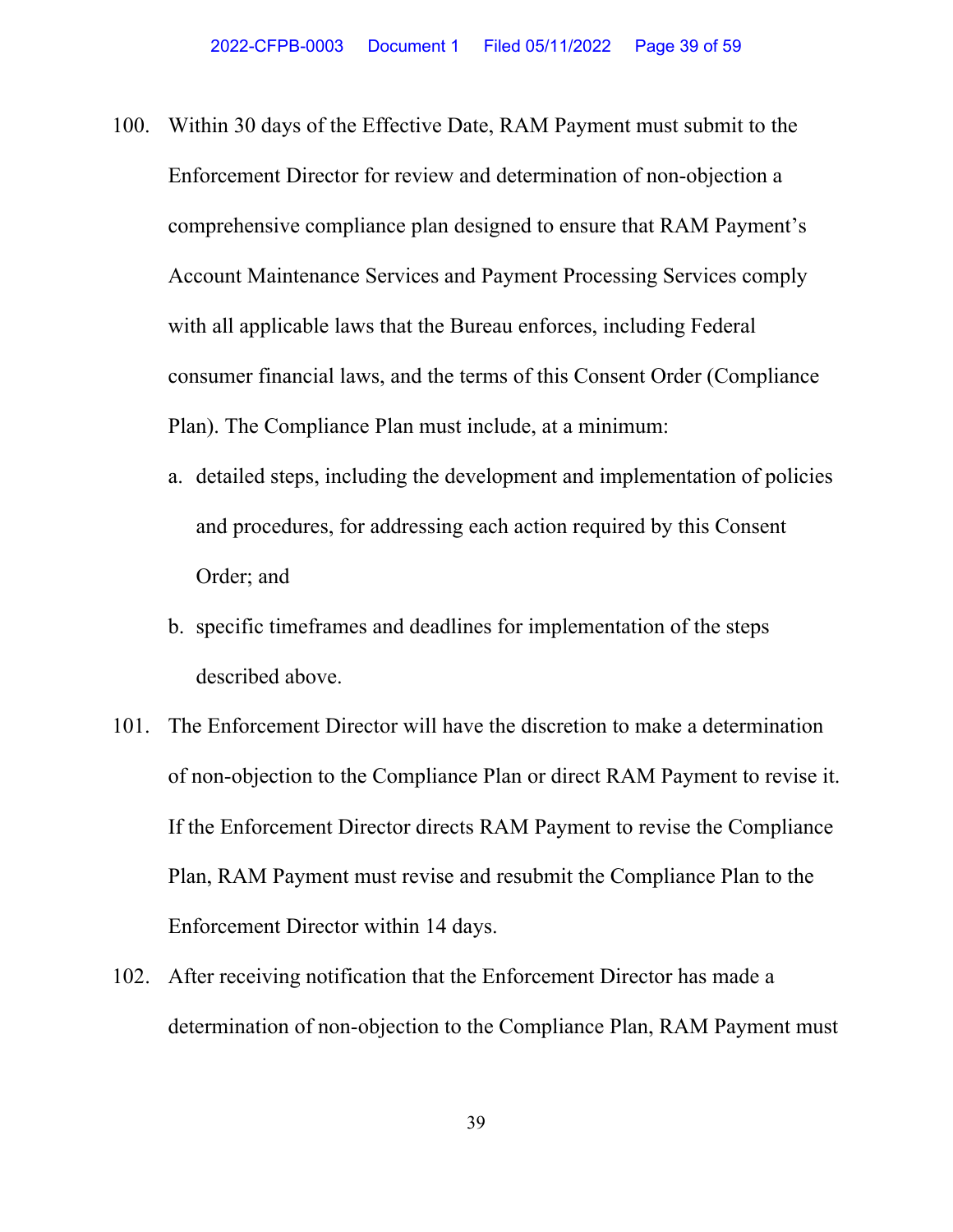implement and adhere to the steps, recommendations, deadlines, and timeframes outlined in the Compliance Plan.

# **MONETARY PROVISIONS**

### **VII.**

### **Order to Pay Redress**

- 103. Within 10 days of the Effective Date, Respondents must reserve or deposit into a segregated deposit account restitution in an amount not less than \$8,676,180, for the purpose of providing redress to Affected Consumers as required by this Section. Respondents are jointly and severally liable for this obligation.
- 104. Within 45 days of the Effective Date, RAM Payment must submit to the Enforcement Director for review and non-objection a comprehensive written plan for providing redress consistent with this Consent Order (Redress Plan). The Enforcement Director will have the discretion to make a determination of non-objection to the Redress Plan or direct RAM Payment to revise it. If the Enforcement Director directs RAM Payment to revise the Redress Plan, RAM Payment must revise and resubmit the Redress Plan to the Enforcement Director within 14 days. After receiving notification that the Enforcement Director has made a determination of non-objection to the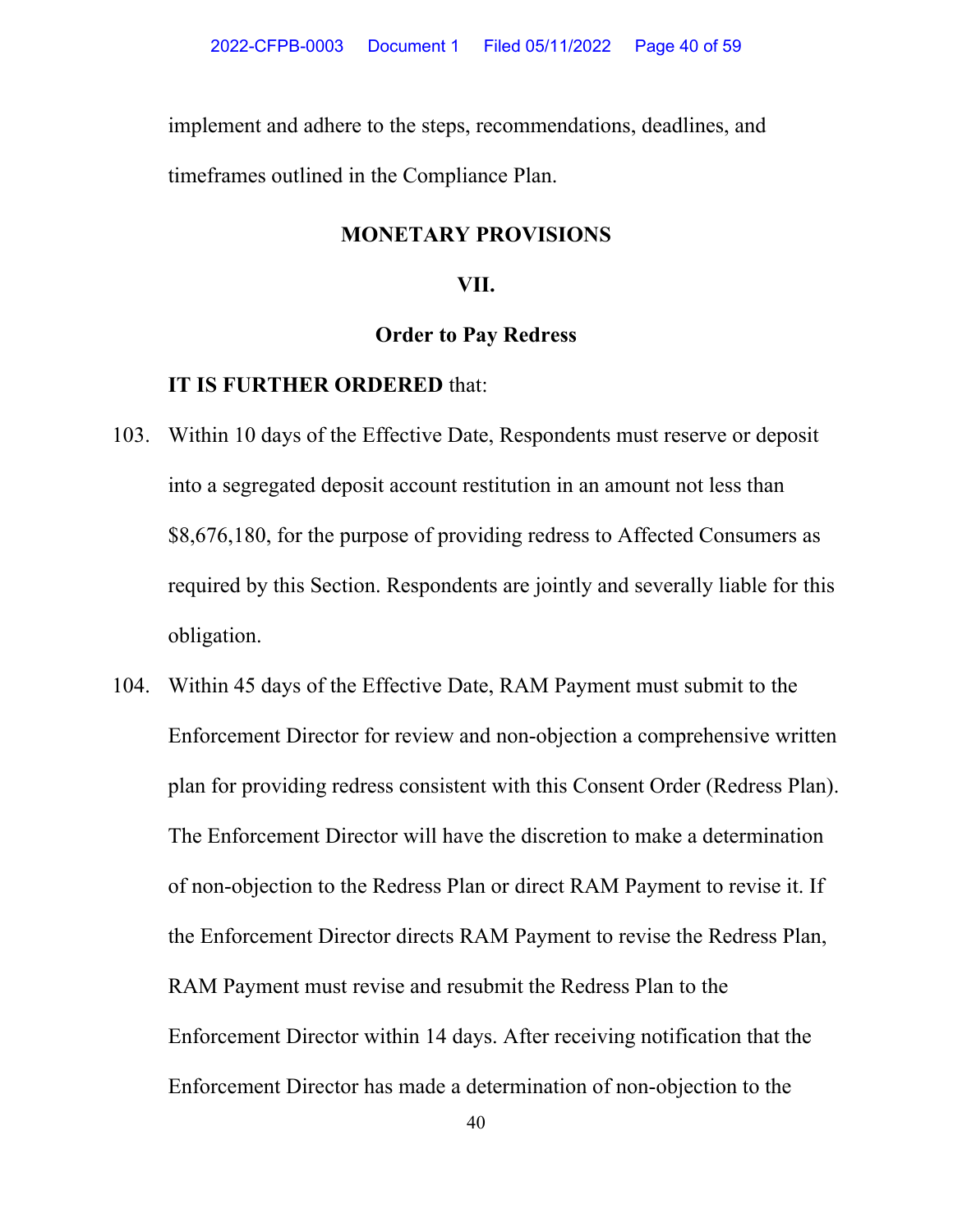Redress Plan, RAM Payment must implement and adhere to the steps,

recommendations, deadlines, and timeframes outlined in the Redress Plan.

105. The Redress Plan must:

- a. Require Respondents to provide redress to Affected Consumers, estimated to be \$8,676,180, as follows:
	- i. for each Affected Consumer, any unrefunded RAM Fee paid by the Affected Consumer during the Relevant Period; and
	- ii. for each Affected Consumer enrolled in Student Loan Debt Relief Services financed by ACL, all fees paid by the Affected Consumer that Corporate Respondents disbursed to ACL during the Relevant Period.
- b. Specify how Respondents will identify all Affected Consumers;
- c. Specify how Respondents will calculate the amount of redress to be paid to each Affected Consumer;
- d. Describe the processes for issuing, delivering, and tracking payments to all Affected Consumers, including processes for handling any unclaimed funds;
- e. Include the form of the letter (Redress Notice) and envelope containing the Redress Notice to be sent notifying Affected Consumers who are entitled to redress of their right to redress: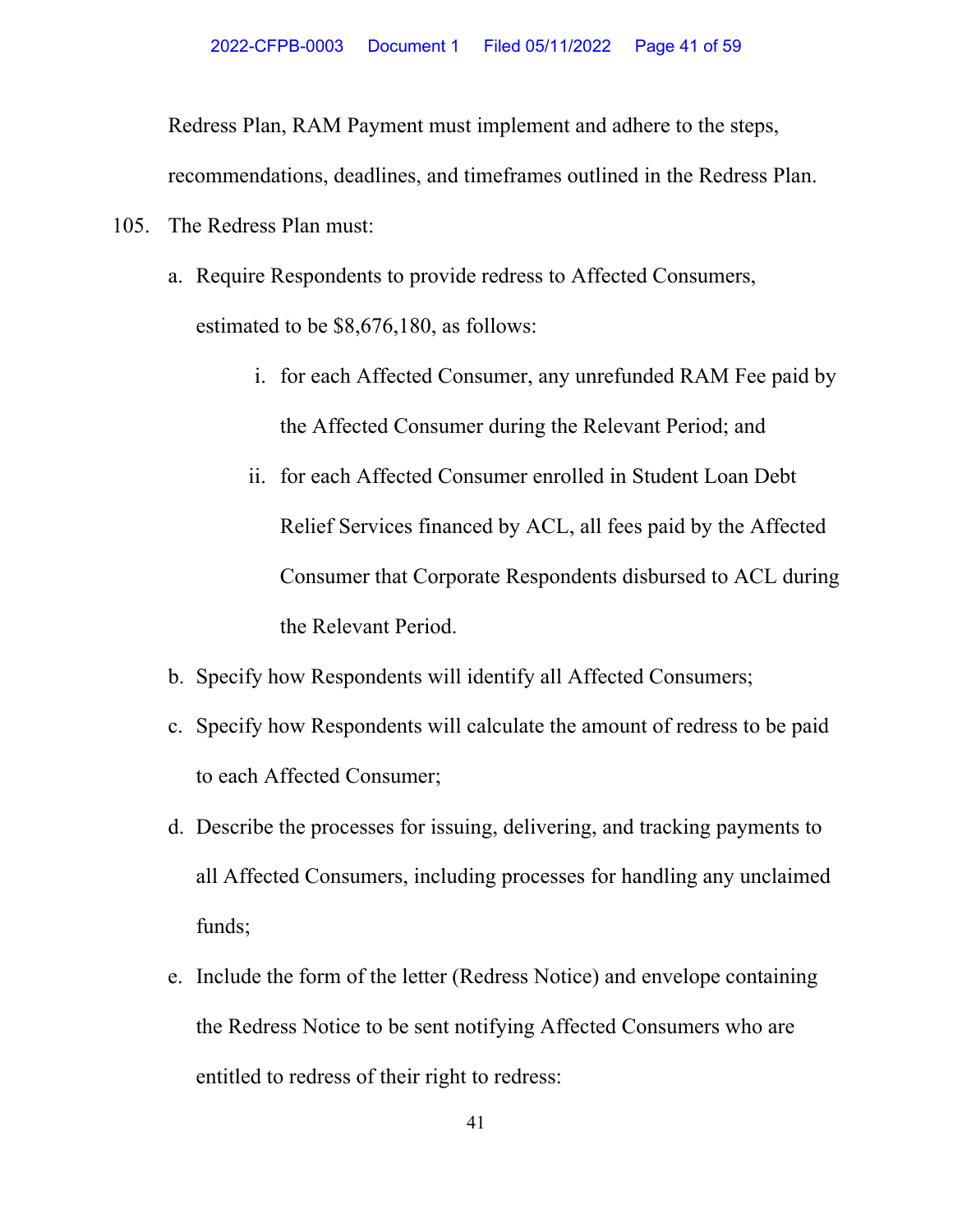- i. the Redress Notice must include a statement that the payment is made in accordance with the terms of this Consent Order;
- ii. any Redress Notice sent to Affected Consumers who enrolled in Student Loan Debt Relief Services that were funded by ACL must also include a statement that, as applicable, AMS or RAM Payment did not provide services to the consumer as an independent third-party; and
- iii. Respondents must not include in any envelope containing a Redress Notice any materials other than the approved Redress Notices and redress checks, unless Respondents have written confirmation from the Enforcement Director that the Bureau does not object to the inclusion of such additional materials;
- f. Specify the process Respondents will use to provide redress to Affected Consumers, which must include:
	- i. Before sending redress checks and Redress Notices, Respondents must make reasonable attempts to obtain a current address for each Affected Consumer entitled to Redress Fees using, at a minimum, the National Change of Address System (NCAS);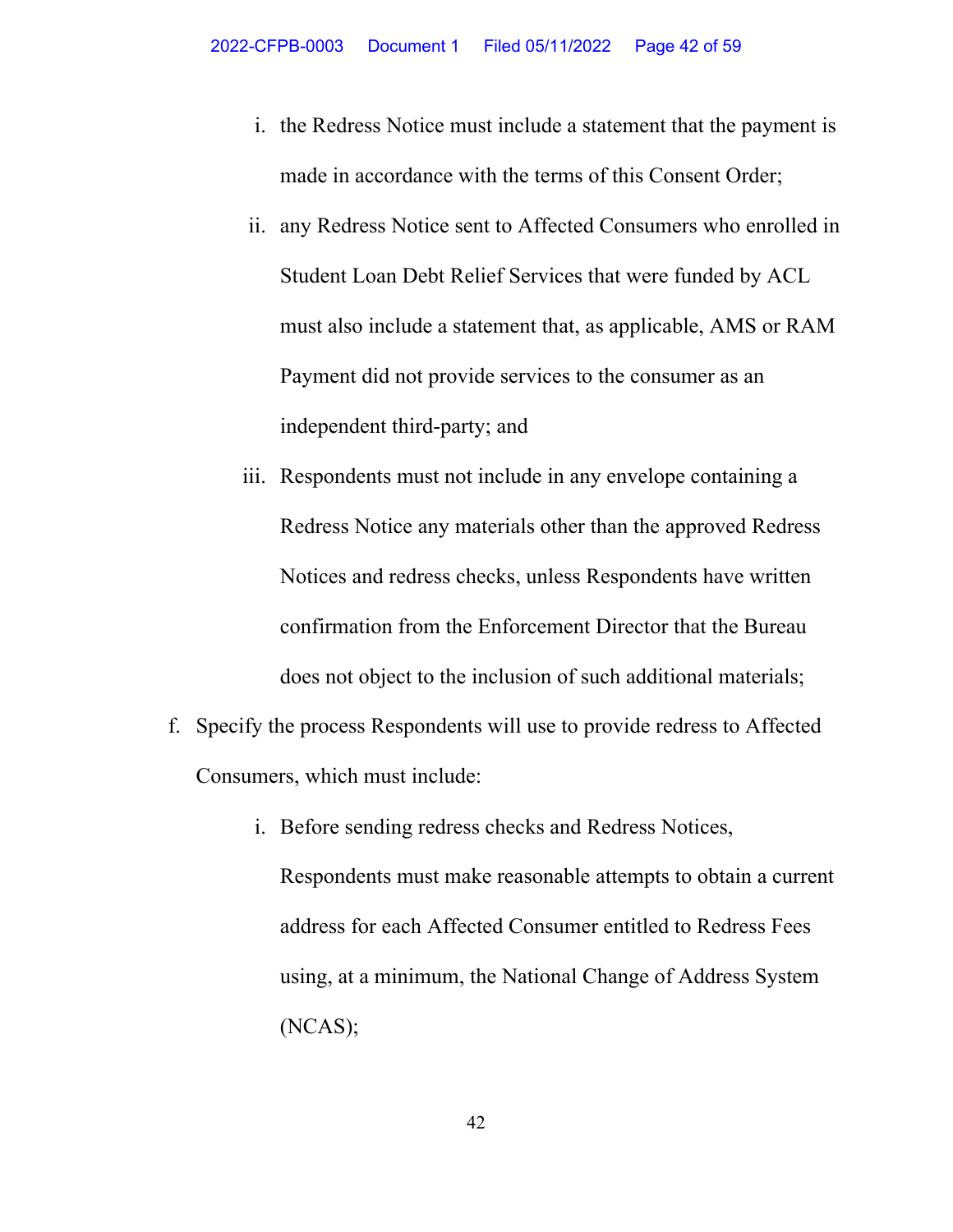- ii. Respondents must mail a redress check and the Redress Notice to each Affected Consumer entitled to redress, or their authorized representative;
- iii. Respondents must send the redress check and the Redress Notice by United States Postal Service first-class mail, address correction service requested, to the most recent address for each Affected Consumer entitled to redress or to Affected Consumer's last known address if there Respondents have not obtained an updated address through NCAS or other means;
- iv. If a redress check is returned as undeliverable, Respondents must make additional reasonable attempts to obtain a current address for such consumers using a commercially available database other than the NCAS or by skip-tracing and/or by emailing them at their last known email address. Respondents must promptly re-mail all returned redress checks and Redress Notices to each Affected Consumer's current address, if any, obtained through such reasonable attempts; and
- v. If a redress check is returned, Respondents must retain the redress amount of such Affected Consumer for a period of one hundred eighty (180) days from the date the check was mailed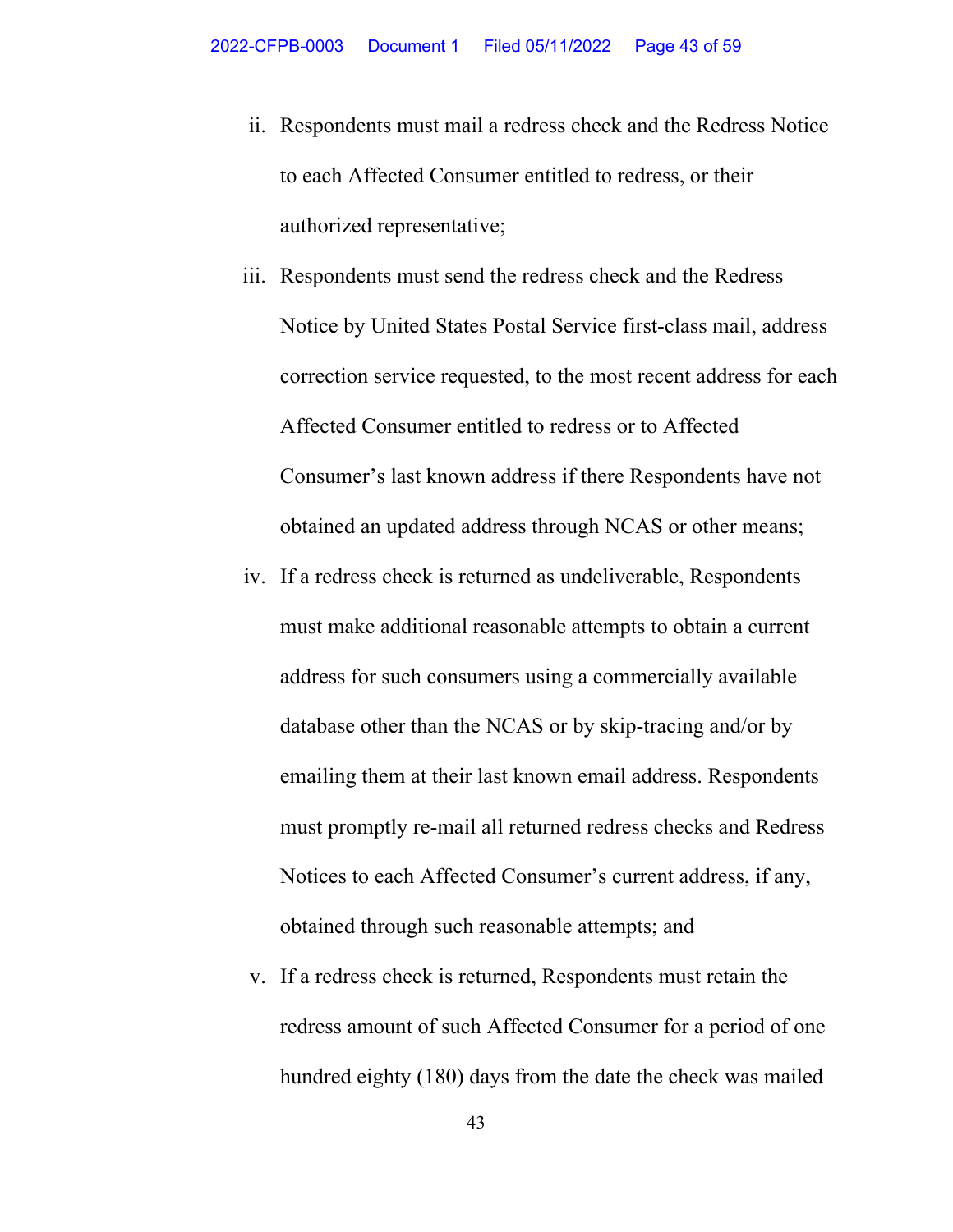or remailed, whichever is later, during which period such amount may be claimed by such Affected Consumer upon appropriate proof of identity;

- g. Specify all procedures, deadlines, and timeframes for completing each step of the Redress Plan, consistent with the terms of this Consent Order.
- 106. Within 60 days of completing the Redress Plan, RAM Payment must submit a Redress Plan Report to the Enforcement Director, which must include RAM Payment's review and assessment of Respondents' compliance with the terms of the Redress Plan, including:
	- a. the procedures used to issue and track redress payments;
	- b. the total number of Affected Consumers that cashed redress payment checks;
	- c. the total amount of redress payment checks Affected Consumers cashed;
	- d. the total number of Affected Consumers that did not cash redress payment checks;
	- e. the amount, status, and planned disposition of all unclaimed redress payments; and
	- f. the work of independent consultants that Respondents used, if any, to assist and review its execution of the Redress Plan.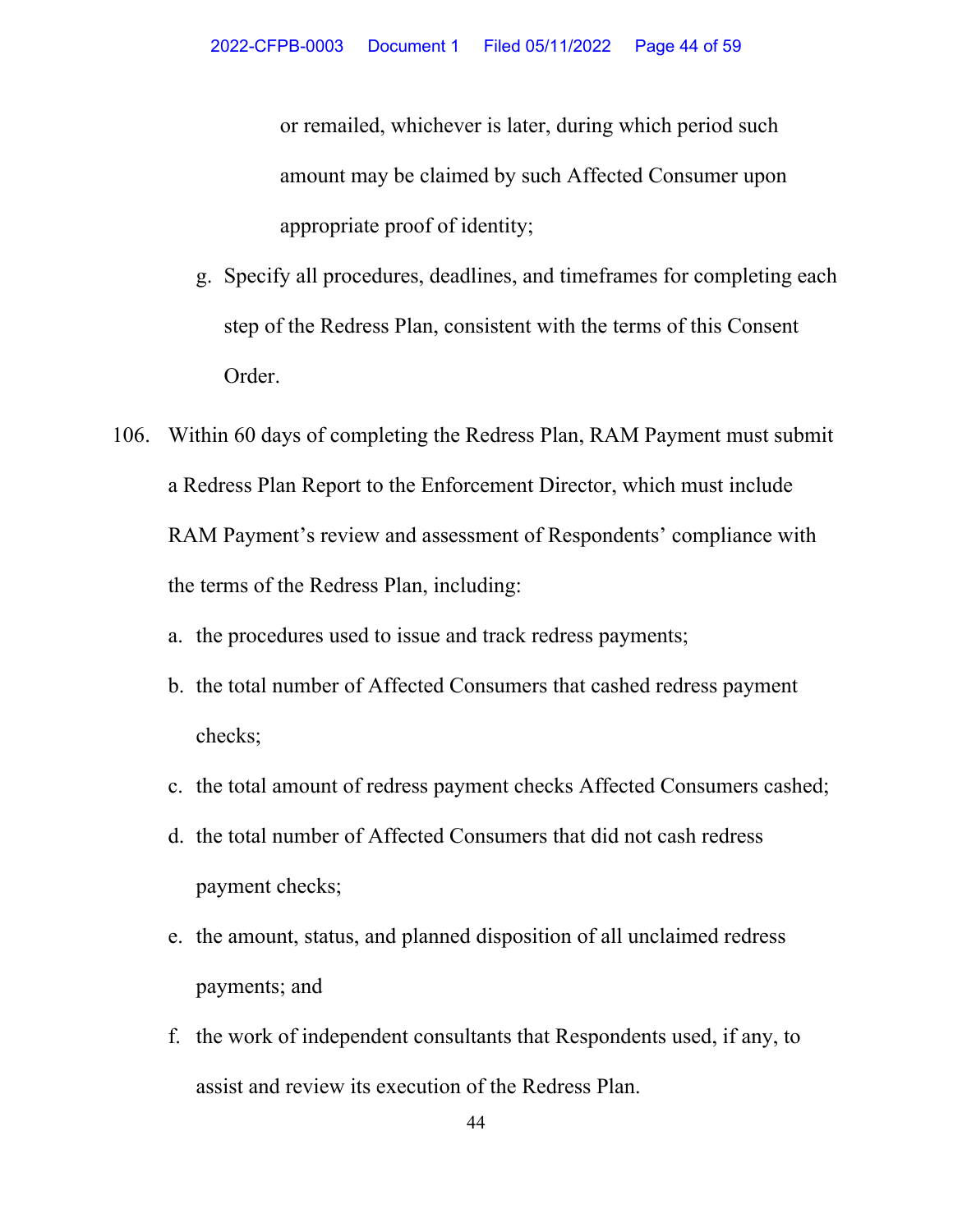- 107. After completing the Redress Plan, if the amount of redress provided to Affected Consumers is less than \$8,676,180, within 30 days of the completion of the Redress Plan, Respondents must pay to the Bureau, by wire transfer to the Bureau or to the Bureau's agent, and according to the Bureau's wiring instructions, the difference between the amount of redress provided to Affected Consumers and \$8,676,180.
- 108. The Bureau may use these remaining funds to pay additional redress to Affected Consumers. If the Bureau determines, in its sole discretion, that additional redress is wholly or partially impracticable or otherwise inappropriate, or if funds remain after the additional redress is completed, the Bureau will deposit any remaining funds in the U.S. Treasury as disgorgement. Respondents will have no right to challenge any actions that the Bureau or its representatives may take under this Section.
- 109. Respondents may not condition the payment of any redress to any Affected Consumer under this Consent Order on that Affected Consumer waiving any right.

### **VIII.**

## **Order to Pay Civil Money Penalty**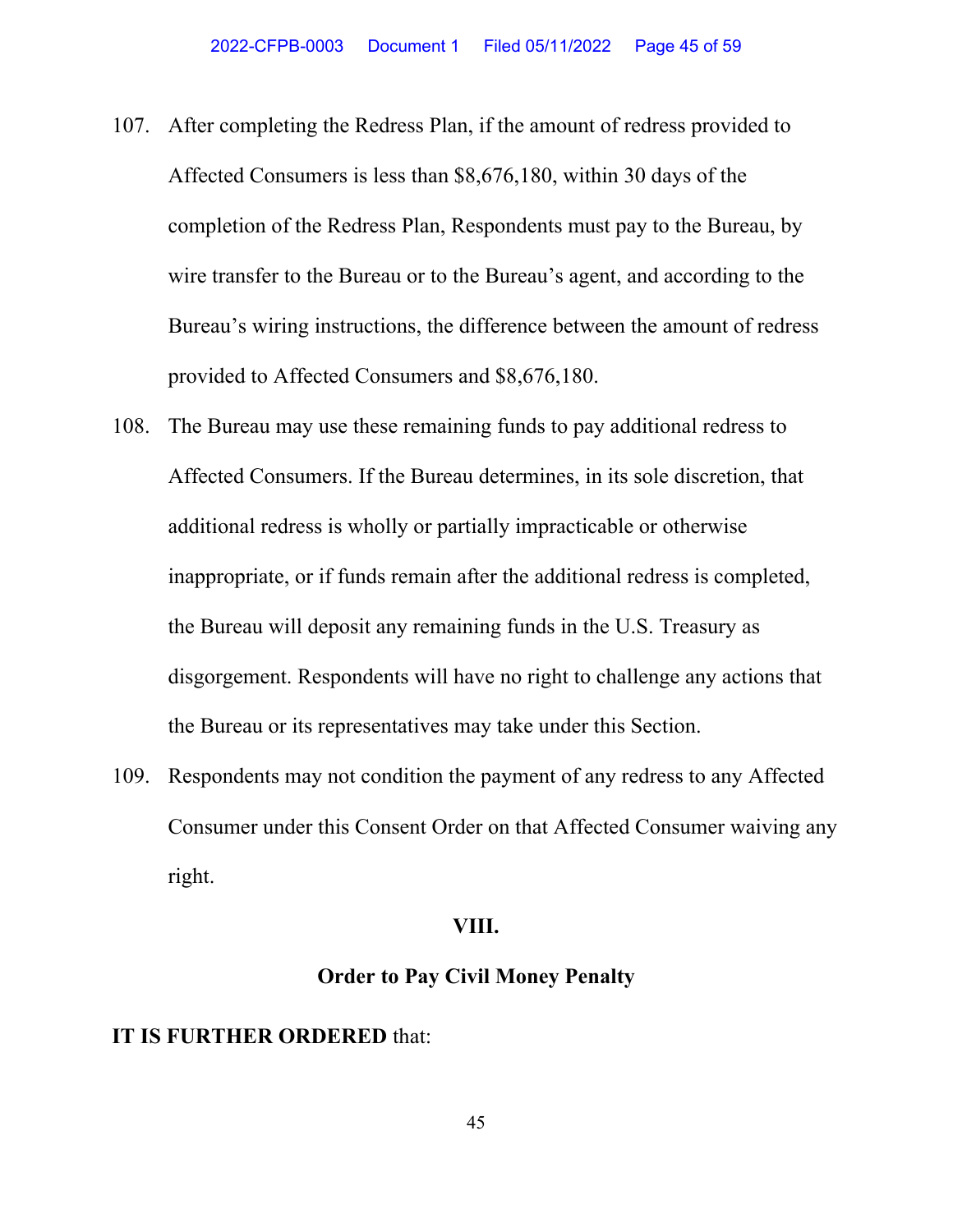- 110. Under § 1055(c) of the CFPA, 12 U.S.C. § 5565(c), by reason of the violations of law described in Section IV of this Consent Order, and taking into account the factors in 12 U.S.C. § 5565(c)(3), Respondents must pay a civil money penalty of \$3 million to the Bureau. Respondents are jointly and severally liable for this obligation.
- 111. Within 10 days of the Effective Date, Respondents must pay \$1.5 million of the civil money penalty by wire transfer to the Bureau or to the Bureau's agent in compliance with the Bureau's wiring instructions. Within 60 days of the Effective Date, Respondents must pay the remaining \$1.5 million of the civil money penalty to the Bureau or the Bureau's agent in compliance with the Bureau's wiring instructions.
- 112. The civil money penalty paid under this Consent Order will be deposited in the Civil Penalty Fund of the Bureau as required by § 1017(d) of the CFPA, 12 U.S.C. § 5497(d).
- 113. Respondents, for all purposes, must treat the civil money penalty paid under this Consent Order as a penalty paid to the government. Regardless of how the Bureau ultimately uses those funds, Respondents may not:
	- a. claim, assert, or apply for a tax deduction, tax credit, or any other tax benefit for any civil money penalty paid under this Consent Order; or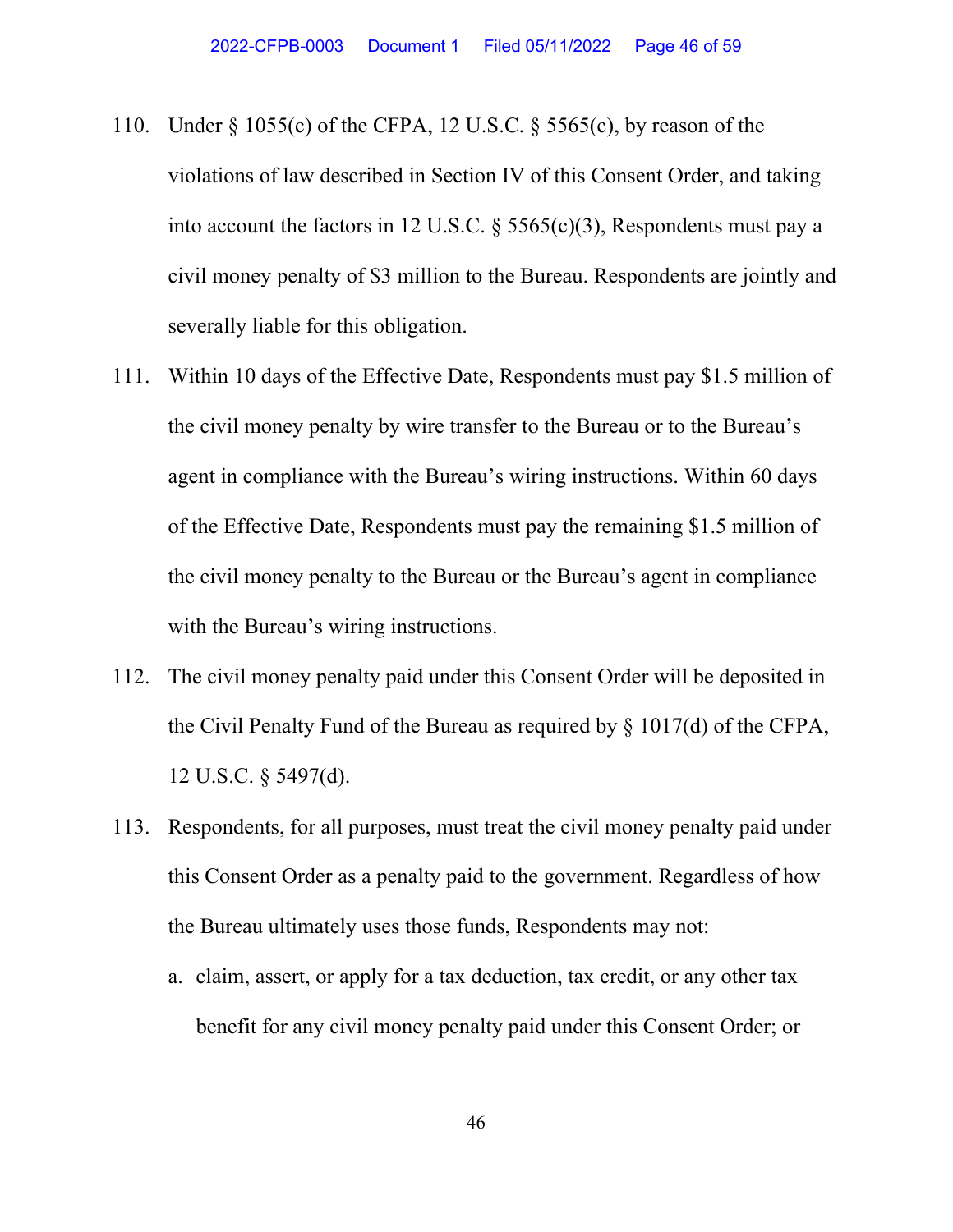- b. seek or accept, directly or indirectly, reimbursement or indemnification from any source other than another Respondent, including but not limited to payment made under any insurance policy, with regard to any civil money penalty paid under this Consent Order.
- 114. To preserve the deterrent effect of the civil money penalty in any Related Consumer Action, Respondents may not argue that Respondents are entitled to, nor may Respondents benefit by, any offset or reduction of any compensatory monetary remedies imposed in the Related Consumer Action because of the civil money penalty paid in this action or because of any payment that the Bureau makes from the Civil Penalty Fund. If the court in any Related Consumer Action offsets or otherwise reduces the amount of compensatory monetary remedies imposed against Respondents based on the civil money penalty paid in this action or based on any payment that the Bureau makes from the Civil Penalty Fund, Respondents must, within 30 days after entry of a final order granting such offset or reduction, notify the Bureau, and pay the amount of the offset or reduction to the U.S. Treasury. Such a payment will not be considered an additional civil money penalty and will not change the amount of the civil money penalty imposed in this action.
	- **IX.**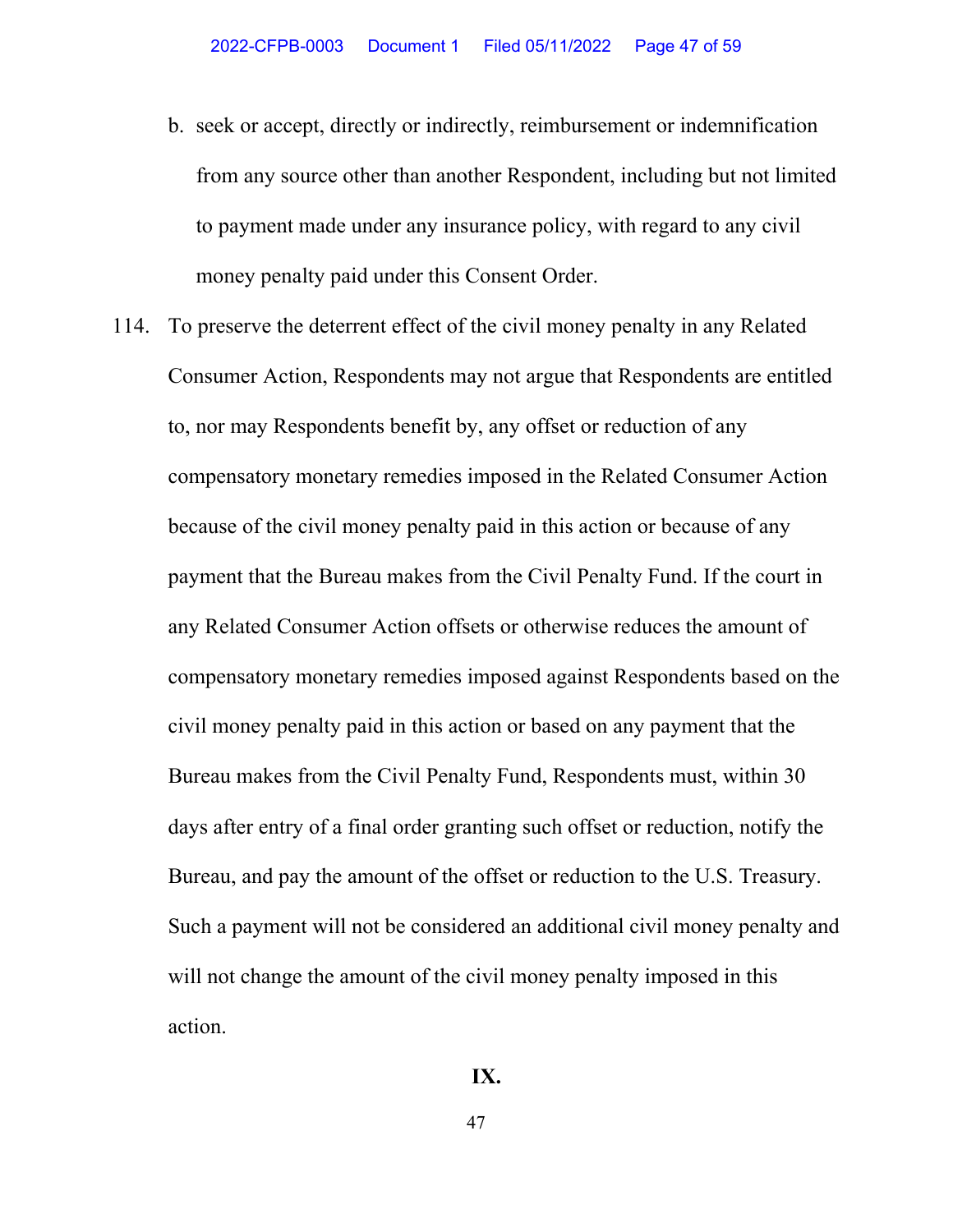## **Additional Monetary Provisions**

- 115. In the event of any default on Respondents' obligations to make payment under this Consent Order, interest, computed under 28 U.S.C. § 1961, as amended, will accrue on any outstanding amounts not paid from the date of default to the date of payment, and will immediately become due and payable.
- 116. Respondents must relinquish all dominion, control, and title to the funds paid to the fullest extent permitted by law and no part of the funds may be returned to Respondents.
- 117. Under 31 U.S.C. § 7701, Respondents, unless they already have done so, must furnish to the Bureau their taxpayer-identification numbers, which may be used for purposes of collecting and reporting on any delinquent amount arising out of this Consent Order.
- 118. Within 30 days of the entry of a final judgment, consent order, or settlement in a Related Consumer Action, Respondents must notify the Enforcement Director of the final judgment, consent order, or settlement in writing. That notification must indicate the amount of redress, if any, that Respondents paid or are required to pay to consumers and describe the consumers or classes of consumers to whom that redress has been or will be paid.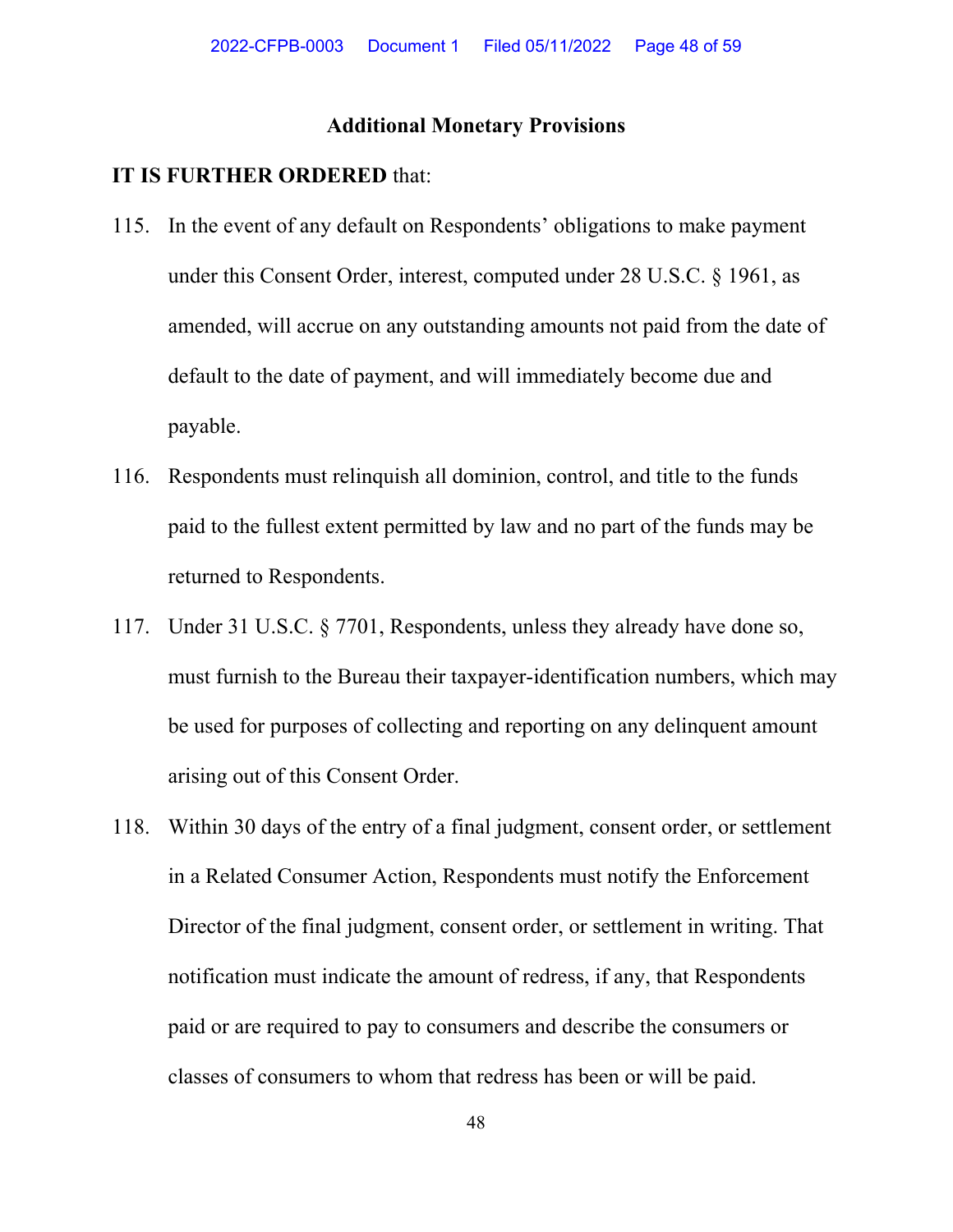### **COMPLIANCE PROVISIONS**

#### **X.**

# **Reporting Requirements**

- 119. Each Corporate Respondent must notify the Bureau of any development that may affect its compliance obligations arising under this Consent Order, including but not limited to a dissolution, assignment, sale, merger, or other action that would result in the emergence of a successor company; the creation or dissolution of a subsidiary, parent, or affiliate that engages in any acts or practices subject to this Consent Order; the filing of any bankruptcy or insolvency proceeding by or against Corporate Respondent; or a change in any Corporate Respondent's name or address. Corporate Respondents must provide this notice, if practicable, at least 30 days before the development, but in any case no later than 14 days after the development.
- 120. Within 7 days of the Effective Date, each Respondent must:
	- a. designate at least one telephone number and email, physical, and postal addresses as points of contact that the Bureau may use to communicate with Respondent;
	- b. identify all businesses for which Respondent is the majority owner, or that Respondent directly or indirectly controls, by all their names,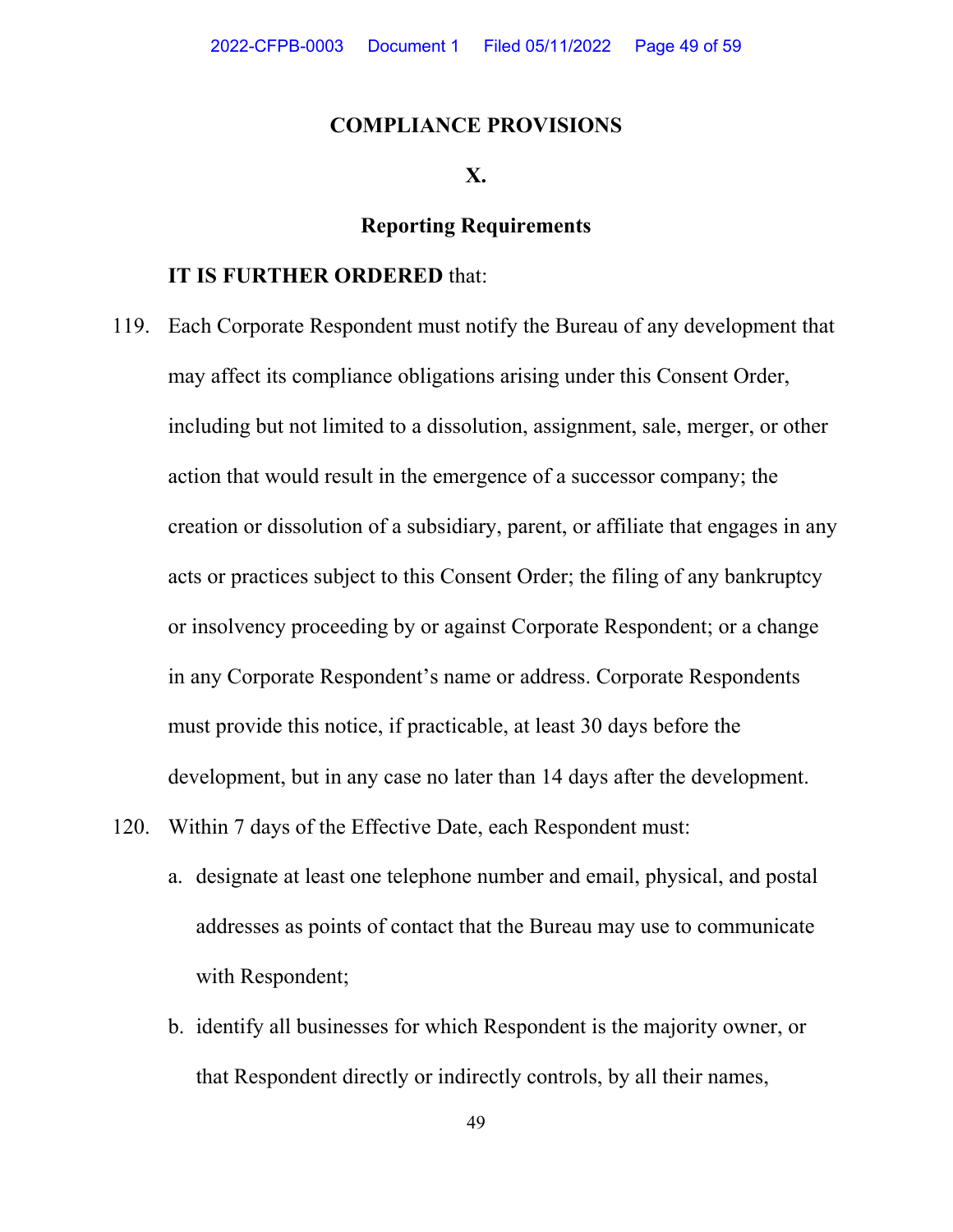telephone numbers, and physical, postal, email, and Internet addresses; and

- c. describe the activities of each such business, including the products and services offered, and the means of advertising, marketing, and sales.
- 121. Within 7 days of the Effective Date, each Individual Respondent must:
	- a. identify each Individual Respondent's telephone numbers and all email, Internet, physical, and postal addresses, including all residences;
	- b. describe in detail each Individual Respondent's involvement in any business for which he performs services in any capacity or which he wholly or partially owns, including Individual Respondent's title, role, responsibilities, participation, authority, control, and ownership.
- 122. Respondents must report any change in the information required to be submitted under Paragraphs 120 and 121 at least 30 days before the change or as soon as practicable after the learning about the change, whichever is sooner.
- 123. Within 90 days of the Effective Date, and again one year after the Effective Date, each Respondent must submit to the Enforcement Director an accurate written compliance progress report (Compliance Report), sworn to under penalty of perjury, which, at a minimum: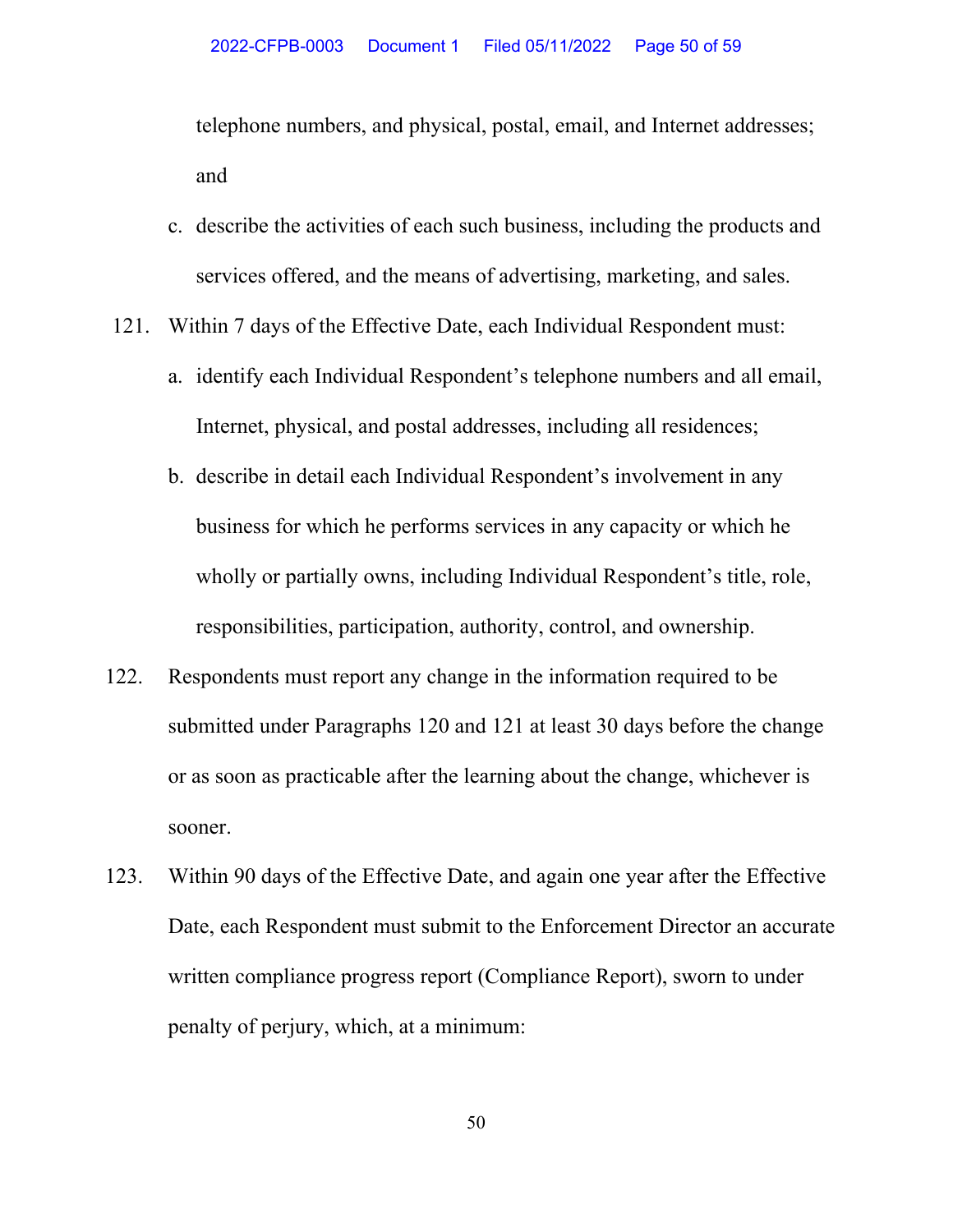- a. lists each applicable paragraph and subparagraph of the Order and describes in detail the manner and form in which each Respondent has complied with each such paragraph and subparagraph of the Consent Order applicable to that Respondent;
- b. describes in detail the manner and form in which Respondent, as applicable, has complied with the Redress Plan Compliance Plan; and
- c. attaches a copy of each Order Acknowledgment obtained under Section XI, unless previously submitted to the Bureau.

### **XI.**

## **Order Distribution and Acknowledgment**

- 124. Within 7 days of the Effective Date, each Respondent must submit to the Enforcement Director an acknowledgment of receipt of this Consent Order, sworn under penalty of perjury.
- 125. Within 30 days of the Effective Date, each Respondent, and each Individual Respondent, for any business for which he is the majority owner or which he directly or indirectly controls, must deliver a copy of this Consent Order to each of its board members and executive officers, as well as to any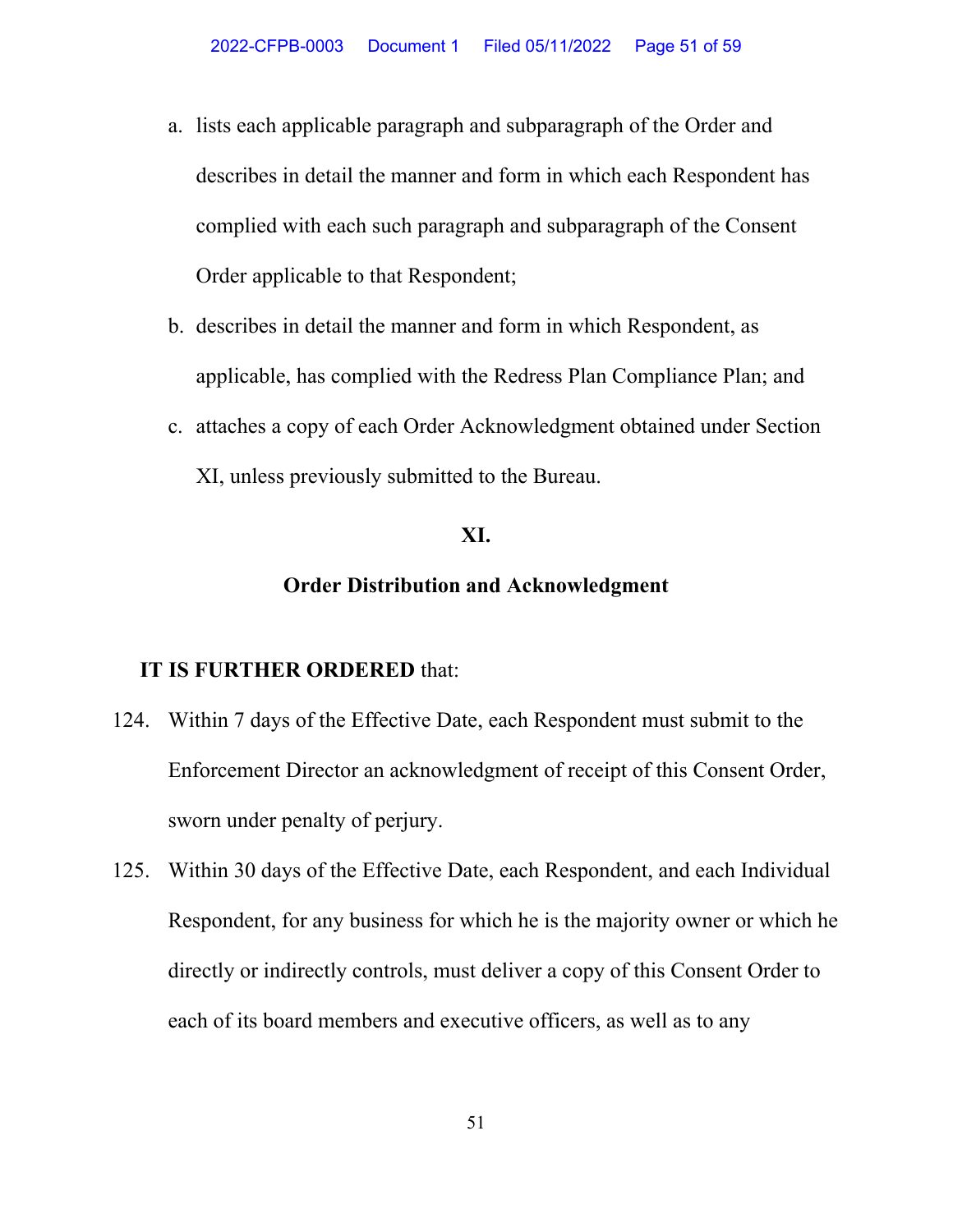managers, employees, service providers, or other agents and representatives who have responsibilities related to the subject matter of the Consent Order.

- 126. For 5 years from the Effective Date, each Respondent, and each Individual Respondent, for any business for which he is the majority owner or which he directly or indirectly controls, must deliver a copy of this Consent Order to any business entity resulting from any change in structure referred to in Section X, any future board members and executive officers, as well as to any managers, employees, Service Providers, or other agents and representatives who will have responsibilities related to the subject matter of the Consent Order before they assume their responsibilities.
- 127. Each Respondent must secure a signed and dated statement acknowledging receipt of a copy of this Consent Order, ensuring that any electronic signatures comply with the requirements of the E-Sign Act, 15 U.S.C. § 7001 *et seq.*, within 30 days of delivery, from all Persons receiving a copy of this Consent Order under this Section.
- 128. Within 90 days of the Effective Date, each Respondent must provide the Bureau with a list of all Persons and their titles to whom this Consent Order was delivered through that date under Paragraphs 125 and 126 and a copy of all signed and dated statements acknowledging receipt of this Consent Order under Paragraph 127.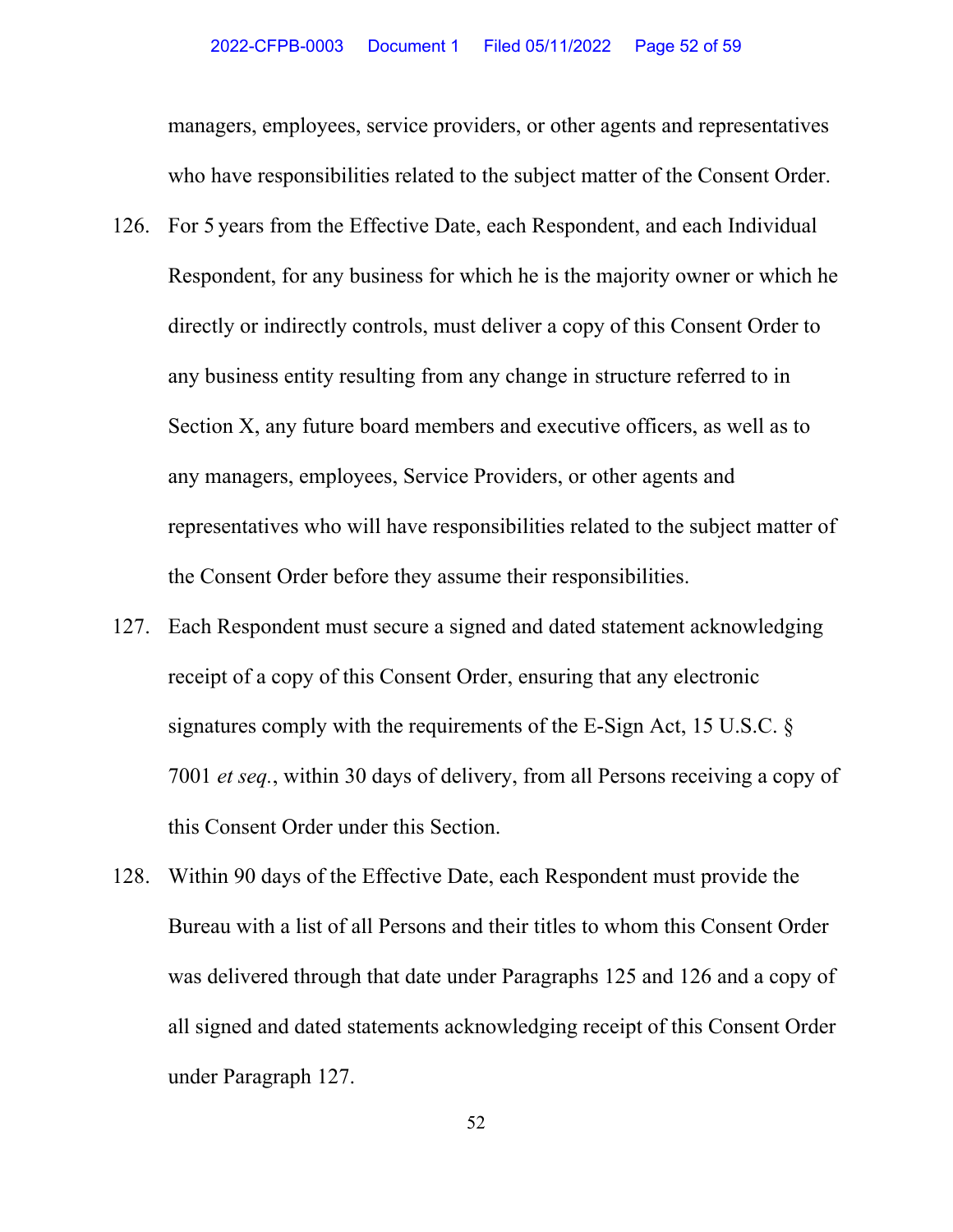### **XII.**

# **Recordkeeping**

### **IT IS FURTHER ORDERED** that:

- 129. For 5 years from the Effective Date, each Respondent must create and retain the following business records:
	- a. all documents and records necessary to demonstrate full compliance with each provision of this Consent Order as applicable to that Respondent, including, but not limited to, reports by the external auditor, screening and due diligence of Legal Plan Providers, and all submissions to the Bureau.
	- b. all documents and records pertaining to the Redress Plan, described in Section VII above.
- 130. Respondent must make the documents identified in Paragraph 129 available to the Bureau upon the Bureau's request.

## **XIII.**

### **Notices**

### **IT IS FURTHER ORDERED** that:

131. Unless otherwise directed in writing by the Bureau, Respondents must provide all submissions, requests, communications, or other documents relating to this Consent Order in writing, with the subject line, "*In re RAM*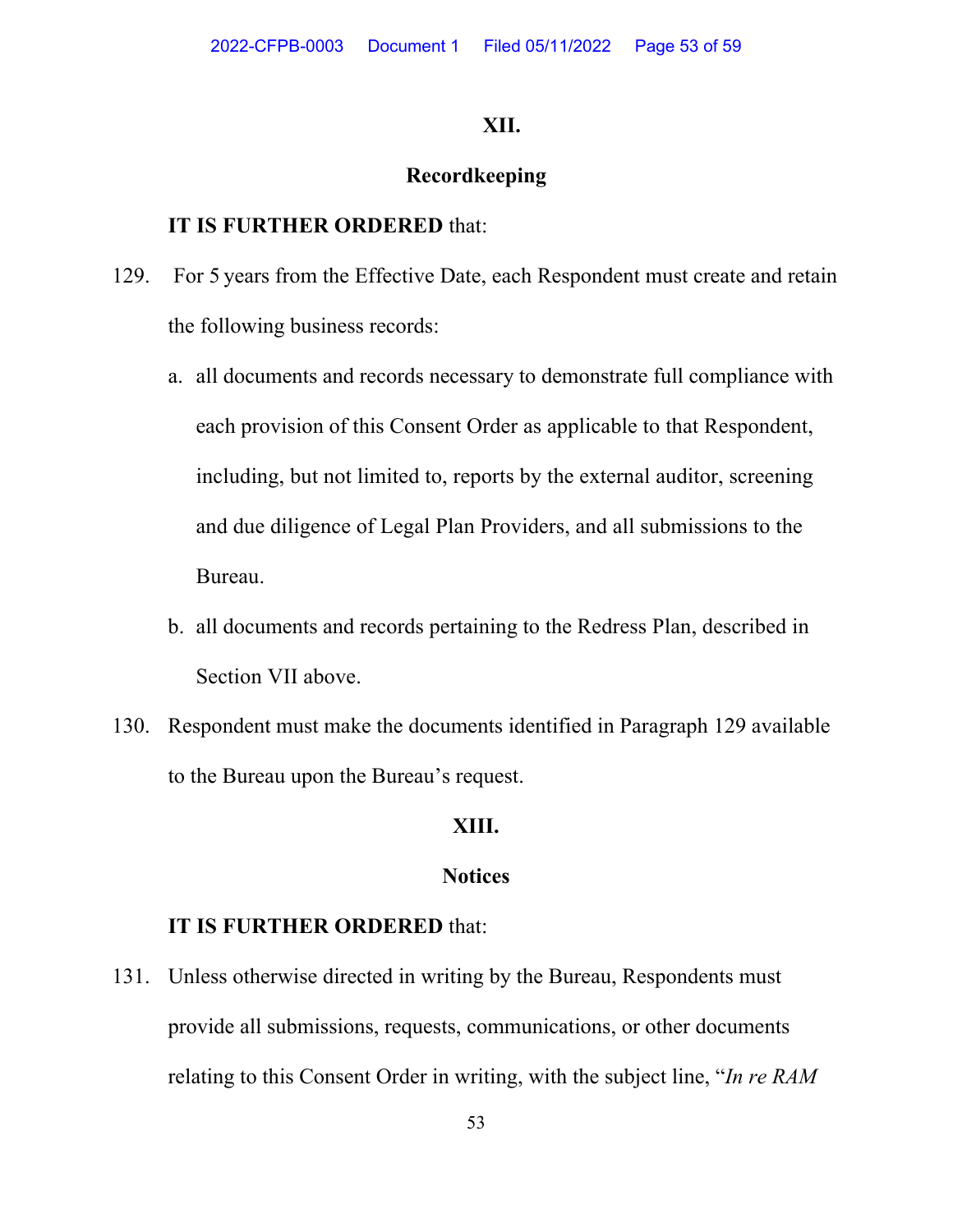*Payment, LLC*, File No. 2022-CFPB-0003," and send them by overnight

courier or first-class mail to the below address and contemporaneously by

email to Enforcement Compliance@cfpb.gov:

Assistant Director for Enforcement Consumer Financial Protection Bureau ATTENTION: Office of Enforcement 1700 G Street, N.W. Washington D.C. 20552

# **XIV.**

## **Cooperation with the Bureau**

- 132. Respondents must cooperate fully to help the Bureau determine the identity and location of, and the amount of injury sustained by, each Affected Consumer. Respondents must provide such information in its or its agents' possession or control within 14 days of receiving a written request from the Bureau.
- 133. Respondents must cooperate fully with the Bureau in this matter and in any investigation related to or associated with the conduct described in Section IV. Respondents must provide truthful and complete information, evidence, and testimony. Individual Respondents must appear and Corporate Respondents must cause Corporate Respondents' officers, employees,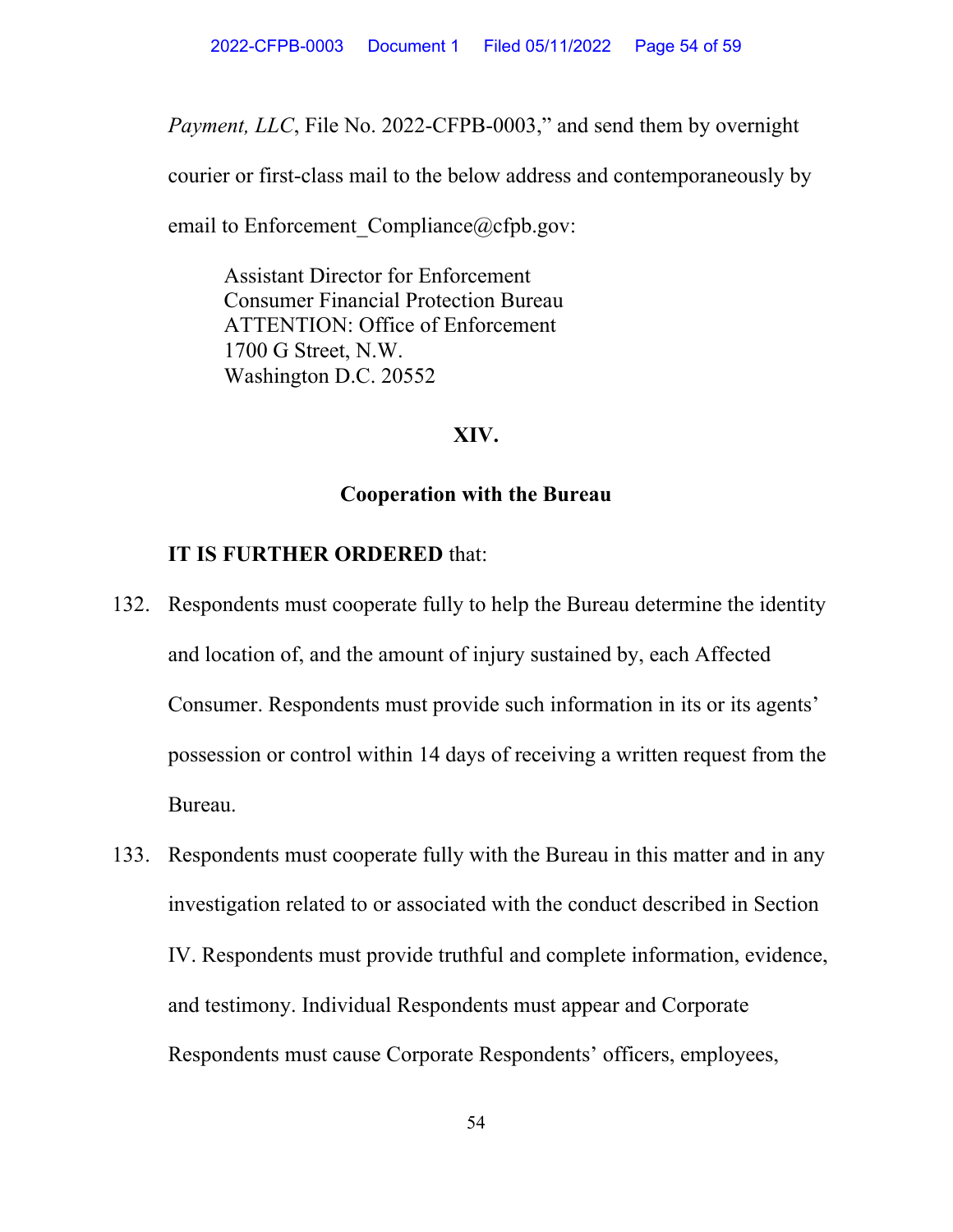representatives, or agents to appear for interviews, discovery, hearings, trials, and any other proceedings that the Bureau may reasonably request upon 10 days written notice, or other reasonable notice, at such places and times as the Bureau may designate, without the service of compulsory process.

### **XV.**

### **Compliance Monitoring**

- 134. Within 14 days of receipt of a written request from the Bureau, Respondents must submit additional Compliance Reports or other requested information, which must be made under penalty of perjury; provide sworn testimony; or produce documents.
- 135. For purposes of this Section, the Bureau may communicate directly with Respondents, unless Respondents retain counsel related to these communications.
- 136. Respondents must permit Bureau representatives to interview any employee or other Person affiliated with Respondents who has agreed to such an interview regarding: (a) this matter; (b) anything related to or associated with the conduct described in Section V; or (c) compliance with the Consent Order. The Person interviewed may have counsel present.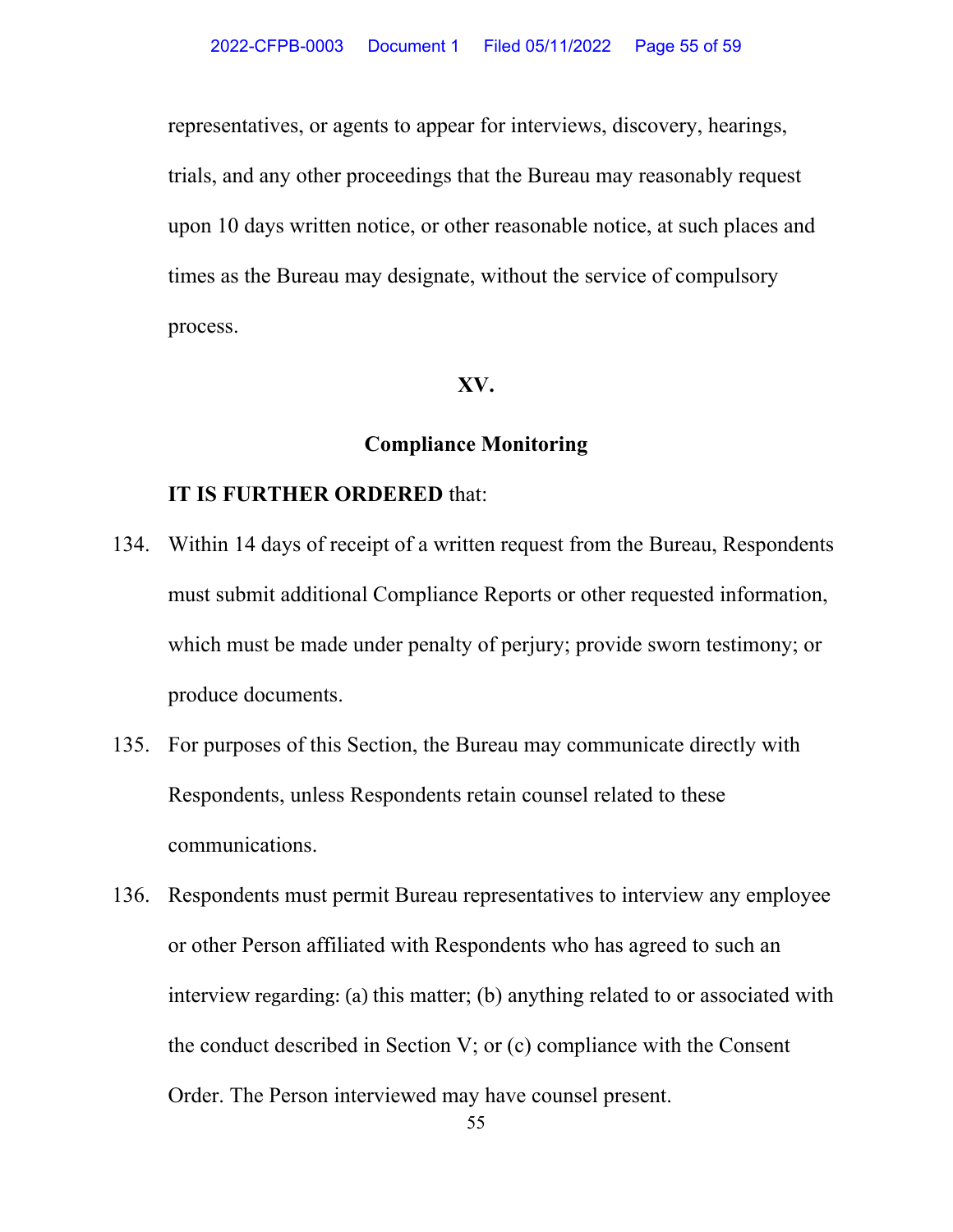- 137. Nothing in this Consent Order will limit the Bureau's lawful use of civil investigative demands under 12 C.F.R. § 1080.6 or other compulsory process.
- 138. For the duration of the Consent Order in whole or in part, RAM Payment agrees to be subject to the Bureau's supervisory authority under 12 U.S.C. § 5514. Consistent with 12 C.F.R. § 1091.111, RAM Payment may not petition for termination of supervision under 12 C.F.R. § 1091.113.

### **XVI.**

#### **Modifications to Non-Material Requirements**

### **IT IS FURTHER ORDERED** that:

- 139. Respondents may seek a modification to non-material requirements of this Consent Order (*e.g*., reasonable extensions of time and changes to reporting requirements) by submitting a written request to the Enforcement Director.
- 140. The Enforcement Director may, in his or her discretion, modify any nonmaterial requirements of this Consent Order (*e.g*., reasonable extensions of time and changes to reporting requirements) if he or she determines good cause justifies the modification. Any such modification by the Enforcement Director must be in writing.

#### **ADMINISTRATIVE PROVISIONS**

#### **XVII.**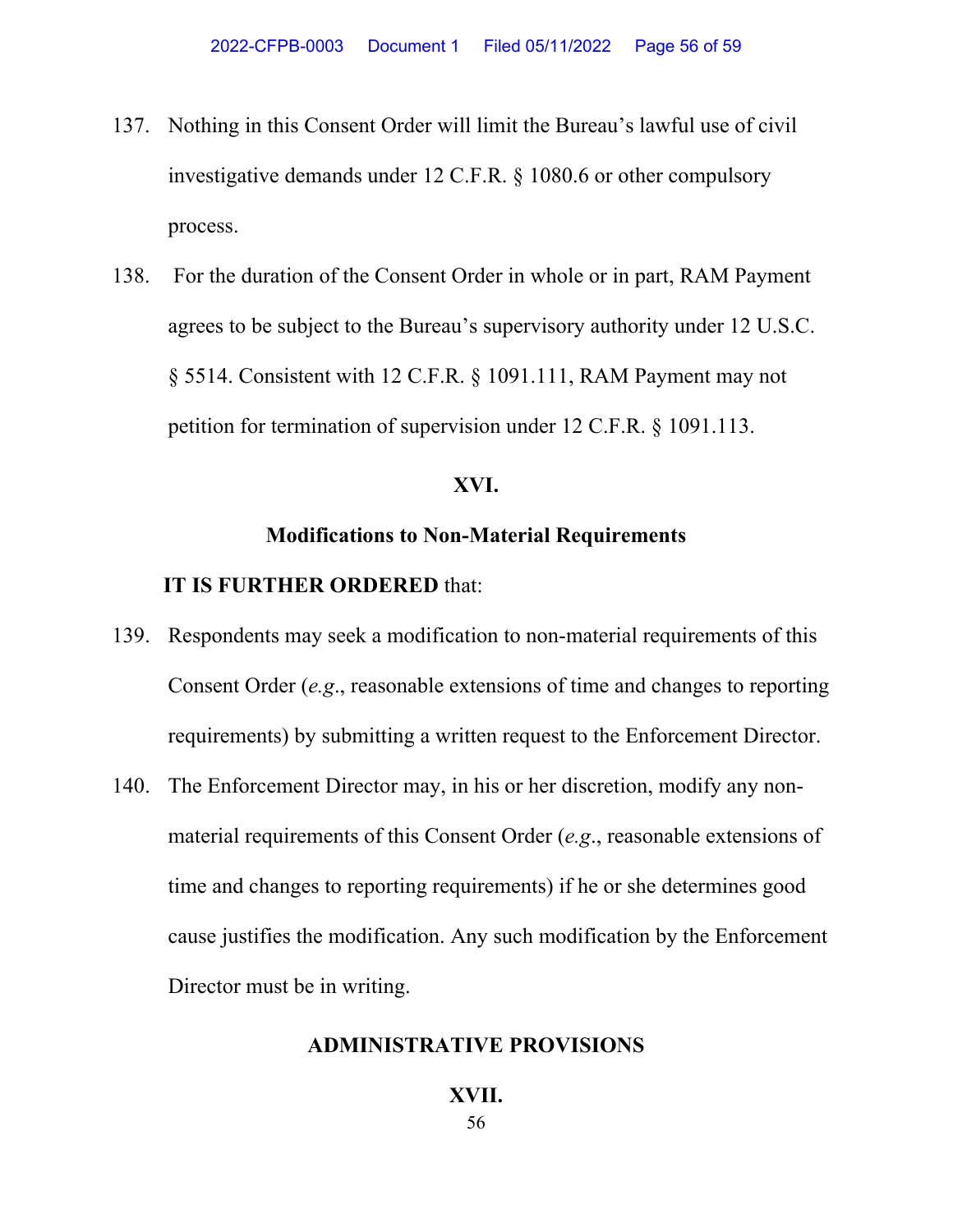- 141. The provisions of this Consent Order do not bar, estop, or otherwise prevent the Bureau from taking any other action against Respondents. Further, for the avoidance of doubt, the provisions of this Consent Order do not bar, estop, or otherwise prevent any other Person or governmental agency from taking any action against Respondents.
- 142. This Consent Order is intended to be, and will be construed as, a final Consent Order issued under § 1053 of the CFPA, 12 U.S.C. § 5563, and expressly does not form, and may not be construed to form, a contract binding the Bureau or the United States.
- 143. As to Respondent RAM Payment, this Consent Order will terminate on the later of 5 years from the Effective Date or 5 years from the most recent date that the Bureau initiates an action alleging any violation of the Consent Order by Respondents, if such action is initiated within 5 years of the Effective Date. If such action is dismissed or the relevant adjudicative body rules that Respondents did not violate any provision of the Consent Order, and the dismissal or ruling is either not appealed or upheld on appeal, then the Consent Order will terminate as though the action had never been filed. The Consent Order will remain effective and enforceable until such time, except to the extent that any provisions of this Consent Order have been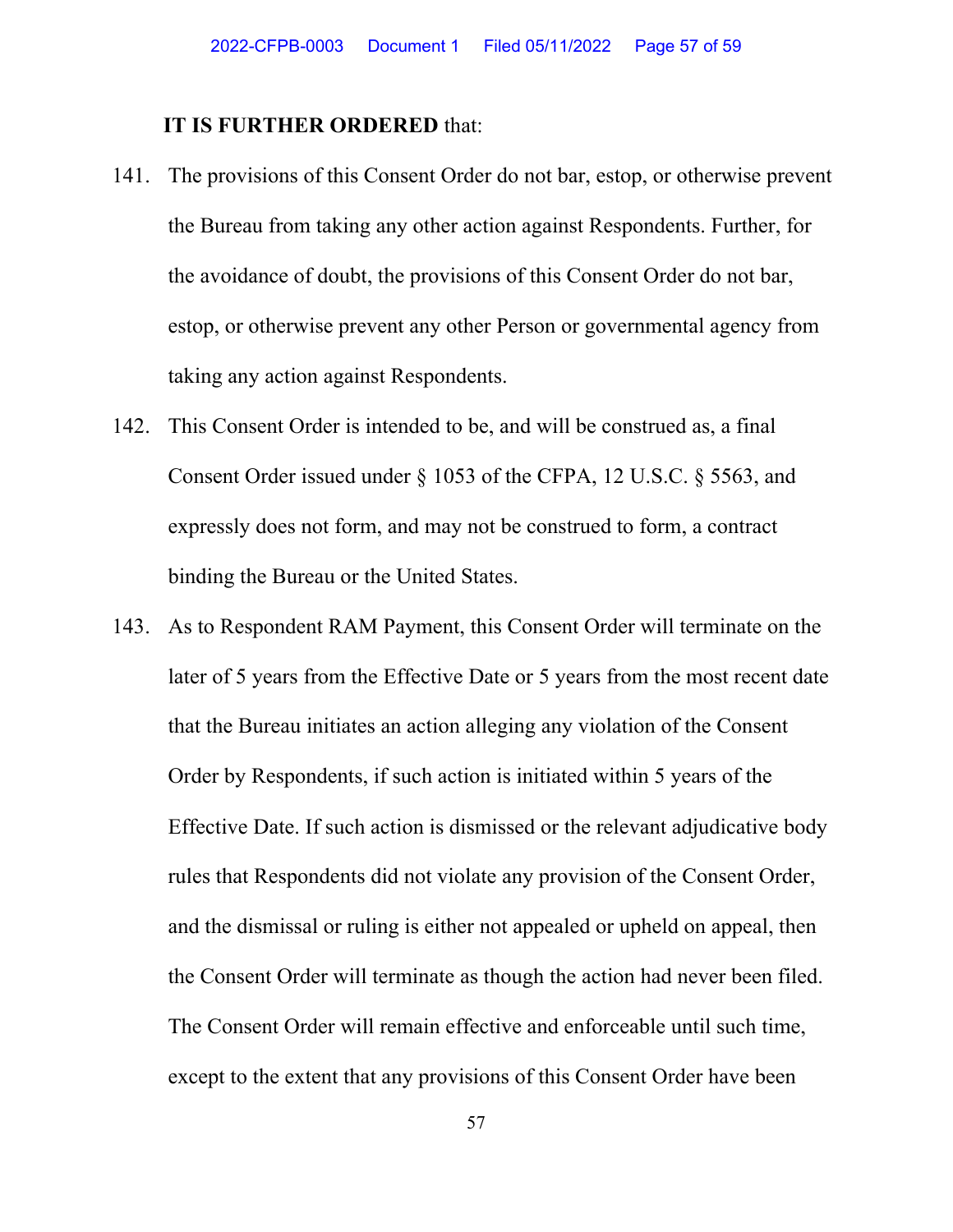amended, suspended, waived, or terminated in writing by the Bureau or its designated agent.

- 144. As to Respondents AMS and Individual Respondents, this Consent Order will remain effective and enforceable, except to the extent that, and until such time as, any provisions of this Consent Order have been amended, suspended, waived, or terminated in writing by the Bureau or its designated agent.
- 145. Calculation of time limitations will run from the Effective Date and be based on calendar days, unless otherwise noted.
- 146. Should Corporate Respondents seek to transfer or assign all or part of their operations that are subject to this Consent Order, Corporate Respondents must, as a condition of sale, obtain the written agreement of the transferee or assignee to comply with all applicable provisions of this Consent Order.
- 147. The provisions of this Consent Order will be enforceable by the Bureau. For any violation of this Consent Order, the Bureau may impose the maximum amount of civil money penalties allowed under  $\S 1055(c)$  of the CFPA, 12 U.S.C. § 5565(c). In connection with any attempt by the Bureau to enforce this Consent Order in federal district court, the Bureau may serve Respondents wherever Respondents may be found and Respondents may not contest that court's personal jurisdiction over Respondents.